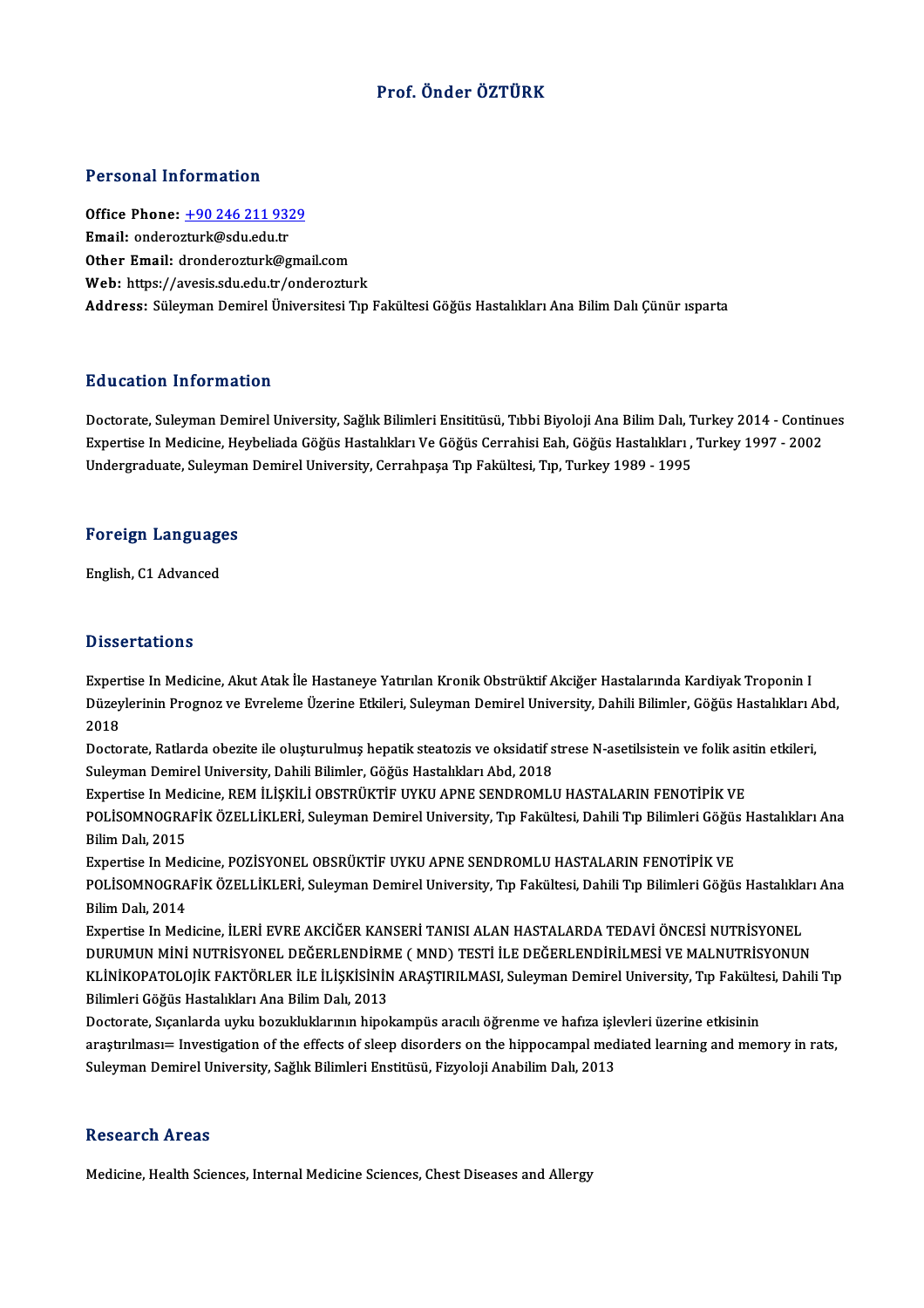#### Academic Titles / Tasks

Professor, Suleyman Demirel University, Tıp Fakültesi, Dahili Bilimler, 2018 - Continues Associate Professor, Suleyman Demirel University, Tıp Fakültesi, Dahili Tıp Bilimleri , 2012 - 2018 Professor, Suleyman Demirel University, Tıp Fakültesi, Dahili Bilimler, 2018 - Continues<br>Associate Professor, Suleyman Demirel University, Tıp Fakültesi, Dahili Tıp Bilimleri , 2012 - 2018<br>Assistant Professor, Suleyman Dem Associate Professor, Suleyman Demirel University, Tıp Fakültesi, Dahili Tıp Bilimleri ,<br>Assistant Professor, Suleyman Demirel University, Tıp Fakültesi, Dahili Tıp Bilimleri , <br>Expert, Suleyman Demire Expert, Suleyman Demirel University, Tıp Fakültesi, Dahili Tıp Bilimleri , 2004 - 2009<br>Academic and Administrative Experience

Suleyman Demirel University, Hayvan Etik Kurul Üyesi , 2015 - 2018 Suleyman Demirel University, Sdü Uyku Bozuklukları Tanı,Tedavi Ve Araştırma Merkez Müdürü, 2012 - 2018

#### Courses

Courses<br>Akciğerin paraziter hastalıkları, Undergraduate, 2017 - 2018<br>Selunum sistemi muayanesi ve semptemlar. Undergraduate Sourbos<br>Akciğerin paraziter hastalıkları, Undergraduate, 2017 - 2018<br>Solunum sistemi muayenesi ve semptomlar, Undergraduate, 2017 - 2018<br>Solunum fonksiven testi Undergraduate 2017 - 2019 Akciğerin paraziter hastalıkları, Undergraduate, 2017 -<br>Solunum sistemi muayenesi ve semptomlar, Undergrad<br>Solunum fonksiyon testi, Undergraduate, 2017 - 2018<br>Playre bastalıkları, Undergraduate, 2017 - 2018 Solunum sistemi muayenesi ve semptomlar, Unde<br>Solunum fonksiyon testi, Undergraduate, 2017 - 2<br>Plevra hastalıkları , Undergraduate, 2017 - 2018<br>Solunum firmelajisi, Desterste, 2017 - 2019 Solunum fonksiyon testi, Undergraduate, 2017 - 2018<br>Plevra hastalıkları , Undergraduate, 2017 - 2018<br>Solunum fizyolojisi, Doctorate, 2017 - 2018 Solunum fizyolojisi, Postgraduate, 2017 - 2018

#### Advising Theses

ÖZTÜRKÖ., Akut Atak İle Hastaneye Yatırılan Kronik Obstrüktif Akciğer Hastalarında Kardiyak Troponin I Düzeylerinin Prognoz ve Evreleme Üzerine Etkileri",, Expertise In Medicine, M.Pınar(Student), 2018 ÖZTÜRK Ö., Akut Atak İle Hastaneye Yatırılan Kronik Obstrüktif Akciğer Hastalarında Kardiyak Troponin I Düzeylerinin<br>Prognoz ve Evreleme Üzerine Etkileri",, Expertise In Medicine, M.Pınar(Student), 2018<br>ÖZTÜRK Ö., Ratlarda Prognoz ve Evreleme Üzerine Etkile<br>ÖZTÜRK Ö., Ratlarda obezite ile oluş<br>Doctorate, S.Kayan(Student), 2018 Doctorate, S.Kayan(Student), 2018<br>Jury Memberships

Jury Memberships<br>Expertise In Medicine, JÜRİ ÜYELİĞİ, Akdeniz Üniversitesi , December, 2018<br>Evpertise In Medicine, JÜRİ ÜYELİĞİ, SDÜ, Nevember, 2018 Jary Fromborumpu<br>Expertise In Medicine, JÜRİ ÜYELİĞİ, Akdeniz Üniversitesi , I<br>Expertise In Medicine, JÜRİ ÜYELİĞİ, SDÜ, November, 2018<br>Evnertise In Medicine, JÜRİ ÜYELİĞİ, SDÜ, November, 2018 Expertise In Medicine, JÜRİ ÜYELİĞİ, Akdeniz Üniversitesi , D<br>Expertise In Medicine, JÜRİ ÜYELİĞİ, SDÜ, November, 2018<br>Expertise In Medicine, JÜRİ ÜYELİĞİ, SDÜ, September, 2018<br>Pesterata IÜPİ ÜYELİĞİ, SDÜ, Luki, 2019 Expertise In Medicine, JÜRİ ÜYELİĞİ, SDÜ, November, 2018<br>Expertise In Medicine, JÜRİ ÜYELİĞİ, SDÜ, September, 2018<br>Doctorate, JÜRİ ÜYELİĞİ, SDÜ, July, 2018 Expertise InMedicine, JÜRİÜYELİĞİ,AkdenizÜniversitesi , June,2018

# experuse in Medicine, JORI OTELIGI, Akdeniz Oniversitesi , June, 2018<br>Articles Published in Journals That Entered SCI, SSCI and AHCI Indexes

- rticles Published in Journals That Entered SCI, SSCI and AH<br>I. Research Burden of Interstitial Lung Diseases in Turkey-RBILD<br>AVCICEKO Cotinkaya E Heavlar E.D., BAVRAM N. Senvigit A. Aksel N. AYÇİÇEK O., Cetinkaya E., Ucsular F. D., , BAYRAM N., Senyigit A., Aksel N., ATİLLA N., Niksarlioglu E. Y. , Ilgazli A.,<br>AYÇİÇEK O., Cetinkaya E., Ucsular F. D. , BAYRAM N., Senyigit A., Aksel N., ATİLLA N., Niksarlioglu E I. Research Burden of Interstitial Lung Diseases in Turkey-RBILD<br>AYÇİÇEK O., Cetinkaya E., Ucsular F. D. , BAYRAM N., Senyigit A., Aksel N., ATİLLA N., Niksarlioglu E. Y. ,<br>KILIÇ T., et al.<br>SARCOIDOSIS VASCULITIS AND DIFFU AYÇİÇEK O., Cetinkaya E., Ucsular F. D. , BAYRAM N., Senyigit A., Aksel N., ATİLLA N., Niksarlioglu E. Y. ,<br>KILIÇ T., et al.<br>SARCOIDOSIS VASCULITIS AND DIFFUSE LUNG DISEASES, vol.39, no.1, 2022 (Journal Indexed in SCI)<br>A B
- II. A Rare Presentation of COVID-19 with Pulmonary Embolism GunckanO.,ÖZTÜRKÖ.,AYYILDIZV.A. ,BAĞLANV.,ÇAKIRM.,AKKAYAA. ARQUIVOSBRASILEIROSDECARDIOLOGIA,vol.118,no.2,pp.525-529,2022 (Journal Indexed inSCI) Gunckan O., ÖZTÜRK Ö., AYYILDIZ V. A. , BAĞLAN V., ÇAKIR M., AKKAYA A.<br>ARQUIVOS BRASILEIROS DE CARDIOLOGIA, vol.118, no.2, pp.525-529, 2022 (Journal Indexed in SCI)<br>III. Circulating levels of ghrelin, galanin, and orexin-A
- ARQUIVOS BRASIL<br>Circulating level:<br>apnea syndrome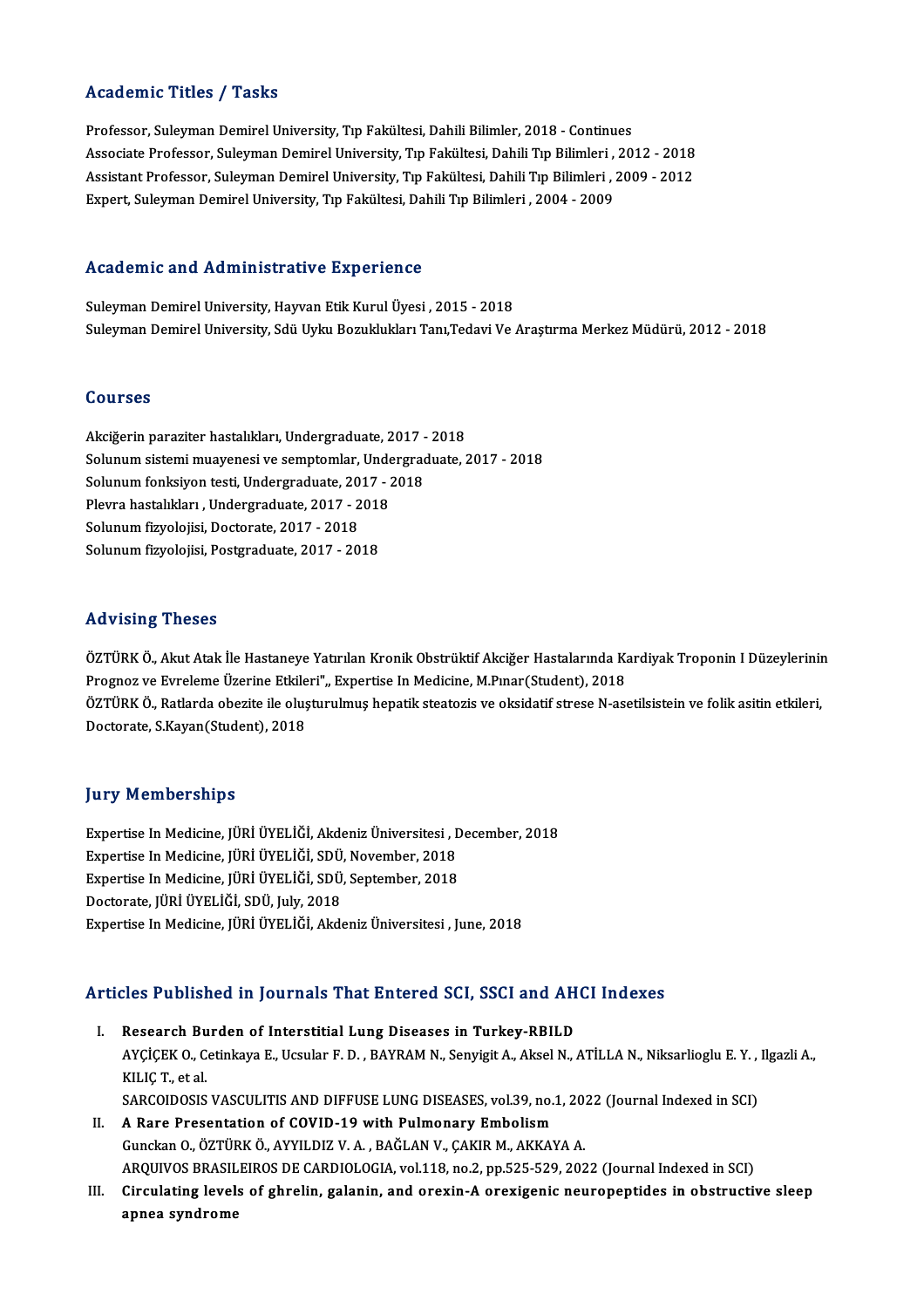ÖZTÜRK Ö., Cebeci D., ŞAHİN U., EVGEN TÜLÜCEOĞLU E., ŞAHİN CALAPOĞLU N., Gonca T., CALAPOĞLU M.<br>SLEER AND RREATHING, 2021 (Jaunnal Indoved in SCD) ÖZTÜRK Ö., Cebeci D., ŞAHİN U., EVGEN TÜLÜCEOĞLU E.,<br>SLEEP AND BREATHING, 2021 (Journal Indexed in SCI)<br>Interference of D. dimer levels from betarenbilis ÖZTÜRK Ö., Cebeci D., ŞAHİN U., EVGEN TÜLÜCEOĞLU E., ŞAHİN CALAPOĞLU N., Gonca T., CALAPOĞLU M.<br>SLEEP AND BREATHING, 2021 (Journal Indexed in SCI)<br>IV. Interference of D-dimer levels from heterophilic antibody in COVID-19:

- SLEEP AND BREATHING, 2021 (Journal Indexed in SCI)<br>IV. Interference of D-dimer levels from heterophilic antibody in COVID-19: A serious concern in<br>treatment and follow-up of patients ÖZBALCI D., KUMBUL DOĞUÇ D., YILMAZ G., ÖZTÜRK Ö., ŞİRİN F. B. , AKÇAM F. Z. treatment and follow-up of patients<br>ÖZBALCI D., KUMBUL DOĞUÇ D., YILMAZ G., ÖZTÜRK Ö., ŞİRİN F. B. , AKÇAM F. Z.<br>INTERNATIONAL JOURNAL OF LABORATORY HEMATOLOGY, 2021 (Journal Indexed in SCI)<br>The predistars of COVID 19 mert ÖZBALCI D., KUMBUL DOĞUÇ D., YILMAZ G., ÖZTÜRK Ö., ŞİRİN F. B., AKÇAM F. Z.<br>INTERNATIONAL JOURNAL OF LABORATORY HEMATOLOGY, 2021 (Journal Indexed in SCI)<br>V. The predictors of COVID-19 mortality in a nationwide cohort of Tu V. The predictors of COVID-19 mortality in a nationwide cohort of Turkish patients
- KÖKTÜRK N., BABAYİĞİT C., KUL S., Cetinkaya P. D. , NAYCI S., ARGUN BARIŞ S., Karcioglu O., AYSERT YILDIZ P.,<br>IRMAK İ. Yuksel A. A. . et al. KÖKTÜRK N., BABAYİĞİT C., KUL S., Cetinkaya P. D. , NAYCI S., ARG<br>IRMAK İ., Yuksel A. A. , et al.<br>RESPIRATORY MEDICINE, vol.183, 2021 (Journal Indexed in SCI)<br>Be evreluation of subtypes of positional OSAS by slusterin
- IRMAK İ., Yuksel A. A. , et al.<br>RESPIRATORY MEDICINE, vol.183, 2021 (Journal Indexed in SCI)<br>VI. Re-evaluation of subtypes of positional OSAS by clustering algorithms<br>KARAİPRAHİMOČLU A. ÖZTÜRKÖ RESPIRATORY MEDICINE, vol.183, 2<br>Re-evaluation of subtypes of po<br>KARAİBRAHİMOĞLU A., ÖZTÜRK Ö.<br>PROCRESS IN NITRITION vol.22-2 Re-evaluation of subtypes of positional OSAS by clusterin<br>KARAİBRAHİMOĞLU A., ÖZTÜRK Ö.<br>PROGRESS IN NUTRITION, vol.22, 2020 (Journal Indexed in SCI)<br>Investigation of Isabemis Modified Albumin level in natio
- KARAİBRAHİMOĞLU A., ÖZTÜRK Ö.<br>PROGRESS IN NUTRITION, vol.22, 2020 (Journal Indexed in SCI)<br>VII. Investigation of Ischemic Modified Albumin level in patients with obstructive sleep apnea syndrome<br>(OSAS) PROGRE<br>Investig<br>(OSAS)<br>SAVCIN Investigation of Ischemic Modified Alb<br>(OSAS)<br>SAYGIN M., Ozturk O., Gonca T., Ellidag H. Y.<br>ACTA PHYSIOLOCICA, vol.225, pp.72, 2019.

(OSAS)<br>SAYGIN M., Ozturk O., Gonca T., Ellidag H. Y.<br>ACTA PHYSIOLOGICA, vol.225, pp.72, 2018 (Journal Indexed in SCI)<br>The Effect of Sensis on the Lung Tissue: the Pole of Agemel:

- SAYGIN M., Ozturk O., Gonca T., Ellidag H. Y.<br>ACTA PHYSIOLOGICA, vol.225, pp.72, 2018 (Journal Indexed in SCI)<br>VIII. The Effect of Sepsis on the Lung Tissue; the Role of Agomelatin<br>SAYGIN M., ÖZTÜRK Ö., ÖZMEN Ö. ACTA PHYSIOLOGICA, vol.225, pp.<br>The Effect of Sepsis on the Lu<br>SAYGIN M., ÖZTÜRK Ö., ÖZMEN Ö.<br>ACTA PHYSIOLOGICA .vol.335, pp. The Effect of Sepsis on the Lung Tissue; the Role of Agomel:<br>SAYGIN M., ÖZTÜRK Ö., ÖZMEN Ö.<br>ACTA PHYSIOLOGICA, vol.225, pp.31, 2018 (Journal Indexed in SCI)<br>HLA PPP1 allale frequency and immunalegical response in
	- IX. HLA-DRB1 allele frequency and immunological response in obstructive sleep apnea syndrome in<br>Turkish population ACTA PHYSIOLOGICA,<br>HLA-DRB1 allele fre<br>Turkish population<br>TEDEPASIM Y - Calan

TEPEBAŞI M.Y., Calapoglu N.S., ÖZTÜRKÖ., SANCER O., GONCAT. Turkish population<br>TEPEBAŞI M. Y. , Calapoglu N. S. , ÖZTÜRK Ö., SANCER O., GONCA T.<br>CLINICAL RESPIRATORY JOURNAL, vol.12, no.10, pp.2505-2512, 2018 (Journal Indexed in SCI)<br>The effects of chronic smoking on lung tissue an TEPEBAŞI M. Y., Calapoglu N. S., ÖZTÜRK Ö., SANCER O., GONCA T.<br>CLINICAL RESPIRATORY JOURNAL, vol.12, no.10, pp.2505-2512, 2018 (Journal Indexed in<br>X. The effects of chronic smoking on lung tissue and the role of alpha lip

- CLINICAL RESPIRATORY JOURNAL, vol.12,<br>The effects of chronic smoking on lun<br>ÖZTÜRK Ö., SAYGIN M., Ozmen O., İLHAN İ.<br>PIOTECHNIC & HISTOCHEMISTPY vol.92 The effects of chronic smoking on lung tissue and the role of alpha lipoic acid<br>ÖZTÜRK Ö., SAYGIN M., Ozmen O., İLHAN İ.<br>BIOTECHNIC & HISTOCHEMISTRY, vol.93, no.7, pp.526-535, 2018 (Journal Indexed in SCI)<br>The effects of s
- ÖZTÜRK Ö., SAYGIN M., Ozmen O., İLHAN İ.<br>BIOTECHNIC & HISTOCHEMISTRY, vol.93, no.7, pp.526-535, 2018 (Journal Indexed in SCI)<br>XI. The effects of stabilization splint treatment on the volume of masseter muscle in sleep **BIOTECHI**<br>The effer<br>patients<br>TIMAS E The effects of stabilization splint treatment on the volume of masseter muscle in<br>patients<br>TUNA S. H. , ÇELİK O. E. , ÖZTÜRK Ö., Golpinar M., Aktas A., Balcioglu H. A. , KEYF F., Sahin B.<br>CRANIO THE JOURNAL OF CRANIOMANDIR

CRANIO-THE JOURNAL OF CRANIOMANDIBULAR & SLEEP PRACTICE, vol.36, no.5, pp.286-293, 2018 (Journal Indexed in SCI) TUNA S. H. , ÇEL<br>CRANIO-THE JO<br>Indexed in SCI)<br>The impect of CRANIO-THE JOURNAL OF CRANIOMANDIBULAR & SLEEP PRACTICE, vol.36, no.5, pp.286-293, 2018<br>Indexed in SCI)<br>XII. The impact of sleep deprivation on hippocampal-mediated learning and memory in rats<br>SAVCIN M. OTTURON E. ÖNDER O

- Indexed in SCI)<br>The impact of sleep deprivation on hippocampal-mediated lea<br>SAYGIN M., Ozguner M. F. , ÖNDER O., Doguc D. K. , İLHAN İ., PEKER Y.<br>PRATISLAVA MEDICAL JOUPMAL PRATISLAVSKE LEKARSKE LISTY .. The impact of sleep deprivation on hippocampal-mediated learning and memory in rats<br>SAYGIN M., Ozguner M. F. , ÖNDER O., Doguc D. K. , İLHAN İ., PEKER Y.<br>BRATISLAVA MEDICAL JOURNAL-BRATISLAVSKE LEKARSKE LISTY, vol.118, no. SAYGIN M., Ozgu<br>BRATISLAVA M.<br>Indexed in SCI) BRATISLAVA MEDICAL JOURNAL-BRATISLAVSKE LEKARSKE LISTY, vol.118, no.7, pp.408-416, 2017 (Journal<br>Indexed in SCI)<br>XIII. A New Inflammatory Prognostic Index, Based on C-reactive Protein, the Neutrophil to Lymphocyte<br>Patie an
- Indexed in SCI)<br>A New Inflammatory Prognostic Index, Based on C-reactive Protein, the Neutrophil to Lymphocyt<br>Ratio and Serum Albumin is Useful for Predicting Prognosis in Non-Small Cell Lung Cancer Cases<br>RIPICAN N. RIPICA A New Inflammatory Prognostic Index, Based on C-reactive Protein, the Neutro<br>Ratio and Serum Albumin is Useful for Predicting Prognosis in Non-Small Cell<br>DIRICAN N., DIRICAN A., ANAR C., ATALAY S., OZTURK O., Bircan A., AK Ratio and Serum Albumin is Useful for Predicting Prognosis in Non-Small Cell Lung Cancer Cases<br>DIRICAN N., DIRICAN A., ANAR C., ATALAY S., OZTURK O., Bircan A., AKKAYA A., CAKIR M.<br>Asian Pacific journal of cancer preventio
- XIV. Investigation of acetone, butanol and carbon dioxide as newbreath biomarkers for convenient and Asian Pacific journal of cancer prevention : APJCP, vol.17, pp.5101-51<br>Investigation of acetone, butanol and carbon dioxide as new<br>noninvasive diagnosis of obstructive sleep apnea syndrome<br>Payrakki Löztüpk Ö. Alman u Investigation of acetone, but:<br>noninvasive diagnosis of obs<br>Bayrakli I., ÖZTÜRK Ö., Akman H.<br>PIOMEDICAL CHROMATOCRAPH Bayrakli I., ÖZTÜRK Ö., Akman H.<br>BIOMEDICAL CHROMATOGRAPHY, vol.30, no.12, pp.1890-1899, 2016 (Journal Indexed in SCI)

Bayrakli I., ÖZTÜRK Ö., Akman H.<br>BIOMEDICAL CHROMATOGRAPHY, vol.30, no.12, pp.1890-1899, 2016 (Journal Indexed in SCI)<br>XV. The impact of methotrexate on lung inflammatory and apoptotic pathway biomarkers-The role of

gallic acid<br>SAYGIN M., ÖZTÜRK Ö., Ozmen O., İLHAN İ., GONCA T., GÜMRAL N., ORHAN H., ASLANKOÇ R. The impact of methotrexate on lung inflammatory and apoptotic pathway biomal<br>gallic acid<br>SAYGIN M., ÖZTÜRK Ö., Ozmen O., İLHAN İ., GONCA T., GÜMRAL N., ORHAN H., ASLANKOÇ R.<br>PIOMEDICINE & PHAPMACOTHERARY .vol 84 nn 1689 16 gallic acid<br>SAYGIN M., ÖZTÜRK Ö., Ozmen O., İLHAN İ., GONCA T., GÜMRAL N., ORHAN H., ASLANKOÇ R.<br>BIOMEDICINE & PHARMACOTHERAPY, vol.84, pp.1689-1696, 2016 (Journal Indexed in SCI)<br>The disensatis signifisanse of signal pent SAYGIN M., ÖZTÜRK Ö., Ozmen O., İLHAN İ., GONCA T., GÜMRAL N., ORHAN H., ASLANKOÇ R.<br>BIOMEDICINE & PHARMACOTHERAPY, vol.84, pp.1689-1696, 2016 (Journal Indexed in SCI)<br>XVI. The diagnostic significance of signal peptide-com

BIOMEDICINE & PHARMACOTHERAPY, vol.84, pp.1689-1696, 2016 (Journal Indexed<br>The diagnostic significance of signal peptide-complement C1r/C1s, Uegf, ar<br>growth factor domain-containing protein-1 levels in pulmonary embolism<br>P The diagnostic significance of signal peptide-complement C1r/C1s, Uegf, and Bmp1-epidermal<br>growth factor domain-containing protein-1 levels in pulmonary embolism<br>DIRICAN N., Duman A., SAGLAM G., ARSLAN A., ÖZTÜRK Ö., ATALA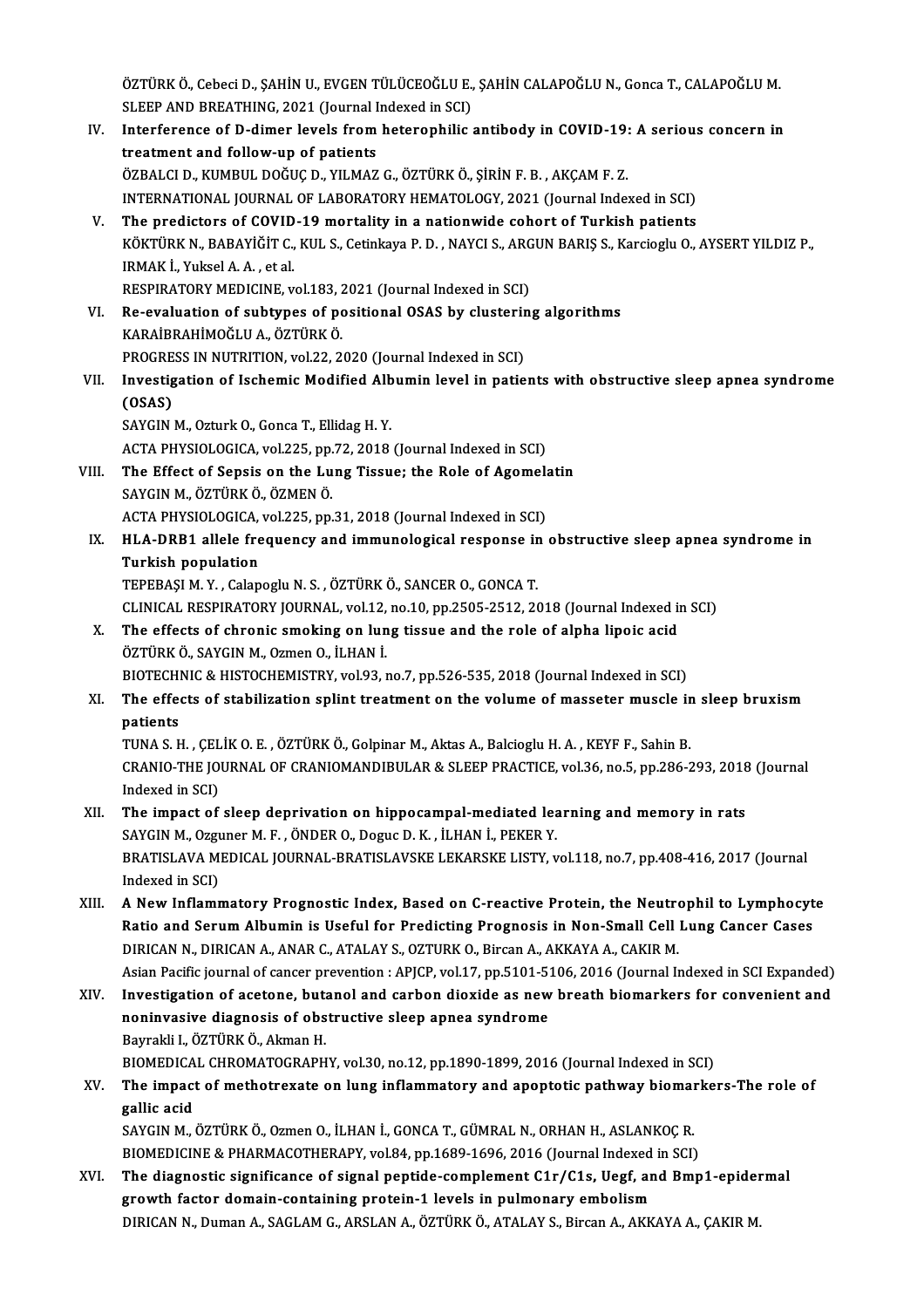ANNALS OF THORACIC MEDICINE, vol.11, no.4, pp.277-282, 2016 (Journal Indexed in SCI)<br>Hamatalogiaal Parametare as Prodistare of Cardiouassular Disease in Obstructiv

ANNALS OF THORACIC MEDICINE, vol.11, no.4, pp.277-282, 2016 (Journal Indexed in SCI)<br>XVII. Hematological Parameters as Predictors of Cardiovascular Disease in Obstructive Sleep Apnea<br>Syndrome Patients **ANNALS OF THORACI<br>Hematological Para<br>Syndrome Patients<br>SAVCIN M. ÖZTÜDV Ö** Hematological Parameters as Predictors of Cardiovas<br>Syndrome Patients<br>SAYGIN M., ÖZTÜRK Ö., Ozguner M. F. , AKKAYA A., VAROL E.<br>ANGIOLOGY val 67. no 5. nn 461,470,2016 (Jaunnal Indevee Syndrome Patients<br>SAYGIN M., ÖZTÜRK Ö., Ozguner M. F. , AKKAYA A., VAROL E.<br>ANGIOLOGY, vol.67, no.5, pp.461-470, 2016 (Journal Indexed in SCI)<br>Thiol (disulfide homeostasis: A prognestis hiomerker for pat

SAYGIN M., ÖZTÜRK Ö., Ozguner M. F. , AKKAYA A., VAROL E.<br>ANGIOLOGY, vol.67, no.5, pp.461-470, 2016 (Journal Indexed in SCI)<br>XVIII. Thiol/disulfide homeostasis: A prognostic biomarker for patients with advanced non-sma ANGIOLC<br>Thiol/di<br>cancer?<br>DIRICAN Thiol/disulfide homeostasis: A prognostic biomarker for patients with advanced non-small cell lung<br>cancer?<br>DIRICAN N., DIRICAN A., SEN O., AYNALI A., ATALAY S., BİRCAN H. A. , ÖZTÜRK Ö., ERDOGAN S., ÇAKIR M., AKKAYA<br>^

ca<br>DI<br><sub>DI</sub> DIRICAN N., DIRICAN A., SEN O., AYNALI A., ATALAY S., BİRCAN H. A. , ÖZ'<br>A.<br>REDOX REPORT, vol.21, no.5, pp.197-203, 2016 (Journal Indexed in SCI)<br>Mathetrovate Effect on Lung Tissue: the Bole of Callis Asid

- A.<br>REDOX REPORT, vol.21, no.5, pp.197-203, 2016 (Journal Indexed in<br>XIX. Methotrexate Effect on Lung Tissue; the Role of Gallic Acid<br>SAVCIN M. Acci H. ÖZTÜRKÖ it HAN İ REDOX REPORT, vol.21, no.5, pp.197-20<br>Methotrexate Effect on Lung Tissue<br>SAYGIN M., Asci H., ÖZTÜRK Ö., İLHAN İ.<br>ACTA PHYSIQI QCICA, vol.215, np.101-1. Methotrexate Effect on Lung Tissue; the Role of Gallic Acid<br>SAYGIN M., Asci H., ÖZTÜRK Ö., İLHAN İ.<br>ACTA PHYSIOLOGICA, vol.215, pp.101-102, 2015 (Journal Indexed in SCI) SAYGIN M., Asci H., ÖZTÜRK Ö., İLHAN İ.<br>ACTA PHYSIOLOGICA, vol.215, pp.101-102, 2015 (Journal Indexed in SCI)<br>XX. Effects of Chronic Smoking Exposure DNA Damage and Oxidative System; the Role of Alpha Lipoic
- ACTA PHYSIC<br>Effects of C<br>Acid (ALA)<br>SAVCIN M. A SAYGINM.,AŞCIH.,ÖZTÜRKÖ., İLHANİ.

ACTA PHYSIOLOGICA, vol.215, pp.24, 2015 (Journal Indexed in SCI)

- XXI. The evaluation of Nesfatin-1 levels in patients with OSAS associated with metabolic syndrome ACTA PHYSIOLOGICA, vol.215, pp.24, 2015 (Journal Indexed in SCI)<br>The evaluation of Nesfatin-1 levels in patients with OSAS associated with metabolic syndrome<br>Aksu O., AYDIN B., Doguc D. K. , İLHAN İ., ÖZTÜRK Ö., ALTUNTAŞ A The evaluation of Nesfatin-1 levels in patients with OSAS associated with metabolic syndrome<br>Aksu 0., AYDIN B., Doguc D. K. , İLHAN İ., ÖZTÜRK Ö., ALTUNTAŞ A., DEMİRKAN H., Koroglu B. K. , Tamer M. N<br>JOURNAL OF ENDOCRINOLO JOURNAL OF ENDOCRINOLOGICAL INVESTIGATION, vol.38, no.4, pp.463-469, 2015 (Journal Indexed in SCI)
- XXII. Elevated serum matrix metalloproteinase-2 and-9 and their correlations with severity of disease in patients with community-acquired pneumonia BİRCAN H. A., ÇAKIR M., KAPULU I.Y., Sutcu R., Kaya S., ÖZTÜRKÖ. patients with community-acquired pneumonia<br>BİRCAN H. A. , ÇAKIR M., KAPULU I. Y. , Sutcu R., Kaya S., ÖZTÜRK Ö.<br>TURKISH JOURNAL OF MEDICAL SCIENCES, vol.45, no.3, pp.593-599, 2015 (Journal Indexed in SCI)<br>Is gastroosophaga BİRCAN H. A. , ÇAKIR M., KAPULU I. Y. , Sutcu R., Kaya S., ÖZTÜRK Ö.<br>TURKISH JOURNAL OF MEDICAL SCIENCES, vol.45, no.3, pp.593-599, 2015 (Journal Indexed in SCI)<br>XXIII. Is gastroesophageal reflux contribute to the developm
- TURKISH<br>Is gastro<br>fibrosis<br>Aksu O Is gastroesophageal reflux contribute to the development chronic cough<br>fibrosis<br>Aksu O., SONGUR N., SONGUR Y., ÖZTÜRK Ö., Adiloglu A. K. , Kapucuoglu N., AKIN M.<br>TURKISH JOURNAL OF CASTROENTEROLOCY vol 25. nn 42.52.2014 (J

fibrosis<br>Aksu O., SONGUR N., SONGUR Y., ÖZTÜRK Ö., Adiloglu A. K. , Kapucuoglu N., AKIN M.<br>TURKISH JOURNAL OF GASTROENTEROLOGY, vol.25, pp.48-53, 2014 (Journal Indexed in SCI) Aksu O., SONGUR N., SONGUR Y., ÖZTÜRK Ö., Adiloglu A. K., Kapucuoglu N., AKIN M.<br>TURKISH JOURNAL OF GASTROENTEROLOGY, vol.25, pp.48-53, 2014 (Journal Indexed in<br>XXIV. The efficacy of oral appliance in patients with severe

- TURKISH JOURNAL OF GASTROENTEROLOGY, vol.2.<br>The efficacy of oral appliance in patients with<br>Ozturk O., Tuna S. H. , HAYRİ U., CELIK O., Akkaya A.<br>FUROPEAN PESPIRATORY JOURNAL, vol.44, 2014.6 The efficacy of oral appliance in patients with severe obstructive :<br>Ozturk O., Tuna S. H. , HAYRİ U., CELIK O., Akkaya A.<br>EUROPEAN RESPIRATORY JOURNAL, vol.44, 2014 (Journal Indexed in SCI)<br>Hugo inflommatory muofibroblast Ozturk O., Tuna S. H. , HAYRİ U., CELIK O., Akkaya A.<br>EUROPEAN RESPIRATORY JOURNAL, vol.44, 2014 (Journal Indexed in SCI)<br>XXV. Huge inflammatory myofibroblastic tumor of pleura with concomitant nuchal fibroma<br>Dängel <sup>i</sup>
- EUROPEAN RESPIRATORY JOURNAL, vol.44, 2014 (Journal Indexed in SCI)<br>Huge inflammatory myofibroblastic tumor of pleura with concomitant r<br>Döngel İ., Yazkan R., Duman L., Öztürk Ö., Kapucuoglu F. N.<br>Annals of Thoracic Surger Huge inflammatory myofibroblastic tumor of pleura with concomitant n<br>Döngel İ., Yazkan R., Duman L., Öztürk Ö., Kapucuoglu F. N.<br>Annals of Thoracic Surgery, vol.96, pp.1461-1464, 2013 (Journal Indexed in SCI)<br>The investiga Döngel İ., Yazkan R., Duman L., Öztürk Ö., Kapucuoglu F. N.<br>Annals of Thoracic Surgery, vol.96, pp.1461-1464, 2013 (Journal Indexed in SCI)<br>XXVI. The investigation of relationship between red cell distribution width and ca
- Annals of Thoracic Surgery, vol.96, pp.1461-1464, 2013<br>The investigation of relationship between red ce<br>patients with obstructive sleep apnea syndrome<br>SAVGIN M. ÖZTÜRKÖ, OTTUROR M. E. AKKANA A. OTGI The investigation of relationship between red cell distributions with obstructive sleep apnea syndrome<br>SAYGIN M., ÖZTÜRK Ö., Ozguner M. F. , AKKAYA A., Ozaydin M.<br>FUROPEAN PESPIRATORY JOURNAL, vol.42, 2012 (Journal Inc patients with obstructive sleep apnea syndrome<br>SAYGIN M., ÖZTÜRK Ö., Ozguner M. F. , AKKAYA A., Ozaydin M.<br>EUROPEAN RESPIRATORY JOURNAL, vol.42, 2013 (Journal Indexed in SCI)<br>The investigation of overastive bladder symptom

SAYGIN M., ÖZTÜRK Ö., Ozguner M. F. , AKKAYA A., Ozaydin M.<br>EUROPEAN RESPIRATORY JOURNAL, vol.42, 2013 (Journal Indexed in SCI)<br>XXVII. The investigation of overactive bladder symptoms in patients with obstructive sleep EUROPEAN<br>The invest<br>syndrome<br>öz<del>r</del>űp*v* ö The investigation of overactive bladder symptoms in p<br>syndrome<br>ÖZTÜRK Ö., Oskay T., Capkin T., KOŞAR A., AKKAYA A., Celik O.<br>EUROPEAN PESPIRATORY JOURNAL, vol.42, 2012 (Journal In

EUROPEAN RESPIRATORY JOURNAL, vol.42, 2013 (Journal Indexed in SCI)<br>Pulmonary alveolar proteinosis: A case report

- ÖZTÜRK Ö., Oskay T., Capkin T., KOŞAR A., AKKAYA A.,<br>EUROPEAN RESPIRATORY JOURNAL, vol.42, 2013 (Jo<br>XXVIII. Pulmonary alveolar proteinosis: A case report<br>ÖZTÜRK Ö. DÖNCEL İ. CIRIS M. CELIK A. EKREM H EUROPEAN RESPIRATORY JOURNAL, vol.42, 2013 (Journal Indexed in SCI)<br>Pulmonary alveolar proteinosis: A case report<br>ÖZTÜRK Ö., DÖNGEL İ., CIRIS M., CELIK A., EKREM H., KARAKUS S., CELIK O.<br>FUROPEAN RESPIRATORY JOURNAL .vol.4 Pulmonary alveolar proteinosis: A case report<br>ÖZTÜRK Ö., DÖNGEL İ., CIRIS M., CELIK A., EKREM H., KARAKUS S., CELIK O.<br>EUROPEAN RESPIRATORY JOURNAL, vol.42, 2013 (Journal Indexed in SCI)<br>Evaluation of the relationship betw
	-

EUROPEAN RESPIRATORY JOURNAL, vol.42, 2013 (Journal Indexed in SCI)<br>XXIX. Evaluation of the relationship between obstructive sleep apnea syndrome severity and cephalometric and clinical variables Evaluation of the relationship between obstructive sleep apnea syndron<br>cephalometric and clinical variables<br>TUNA S. H. , ÖZTÜRK Ö., Turkkahraman M. H. , Alkis H., Balcioglu H. A. , AKKAYA A.<br>TURKISH JOURNAL OF MEDICAL SCIE cephalometric and clinical variables<br>TUNA S. H. , ÖZTÜRK Ö., Turkkahraman M. H. , Alkis H., Balcioglu H. A. , AKKAYA A.<br>TURKISH JOURNAL OF MEDICAL SCIENCES, vol.42, no.6, pp.987-998, 2012 (Journal Indexed in SCI)<br>The relat

TUNA S. H., ÖZTÜRK Ö., Turkkahraman M. H., Alkis H., Balcioglu H. A., AKKAYA A.<br>TURKISH JOURNAL OF MEDICAL SCIENCES, vol.42, no.6, pp.987-998, 2012 (Journal Indexed in S<br>XXX. The relation between cigarette smoking and the TURKISH JOURNAL OF MEDICAL SCIENCES, vol.42, no.6, pp.987-998, 2012 (Journal Indexed in SCI)<br>The relation between cigarette smoking and the quality of sleep and sleep disorders<br>ÖZTÜRK Ö., Kuru U., Nesil I., Sari A., Koskan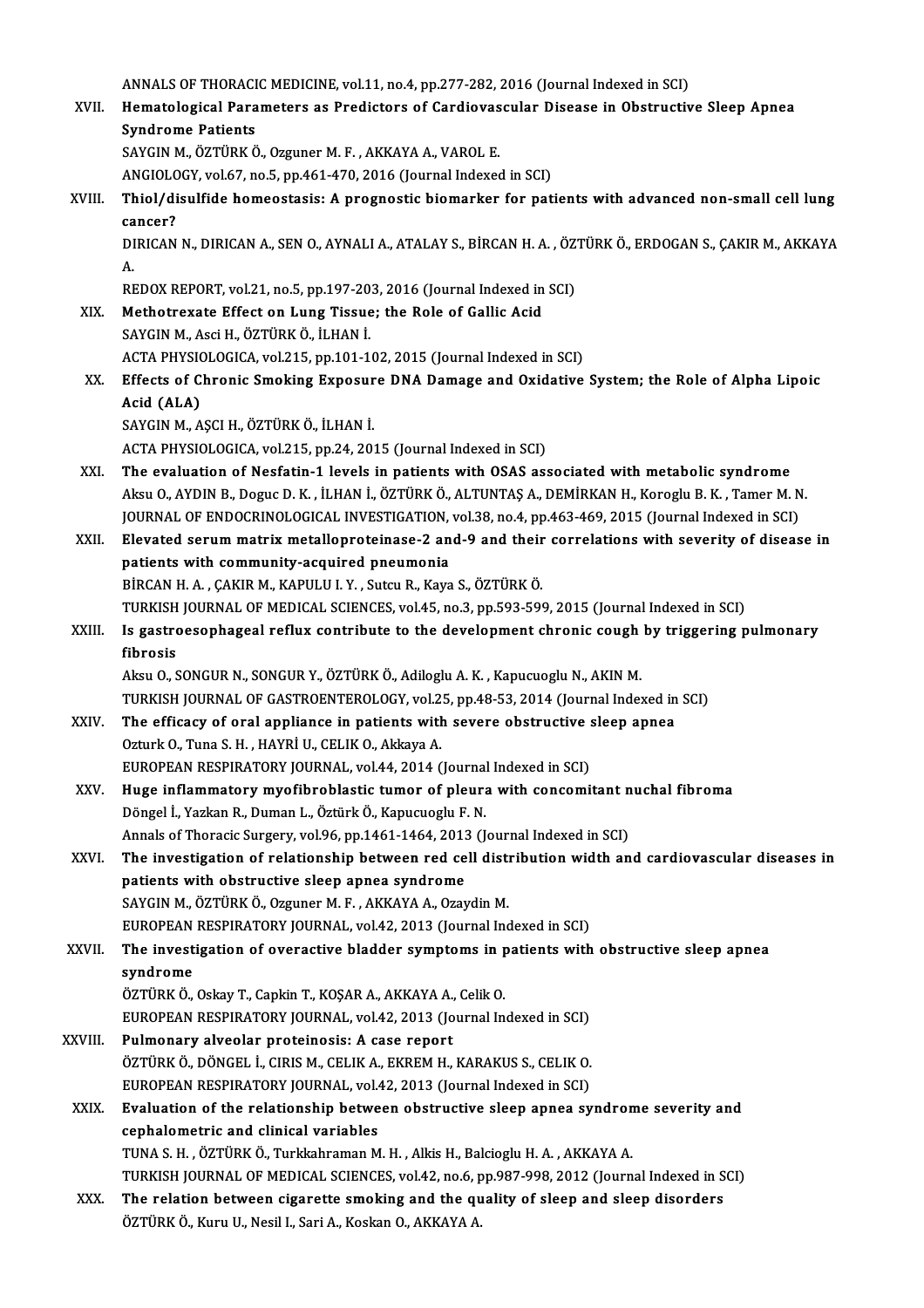EUROPEAN RESPIRATORY JOURNAL, vol.40, 2012 (Journal Indexed in SCI)

EUROPEAN RESPIRATORY JOURNAL, vol.40, 2012 (Journal Indexed in SCI)<br>XXXI. The relationship between uric acid levels and mean platelet volume and metabolic syndrome in EUROPEAN RESPIRATORY JOURNAL, vol.40, 2012 (Journal I<br>The relationship between uric acid levels and mean p<br>males with with obstructive sleep apnoea syndrome<br>AFFANA A ÖZTÜDE Ö. Ebermi U.B., SAYCIN M. Hec M. The relationship between uric acid levels and me<br>males with with obstructive sleep apnoea syndro<br>AKKAYA A., ÖZTÜRK Ö., Khayri U.B. , SAYGIN M., Has M.<br>EUROPEAN PESPIRATOPY JOURNAL .vol 40, 2012 (Jour males with with obstructive sleep apnoea syndrome<br>AKKAYA A., ÖZTÜRK Ö., Khayri U. B. , SAYGIN M., Has M.<br>EUROPEAN RESPIRATORY JOURNAL, vol.40, 2012 (Journal Indexed in SCI)<br>The attitudes of surgeons senserning preeperative AKKAYA A., ÖZTÜRK Ö., Khayri U. B. , SAYGIN M., Has M.<br>EUROPEAN RESPIRATORY JOURNAL, vol.40, 2012 (Journal Indexed in SCI)<br>XXXII. The attitudes of surgeons concerning preoperative smoking cessation: a questionnaire study<br>O EUROPEAN RESPIRATORY JOUR<br>The attitudes of surgeons contracts<br>Ozturk Ö., Yilmazer I., Akkaya A. The attitudes of surgeons concerning preoperative smoking ce<br>Ozturk Ö., Yilmazer I., Akkaya A.<br>HIPPOKRATIA, vol.16, no.2, pp.124-129, 2012 (Journal Indexed in SCI)<br>The Impact of Smoking Status on Antioxidant Engume Activit Ozturk Ö., Yilmazer I., Akkaya A.<br>HIPPOKRATIA, vol.16, no.2, pp.124-129, 2012 (Journal Indexed in SCI)<br>XXXIII. The Impact of Smoking Status on Antioxidant Enzyme Activity and Malondialdehyde Levels in<br>Chronic Poriodont HIPPOKRATIA, vol.16, no<br>The Impact of Smokin<br>Chronic Periodontitis<br>Tongue M. O. ÖZTÜPKÖ The Impact of Smoking Status on Antioxidant Enzyme Activity and Malondialdehyde Levels in<br>Chronic Periodontitis<br>Tonguc M. O. , ÖZTÜRK Ö., Sutcu R., Ceyhan B. M. , Kilinc G., Sonmez Y., Ay Z. Y. , Sxahin U., BALTACIOĞLU E., Chronic Period<br>Tonguc M. O. , Ö.<br>KIRZIOĞLU F. Y.<br>JOUPNAL OF PE Tonguc M. O. , ÖZTÜRK Ö., Sutcu R., Ceyhan B. M. , Kilinc G., Sonmez Y., Ay Z. Y. , Sxahin U., BA.<br>KIRZIOĞLU F. Y.<br>JOURNAL OF PERIODONTOLOGY, vol.82, no.9, pp.1320-1328, 2011 (Journal Indexed in SCI)<br>Comparison of Conhalam KIRZIOĞLU F. Y.<br>JOURNAL OF PERIODONTOLOGY, vol.82, no.9, pp.1320-1328, 2011 (Journal Indexed in SCI)<br>XXXIV. Comparison of Cephalometric Variables in Non-obese and Obese Patients with Obstructive Sleep<br>Annes JOURNA<br><mark>Compa</mark><br>Apnea<br>Öz<del>r</del>üpi Comparison of Cephalometric Variables in Non-obese and Obese Patients w<br>Apnea<br>ÖZTÜRK Ö., TUNA S. H. , Alkis H., Has M., Balcioglu H. A. , Turkkahraman H., AKKAYA A.<br>BALKAN MEDICAL JOURNAL .val 38. no 3. nn 344. 351. 3011 ( Apnea<br>ÖZTÜRK Ö., TUNA S. H. , Alkis H., Has M., Balcioglu H. A. , Turkkahraman H., AKKAYA A. XXXV. The Treatment of Severe Obstructive Sleep Apnoea with Mandibular Advancement Appliance<br>ÖZTÜRK Ö., TUNA S. H., AKKAYA A., Kilic O., Sahin U. BALKAN MEDICAL JOURNAL, vol.28, no.3, pp.244-251, 2011 (Journal Indexed in SCI) The Treatment of Severe Obstructive Sleep Apnoea with Mandibular Advancement Applian<br>ÖZTÜRK Ö., TUNA S. H. , AKKAYA A., Kilic O., Sahin U.<br>ANNALS ACADEMY OF MEDICINE SINGAPORE, vol.40, no.2, pp.108-110, 2011 (Journal Index XXXVI. The effects of continuous positive airway pressure therapy on mean platelet volume in patients with obstructive sleep apnea ANNALS ACADEMY OF MED<br>The effects of continuou<br>obstructive sleep apnea<br>VAPOL E ÖZTÜPKÖ VÜCE The effects of continuous positive airway pressure therapy on m<br>obstructive sleep apnea<br>VAROL E., ÖZTÜRK Ö., YÜCEL H., GONCA T., HAS M., DOĞAN A., AKKAYA A.<br>PLATELETS vol 22 no 7 nn 552 556 2011 (Journal Indoved in SCD) obstructive sleep apnea<br>VAROL E., ÖZTÜRK Ö., YÜCEL H., GONCA T., HAS M., DOĞAN A., AKKA'<br>PLATELETS, vol.22, no.7, pp.552-556, 2011 (Journal Indexed in SCI)<br>Masnin, VECE and n53. Eynrossian in Small Bionsias of Prime VAROL E., ÖZTÜRK Ö., YÜCEL H., GONCA T., HAS M., DOĞAN A., AKKAYA A.<br>PLATELETS, vol.22, no.7, pp.552-556, 2011 (Journal Indexed in SCI)<br>XXXVII. Maspin, VEGF and p53 Expression in Small Biopsies of Primary Advanced Lung Can PLATELETS, vol.22, no.7, pp.552-556, 2011 (Journal In<br>Maspin, VEGF and p53 Expression in Small Biop<br>Relationship with Clinicopathologic Parameters<br>Pircan A, PincAN S, KAPUCUOCUUN, SONCUP N, ÖZ Maspin, VEGF and p53 Expression in Small Biopsies of Primary A.<br>Relationship with Clinicopathologic Parameters<br>Bircan A., BİRCAN S., KAPUCUOGLU N., SONGUR N., ÖZTÜRK Ö., AKKAYA A.<br>PATHOLOGY & ONGOLOGY PESEARGU vel 16 no 4 Relationship with Clinicopathologic Parameters<br>Bircan A., BİRCAN S., KAPUCUOGLU N., SONGUR N., ÖZTÜRK Ö., AKKAYA A.<br>PATHOLOGY & ONCOLOGY RESEARCH, vol.16, no.4, pp.553-561, 2010 (Journal Indexed in SCI)<br>Mean platelet volum Bircan A., BIRCAN S., KAPUCUOGLU N., SONGUR N., ÖZTÜRK Ö., AKKAYA A.<br>PATHOLOGY & ONCOLOGY RESEARCH, vol.16, no.4, pp.553-561, 2010 (Journal Indexed in SCI)<br>XXXVIII. Mean platelet volume is increased in patients with severe PATHOLOGY & ONCOLOGY RESEARCH, vol.16, no.4, pp.553-561, 2010 (Journal Mean platelet volume is increased in patients with severe obstructive<br>VAROL E., ÖZTÜRK Ö., GONCA T., HAS M., Ozaydin M., ERDOĞAN D., AKKAYA A.<br>SCANDINA Mean platelet volume is increased in patients with severe obstructive sleep apnea<br>VAROL E., ÖZTÜRK Ö., GONCA T., HAS M., Ozaydin M., ERDOĞAN D., AKKAYA A.<br>SCANDINAVIAN JOURNAL OF CLINICAL & LABORATORY INVESTIGATION, vol.70 VAROL E., ÖZTÜ<br>SCANDINAVIAN<br>Indexed in SCI)<br>Musinaus Casi SCANDINAVIAN JOURNAL OF CLINICAL & LABORATORY INVESTIGATION, vol.70, no.7, pp.497-502, 2010 (Journal)<br>Indexed in SCI)<br>XXXIX. Mucinous Gastric Adenocarcinoma Presenting with Mediastinal Lymphadenopathy Diagnosed by Indexed in SCI)<br>Mucinous Gastric Adenocarcinoma Presenting with Mediastinal Lymphadenopathy Diagnosed<br>Endoscopic Ultrasonographic Fine Needle Aspiration Biopsy in a Patient with Chronic Cough<br>SONGUR N. SONGUR V. KARUCUOGLU SONGUR N., SONGUR Y., KAPUCUOGLU N., Bircan A., ÖZTÜRK Ö., SAHIN U., AKKAYA A.<br>TURKIYE KLINIKLERI TIP BILIMLERI DERGISI, vol.30, no.5, pp.1760-1763, 2010 (Journal Indexed in SCI) Endoscopic Ultrasonographic Fine Needle Aspiration Biopsy in a Patient with Chronic Cough XL. Influence of obstructive sleep apnea on left ventricular mass and global function: sleep apnea and myocardial performance index Influence of obstructive sleep apnea on left ventricular n<br>myocardial performance index<br>VAROL E., AKCAY S., Ozaydin M., ÖZTÜRK Ö., Cerci S. S. , SAHIN U.<br>HEAPT AND VESSELS vol 25, no 5, np 400,404,2010 (Journal In myocardial performance index<br>VAROL E., AKCAY S., Ozaydin M., ÖZTÜRK Ö., Cerci S. S. , SAHIN U.<br>HEART AND VESSELS, vol.25, no.5, pp.400-404, 2010 (Journal Indexed in SCI)<br>The ettitude toward tebesse dependense and berriers VAROL E., AKCAY S., Ozaydin M., ÖZTÜRK Ö., Cerci S. S. , SAHIN U.<br>HEART AND VESSELS, vol.25, no.5, pp.400-404, 2010 (Journal Indexed in SCI)<br>XLI. The attitude toward tobacco dependence and barriers to discussing smoking ce HEART AND VESSELS, vol.25, no.5, pp.400<br>The attitude toward tobacco depende<br>among Turkish general practitioners<br>COVIPMAV M. ÖZTÜRKÖ, Birgan A. AKK The attitude toward tobacco dependence a<br>among Turkish general practitioners<br>GOKIRMAK M., ÖZTÜRK Ö., Bircan A., AKKAYA A.<br>INTERNATIONAL JOURNAL OF BURLIC UFALTU among Turkish general practitioners<br>GOKIRMAK M., ÖZTÜRK Ö., Bircan A., AKKAYA A.<br>INTERNATIONAL JOURNAL OF PUBLIC HEALTH, vol.55, no.3, pp.177-183, 2010 (Journal Indexed in SCI)<br>Bespiratory Symptoms, Pulmonary Eunstian, and GOKIRMAK M., ÖZTÜRK Ö., Bircan A., AKKAYA A.<br>INTERNATIONAL JOURNAL OF PUBLIC HEALTH, vol.55, no.3, pp.177-183, 2010 (Journal Indexed in SCI)<br>XLII. Respiratory Symptoms, Pulmonary Function, and Reproductive History: Isparta INTERNATION<br>Respiratory S<br>Health Study<br>SONCUR N - AV SONGUR N., AYDIN Z.D., ÖZTÜRKÖ., SAHIN U., KHAYRI U., Bircan A., AKKAYA A. Health Study<br>SONGUR N., AYDIN Z. D. , ÖZTÜRK Ö., SAHIN U., KHAYRI U., Bircan A., AKKAYA A.<br>JOURNAL OF WOMENS HEALTH, vol.19, no.6, pp.1145-1154, 2010 (Journal Indexed in SCI)<br>Alonesia Aresta Assosisted with Thymome Present XLIII. Alopecia Areata Associated with Thymoma Presenting as a Diffuse Pleural Dissemination Mimicking<br>Mesothelioma: Rare Concomitant Presentation JOURNAL OF WOMENS HEALTH, vol.19, no.6, pp.1145<br>Alopecia Areata Associated with Thymoma Pres<br>Mesothelioma: Rare Concomitant Presentation<br>SONGUR N. BASAK R. X., ÖZTÜRKÖ, SAKS D., GERGI SONGUR N., BASAK P.Y., ÖZTÜRKÖ., SAKS.D., CERCI S.S., SIRMALI M., Bircan A.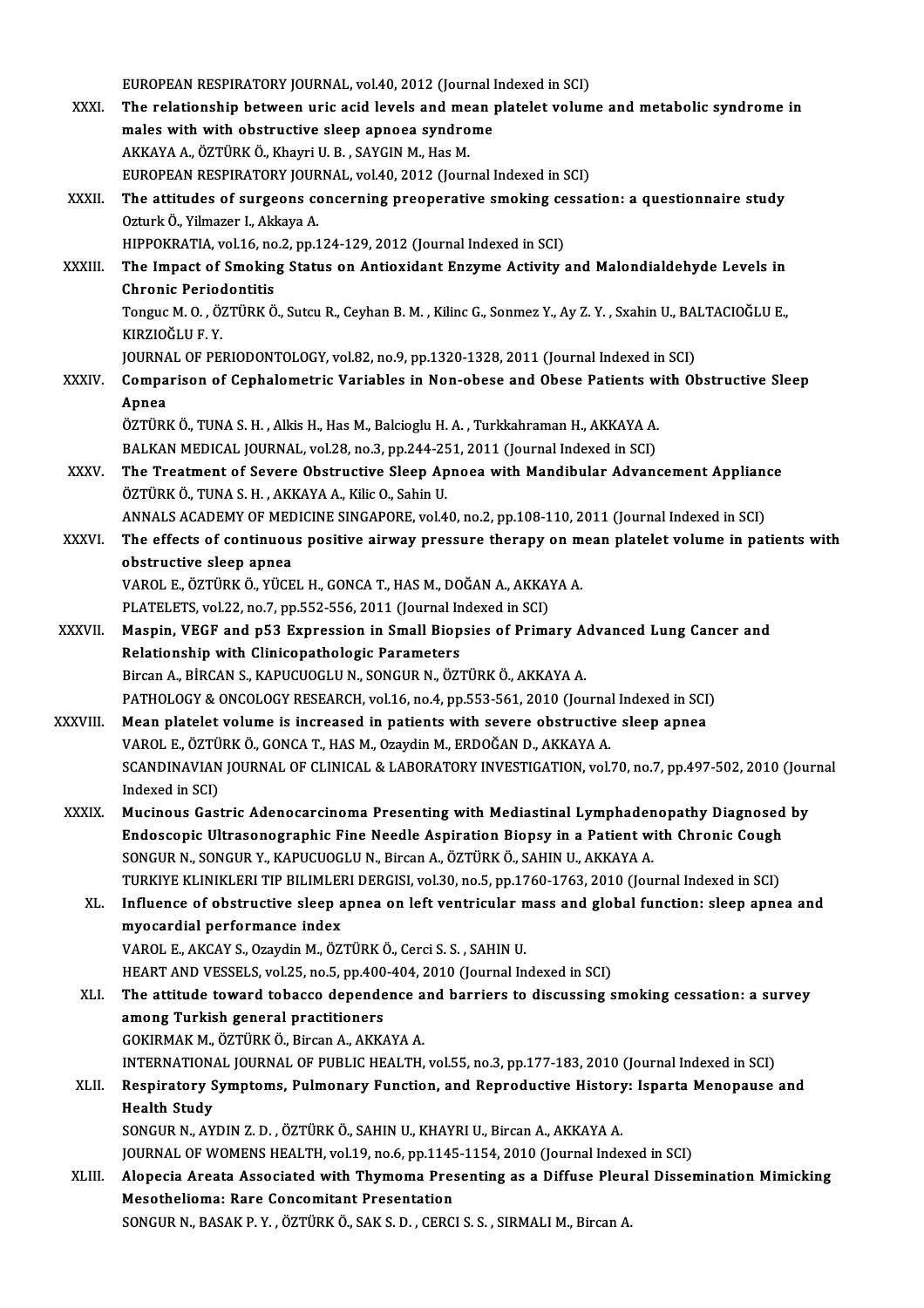TURKIYE KLINIKLERI TIP BILIMLERI DERGISI, vol.30, no.1, pp.435-438, 2010 (Journal Indexed in SCI)<br>Masnin, VECE and nE3, expressions in primary lung sansar and relationship with elinisancy

TURKIYE KLINIKLERI TIP BILIMLERI DERGISI, vol.30, no.1, pp.435-438, 2010 (Journal Indexed in SCI)<br>XLIV. Maspin, VEGF and p53 expressions in primary lung cancer and relationship with clinicopathologic<br>naramatare TURKIYE KLII<br>Maspin, VEG<br>parameters<br><sup>Pincon A.</sub> Pin</sup> Maspin, VEGF and p53 expressions in primary lung cancer and re<br>parameters<br>Bircan A., BİRCAN S., KAPUCUOGLU N., SONGUR N., ÖZTÜRK Ö., AKKAYA A.<br>VIRCHOWS ARGUN, vol 455 np 347, 3999 (Jaurnal Indoved in SCI) parameters<br>Bircan A., BİRCAN S., KAPUCUOGLU N., SONGUR N., ÖZTÜRK Ö., AKKAYA A.<br>VIRCHOWS ARCHIV, vol.455, pp.347, 2009 (Journal Indexed in SCI)

- Bircan A., BIRCAN S., KAPUCUOGLU N., SONGUR N., ÖZTÜRK Ö., AKKAYA A.<br>VIRCHOWS ARCHIV, vol.455, pp.347, 2009 (Journal Indexed in SCI)<br>XLV. Observations on environmental asbestos exposure in a high risk area<br>SAHIN IL ÖZTÜRK SAHIN U., ÖZTÜRK Ö., SONGUR N., Bircan A., AKKAYA A.<br>RESPIROLOGY, vol.14, no.4, pp.579-582, 2009 (Journal Indexed in SCI) Observations on environmental asbestos exposure in a high ristantino.<br>SAHIN U., ÖZTÜRK Ö., SONGUR N., Bircan A., AKKAYA A.<br>RESPIROLOGY, vol.14, no.4, pp.579-582, 2009 (Journal Indexed in SCI)<br>Effects of body woisht support SAHIN U., ÖZTÜRK Ö., SONGUR N., Bircan A., AKKAYA A.<br>RESPIROLOGY, vol.14, no.4, pp.579-582, 2009 (Journal Indexed in SCI)<br>XLVI. Effects of body weight supported treadmill training on cardiac and pulmonary functions in the<br>
- patients with incomplete spinal cord injury Effects of body weight supported treadmill training on car<br>patients with incomplete spinal cord injury<br>SOYUPEK F., SAVAŞ S., ÖZTÜRK Ö., ILGUN E., Bircan A., AKKAYA A.<br>JOUPNAL OF PACK AND MUSCULOSKEL ETAL PEHAPU ITATION v JOURNAL OF BACK AND MUSCULOSKELETAL REHABILITATION, vol.22, no.4, pp.213-218, 2009 (Journal Indexed in SCI) SOYUPEK F., SAVAŞ S., ÖZTÜRK Ö., ILGUN E., Bircan A., AKKAYA A. JOURNAL OF BACK AND MUSCULOSKELETAL REHABILITATION, vol.22, no.4, pp.213-218, 2009 (Journal Is<br>in SCI)<br>XLVII. Habitual Snoring in Primary School Children: Prevalence and Association with Sleep-Related<br>Disorders and School
- in SCI)<br>Habitual Snoring in Primary School<br>Disorders and School Performance<br>SAHIN U. ÖZTÜRKÖ ÖZTÜRKM, SONCI Habitual Snoring in Primary School Children: Prevalence an<br>Disorders and School Performance<br>SAHIN U., ÖZTÜRK Ö., ÖZTÜRK M., SONGUR N., Bircan A., AKKAYA A.<br>MEDICAL PRINCIPLES AND PRACTICE vol 18 no 6 nn 458 465 200 Disorders and School Performance<br>SAHIN U., ÖZTÜRK Ö., ÖZTÜRK M., SONGUR N., Bircan A., AKKAYA A.<br>MEDICAL PRINCIPLES AND PRACTICE, vol.18, no.6, pp.458-465, 2009 (Journal Indexed in SCI)<br>Cestreesenhageal seintigraphy in the
- SAHIN U., ÖZTÜRK Ö., ÖZTÜRK M., SONGUR N., Bircan A., AKKAYA A.<br>MEDICAL PRINCIPLES AND PRACTICE, vol.18, no.6, pp.458-465, 2009 (Journal Indexed in SCI)<br>XLVIII. Gastroesophageal scintigraphy in the evaluation of adult pati MEDICAL PRINCIPLES AND PRACTIC<br>Gastroesophageal scintigraphy in<br>gastroesophageal reflux disease<br>SONC<sup>(ip N</sup>. Songur <sup>y</sup>, Sueneure S.S.

SONGÜRN.,Songur Y.,Suereyya S.S. ,ÖZTÜRKÖ.,ŞAHİNU.,ŞENOLA.,YARIKTAŞM.H. gastroesophageal reflux disease<br>SONGÜR N., Songur Y., Suereyya S. S. , ÖZTÜRK Ö., ŞAHİN U., ŞENOL A., YARIKTAŞ M. H.<br>NUCLEAR MEDICINE COMMUNICATIONS, vol.29, no.12, pp.1066-1072, 2008 (Journal Indexed in SCI)<br>Total antioxi

## XLIX. Total antioxidant capacity and C-reactive protein levels in patients with community-acquired NUCLEAR ME<br>Total antiox<br>pneumonia.<br><sup>Pircon H</sub> A</sup>

Bircan H.A., Gökırmak Çakır M., Sütçü R., Hiçyılmaz H., Akkaya A., Öztürk Ö. Turkish Journal Of Medical Sciences, vol.38, no.6, pp.537-544, 2008 (Journal Indexed in SCI Expanded) Bircan H. A. , Gökırmak Çakır M., Sütçü R., Hiçyılmaz H., Akkaya A., Öztürk Ö.<br>Turkish Journal Of Medical Sciences, vol.38, no.6, pp.537-544, 2008 (Journal Indexed in SCI<br>L. Mineral status of COPD patients under long-term

- Turkish Journal Of Medical Sciences, vol.38, no.6, pp.537-544, 2008 (Journal status of COPD patients under long-term inhaled corticon<br>BUYUKKAPLAN U., AKKAYA A., YILDIZ M., Bircan A., Aksoy D., OZTURKÖ.<br>Journal of presthede BUYUKKAPLAN U., AKKAYA A., YILDIZ M., Bircan A., Aksoy D., OZTURK Ö.<br>Journal of prosthodontics : official journal of the American College of Prosthodontists, vol.17, pp.462-7, 2008 (Journal Indexed in SCI Expanded)
- LI. [A rare agent of pneumonia: Brucella melitensis]. OZTURKÖ.,AKÇAMZ.,SAHINU.,BircanA.,AKKAYAA.,YAYLIG. [A rare agent of pneumonia: Brucella melitensis].<br>OZTURK Ö., AKÇAM Z., SAHIN U., Bircan A., AKKAYA A., YAYLI G.<br>Tuberkuloz ve toraks, vol.56, pp.443-7, 2008 (Journal Indexed in SCI Expanded)<br>Evaluation of the offects of to
- LII. Evaluation of the effects of toluene inhalation on alveolar epithelial permeability by Tc-99m-DTPA inhalation scintigraphy in automobile painters Tuberkuloz ve toraks, vol.56, pp.443-7, 2008 (Journa<br>Evaluation of the effects of toluene inhalation<br>inhalation scintigraphy in automobile painters<br>Cersi S.S. ÖZTÜRKÖ SÜTCÜ B. ÖZREKE M. BAYD Evaluation of the effects of toluene inhalation on alveolar epithelial permeability by '<br>inhalation scintigraphy in automobile painters<br>Cerci S. S. , ÖZTÜRK Ö., SÜTÇÜ R., ÖZBEK F. M. , BAYDAR Ç. L. , YILDIZ M., AKKAYA A., inhalation scintigraphy in automobile painters<br>Cerci S. S. , ÖZTÜRK Ö., SÜTÇÜ R., ÖZBEK F. M. , BAYDAR Ç. L. , YILDIZ M., AKKAYA A., DELİBAŞ I<br>NUCLEAR MEDICINE COMMUNICATIONS, vol.29, no.1, pp.45-52, 2008 (Journal Indexed Cerci S. S. , ÖZTÜRK Ö., SÜTÇÜ R., ÖZBEK F. M. , BAYDAR Ç. L. , YILDIZ M., AKKAYA A., DELİBAŞ N.<br>NUCLEAR MEDICINE COMMUNICATIONS, vol.29, no.1, pp.45-52, 2008 (Journal Indexed in SCI)<br>LIII. C-reactive protein levels in pat
- NUCLEAR MEDICINE COMMUNICATIONS, vol.29, no.1, pp.<br>C-reactive protein levels in patients with chronic o<br>Bircan A., GOKIRMAK M., KILIC O., ÖZTÜRK Ö., AKKAYA A.<br>MEDICAL PRINCIPLES AND PRACTICE vol.17, no.3, np.30 C-reactive protein levels in patients with chronic obstructive pulmonary disease: Ro<br>Bircan A., GOKIRMAK M., KILIC O., ÖZTÜRK Ö., AKKAYA A.<br>MEDICAL PRINCIPLES AND PRACTICE, vol.17, no.3, pp.202-208, 2008 (Journal Indexed i Bircan A., GOKIRMAK M., KILIC O., ÖZTÜRK Ö., AKKA'<br>MEDICAL PRINCIPLES AND PRACTICE, vol.17, no.3, <sub>I</sub><br>LIV. Bilateral benign endobronchial schwannomas
- MEDICAL PRINCIPLES AND PRACTICE, vol.17, no.3, pp.202-208, 2008 (Journal Indexed in SCI)<br>LIV. Bilateral benign endobronchial schwannomas<br>Bircan A., KAPUCUOGLU N., Ozturk O., CIRIS M., GOKIRMAK M., Akkaya A. Bilateral benign endobronchial schwannomas<br>Bircan A., KAPUCUOGLU N., Ozturk O., CIRIS M., GOKIRMAK M., Akkaya A.<br>ANNALS OF SAUDI MEDICINE, vol.27, no.5, pp.375-377, 2007 (Journal Indexed in SCI)<br>Mediastinal tubersulous lym Bircan A., KAPUCUOGLU N., Ozturk O., CIRIS M., GOKIRMAK M., Akkaya A.<br>ANNALS OF SAUDI MEDICINE, vol.27, no.5, pp.375-377, 2007 (Journal Indexed in SCI)<br>LV. Mediastinal tuberculous lymphadenitis with anthracosis as a cause
- ANNALS OF SAUDI MEDICINE, vol.27, no.5, pp.375-377, 2007 (Journa<br>Mediastinal tuberculous lymphadenitis with anthracosis as a<br>Bircan H. A. , BIRCAN S., OZTURK Ö., OZYURT S., SAHIN U., AKKAYA A.<br>Tuberluler ve tenelse vel 55, Mediastinal tuberculous lymphadenitis with anthracosis as a cause of vo<br>Bircan H. A. , BIRCAN S., OZTURK Ö., OZYURT S., SAHIN U., AKKAYA A.<br>Tuberkuloz ve toraks, vol.55, pp.409-13, 2007 (Journal Indexed in SCI Expanded)<br>Ev Bircan H. A. , BIRCAN S., OZTURK Ö., OZYURT S., SAHIN U., AKKAYA A.<br>Tuberkuloz ve toraks, vol.55, pp.409-13, 2007 (Journal Indexed in SCI Expanded)<br>LVI. Evaluation of patients followed up in a cigarette cessation clinic
- Tuberkuloz ve toraks, vol.55, pp.409-13, 2007 (Journal Indexed in SCI Exp<br>**Evaluation of patients followed up in a cigarette cessation clinic**<br>AKKAYA A., OZTURK O., COBANOGLU H., Bircan H. A. , SIMSEK S., SAHIN U.<br>RESPIROL Evaluation of patients followed up in a cigarette cessation clini<br>AKKAYA A., OZTURK O., COBANOGLU H., Bircan H. A. , SIMSEK S., SAHIN<br>RESPIROLOGY, vol.11, no.3, pp.311-316, 2006 (Journal Indexed in SCI)<br>IC reastive protein RESPIROLOGY, vol.11, no.3, pp.311-316, 2006 (Journal Indexed in SCI)
- LVII. [C-reactive protein, leukocyte count and ESR in the assessment of severity of community-acquired pneumonia].

Bircan A., KAYA O., GÖKIRMAK M., OZTURKÖ., SAHINU., AKKAYA A.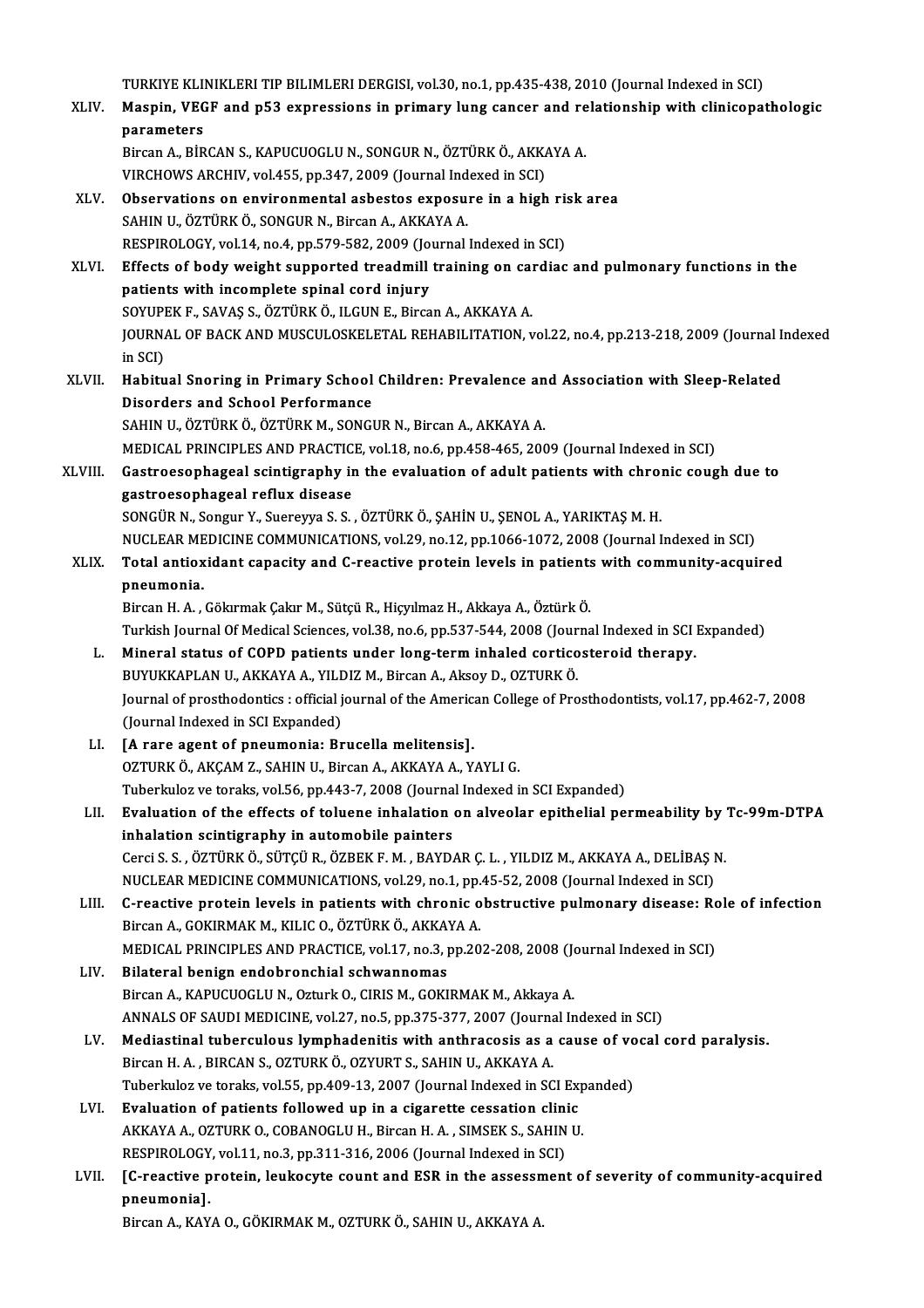Tuberkuloz ve toraks, vol.54, pp.22-9, 2006 (Journal Indexed in SCI Expanded)

### Articles Published in Other Journals

rticles Published in Other Journals<br>I. The Clinical Characteristics of Obstructive Sleep Apnea Patients with a Previous Cardiovascular<br>Firent The Clevent<br>Event<br>Duver The Clinical Characteristics of Obstructive Sleep Apnea Patients with a Previous Cardiovascu<br>Event<br>Duyar S. S. , Aksu F., Cilekar S., PAZARLI A. C. , Sarioglu N., Diken O. E. , ÖZTÜRK Ö., Geckil A. A. , Safci S. B. ,<br>VII M

Event<br>Duyar S. S. , Aksu F., Cilekar S., PAZARLI A. C. , Sarioglu N., Diken O. E. , ÖZTÜRK Ö., Geckil A. A. , Safci S. B. , YILMAZLI H.A.

JOURNAL OF TURKISH SLEEP MEDICINE-TURK UYKU TBB DERGISI, vol.9, no.2, pp.139-146, 2022 (Journal Indexed<br>in ESCI) I . JOURNAL OF TURKISH SLEEP MEDICINE-TURK UYKU TBB DERGISI, vol.9, no.2, pp.139-146, 2022 (Journal Index<br>in ESCI)<br>II. Effectiveness of Favipiravir prior to Admission to the Intensive Care Unit in COVID-19 Pneumonia<br>ÖZTÜPK

in ESCI)<br>Effectiveness of Favipiravir prior to Admission to the Intensive Care Unit in COVID-19 Pneumonia<br>ÖZTÜRK Ö., BAĞLAN V., KAYA O., NURLU TEMEL E., ÜNAL O., AYYILDIZ V. A. , ŞİRİN M. C. , ŞİRİN F. B. , YILMAZ G.,<br>AKÇA Effectiveness of<br>ÖZTÜRK Ö., BAĞLA<br>AKÇAM F. Z. , et al.<br>Recninatory 2000 r. ÖZTÜRK Ö., BAĞLAN V., KAYA O., NURLU TEMEL E., ÜNAL O., AYYILDIZ V. A. , ŞİRİN M. C. , ŞİRİN F. B. , YILMAZ G.,<br>AKCAM F. Z. , et al.

Respiratory case reports, vol.9, no.3, pp.99-103, 2020 (Refereed Journals of Other Institutions)

III. Türk popülasyonunda obstrüktif uyku apne sendromunda rol oynayanantropometrik ölçümlerin<br>belirlenmesi Türk popülasyonunda obstrüktif uyku apne sendromunda rol oynayanantropometrik ölçümleri<br>belirlenmesi<br>URSAVAŞ A., ÖZTÜRK Ö., KÖKTÜRK O., MUTLU P., KILIÇ H., GÜZEL A., AYDIN GÜÇLÜ Ö., HEZER H., ŞENGÜL E.,<br>PARLAK S. stel

<mark>belirlenmesi</mark><br>URSAVAŞ A., ÖZT<br>PARLAK Ş., et al.<br>Tüberkülez ve T URSAVAŞ A., ÖZTÜRK Ö., KÖKTÜRK O., MUTLU P., KILIÇ H., GÜZEL A., AYDIN GÜÇLÜ<br>PARLAK Ş., et al.<br>Tüberküloz ve Toraks Dergisi, no.4, 2019 (Refereed Journals of Other Institutions)<br>117 A.V. VE TIR NEREDEVIZ2 NE VARMALIVIZ2

PARLAK Ş., et al.<br>Tüberküloz ve Toraks Dergisi, no.4, 2019 (Refereed Journals of Other In<br>IV. UZAY VE TIP NEREDEYİZ? NE YAPMALIYIZ?<br>Ekşi İ. G., Boztepe İ., Kurban D., Özcan L., Uçar İ., Bilgin K. B., ÖZTÜRK Ö. Tüberküloz ve Toraks Dergisi, no.4, 2019 (Refereed Journals of Other Institutions)

SDÜTIPFAKÜLTESİDERGİSİ,vol.26,no.4,pp.498-504,2019 (OtherRefereedNational Journals) Ekşi İ. G. , Boztepe İ., Kurban D., Özcan L., Uçar İ., Bilgin K. B. , ÖZTÜRK Ö.<br>SDÜ TIP FAKÜLTESİ DERGİSİ, vol.26, no.4, pp.498-504, 2019 (Other Refereed National Journals)<br>V. Obezitede Adiponektin, İnterlökin-6, Tümör

SDÜ TIP FAKÜLTESİ DERGİSİ, vol.2<br>Obezitede Adiponektin, İnterlö<br>Değişiklikleri Arasındaki İlişki<br>KARAKOC S. SAHİN CALAROČLUA Obezitede Adiponektin, İnterlökin-6, Tümör Nekroz Faktör-Alfa Düzeyleri ve Vücut Kitle<br>Değişiklikleri Arasındaki İlişki<br>KARAKOÇ S., ŞAHİN CALAPOĞLU N., GONCA T., EVGEN TÜLÜCEOĞLU E., ÖZTÜRK Ö., CALAPOĞLU M.<br>Celesek Vizyonl

Değişiklikleri Arasındaki İlişki<br>KARAKOÇ S., ŞAHİN CALAPOĞLU N., GONCA T., EVGEN TÜLÜCEOĞLU E., ÖZTÜRK Ö., CALAPOĞL<br>Gelecek Vizyonlar Dergisi, vol.3, no.3, pp.1-8, 2019 (International Refereed University Journal)<br>A. Bara G KARAKOÇ S., ŞAHİN CALAPOĞLU N., GONCA T., EVGEN TÜLÜCEOĞLU E., ÖZT<br>Gelecek Vizyonlar Dergisi, vol.3, no.3, pp.1-8, 2019 (International Refereed VI.<br>VI. A Rare Case Presented with Asthma Symptoms:Scimitar Syndrome<br>CELİV H.

Gelecek Vizyonlar Dergisi, vol.3, no.3, pp.1-8, 2019 (International Refereed U<br>A Rare Case Presented with Asthma Symptoms:Scimitar Syndrome<br>CELİK H., ÖZTÜRK Ö., ergün m., KARABACAK M., AYYILDIZ V. A. , AKKAYA A.<br>American J A Rare Case Presented with Asthma Symptoms:Scimitar Syndrome<br>CELİK H., ÖZTÜRK Ö., ergün m., KARABACAK M., AYYILDIZ V. A. , AKKAYA A.<br>American Journal of Medical Case Reports, vol.7, no.11, pp.280-283, 2019 (Refereed Journa CELİK H., ÖZTÜRK Ö., ergün m., KARABACAK M., AYYILDIZ V. A. , AKKAYA A.<br>American Journal of Medical Case Reports, vol.7, no.11, pp.280-283, 2019 (Refereed Journals of Other Institu<br>VII. Açlık Serum Grelin Düzeyleri Vüc

## American Journal o<br>Açlık Serum Greli<br>Negatif İlişkilidir<br>CERECİ D. EVCEN 1 VII. Açlık Serum Grelin Düzeyleri Vücut Kitle İndeksi, Kolesterol, Trigliserit ve C- Reaktif Protein ile<br>Negatif İlişkilidir<br>CEBECİ D., EVGEN T. E. , GONCA T., ŞAHİN CALAPOĞLU N., ÖZTÜRK Ö., CALAPOĞLU M.

SDÜ Tıp Fakültesi Dergisi, vol.26, no.2, pp.141-1492, 2019 (Other Refereed National Journals)

## VIII. AÇLIK SERUM GRELİN DÜZEYLERİ VÜCUT KİTLE İNDEKSİ, KOLESTEROL, TRİGLİSERİT VE C- REAKTİF PROTEİN İLE NEGATİF İLİŞKİLİDİR AÇLIK SERUM GRELİN DÜZEYLERİ VÜCUT KİTLE İNDEKSİ, KOLESTEROL, TRİGLİSERİT<br>PROTEİN İLE NEGATİF İLİŞKİLİDİR<br>CEBECİ D., EVGEN TÜLÜCEOĞLU E., GONCA T., ŞAHİN CALAPOĞLU N., ÖZTÜRK Ö., CALAPOĞLU M.<br>SÜLEYMAN DEMİREL ÜNİVERSİTESI

PROTEİN İLE NEGATİF İLİŞKİLİDİR<br>CEBECİ D., EVGEN TÜLÜCEOĞLU E., GONCA T., ŞAHİN CALAPOĞLU N., ÖZTÜRK Ö., CALAPOĞLU M.<br>SÜLEYMAN DEMİREL ÜNİVERSİTESİ TIP FAKÜLTESİ DERGİSİ, vol.26, no.2, pp.141-143, 2019 (International<br>Refer CEBECİ D., EVGEN TÜLÜCEOĞ<br>SÜLEYMAN DEMİREL ÜNİVEI<br>Refereed University Journal)<br>Determination of anthron Refereed University Journal)

# SÜLEYMAN DEMIREL ÜNIVERSITESI TIP FAKÜLTESI DERGISI, vol.26, no.2, pp.141-143, 2019 (International<br>Refereed University Journal)<br>IX. Determination of anthropometric measurements in obstructive sleep apnea syndrome in Turkis Determination of anthropometric measurements in obstructive sleep apnea syndrome in Turkish<br>population<br>Ursavas A., ÖZTÜRK Ö., KÖKTÜRK O., MUTLU P., KILIÇ H., GÜZEL A., Aydin Guclu O., ERBOY F., ARGÜDER E., Hezer<br>Hastel

**popula<br>Ursavas<br>H., et al.<br>TUPFPL** Ursavas A., ÖZTÜRK Ö., KÖKTÜRK O., MUTLU P., KILIÇ H., GÜZEL A., Aydin Guclu O., ERBOY F., ARGÜDER E., Hezer<br>H., et al.<br>TUBERKULOZ VE TORAK-TUBERCULOSIS AND THORAX, vol.67, no.4, pp.248-257, 2019 (Journal Indexed in ESCI)<br>

H., et al.<br>TUBERKULOZ VE TORAK-TUBERCULOSIS AND THORAX, vol.67, no.4, pp.248-257, 2019 (Journ<br>X. Serum Oreksin-A Seviyelerinin Obezite ile İlişkisi: Kesitsel İlişkilendirme Çalışması

- TUBERKULOZ VE TORAK-TUBERCULOSIS AND THORAX, vol.67, no.4, pp.248-257, 2019 (Journal In<br>Serum Oreksin-A Seviyelerinin Obezite ile İlişkisi: Kesitsel İlişkilendirme Çalışması<br>BÜLBÜL A., EVGEN TÜLÜCEOĞLU E., ÖZTÜRK Ö., ŞAHİN Serum Oreksin-A Seviyelerinin Obezite ile İlişkisi: Kesitsel İlişkilendirme Çalışması<br>BÜLBÜL A., EVGEN TÜLÜCEOĞLU E., ÖZTÜRK Ö., ŞAHİN CALAPOĞLU N., GONCA T., CALAPOĞLU M.<br>Sdü Sağlık Bilimleri Dergisi, vol.9, no.4, pp.37-4 BÜLBÜL A., EVGEN TÜLÜCEOĞLU E., ÖZTÜRK Ö., ŞAHİN CALAPOĞLU N., GONCA T., CALAPO<br>Sdü Sağlık Bilimleri Dergisi, vol.9, no.4, pp.37-43, 2018 (International Refereed University<br>XI. Serum oreksin seviyelerinin obezite ile ilişk
- Sdü Sağlık Bilimleri Dergisi, vol.9, no.4, pp.37-43, 2018 (International Refereed University Journal)<br>Serum oreksin seviyelerinin obezite ile ilişkisi: kesitsel ilişkilendirme çalışması<br>BÜLBÜL A., EVGEN TÜLÜCEOĞLU E., ÖZTÜ Serum oreksin seviyelerinin obezite ile ilişkisi: kesitsel ilişkilendirme çalışması<br>BÜLBÜL A., EVGEN TÜLÜCEOĞLU E., ÖZTÜRK Ö., ŞAHİN CALAPOĞLU N., GONCA T., CALAPOĞ<br>SDÜ Sağlık Bilimleri Dergisi, vol.9, pp.37-43, 2018 (Refe
- SDÜ Sağlık Bilimleri Dergisi, vol.9, pp.37-43, 2018 (Refereed Journals of Other Institutions)<br>XII. Ağır uyku apne sendromlu hastalarda hipoksinin oksidatif stres, inflamasyon ve DNA üzerine etkileri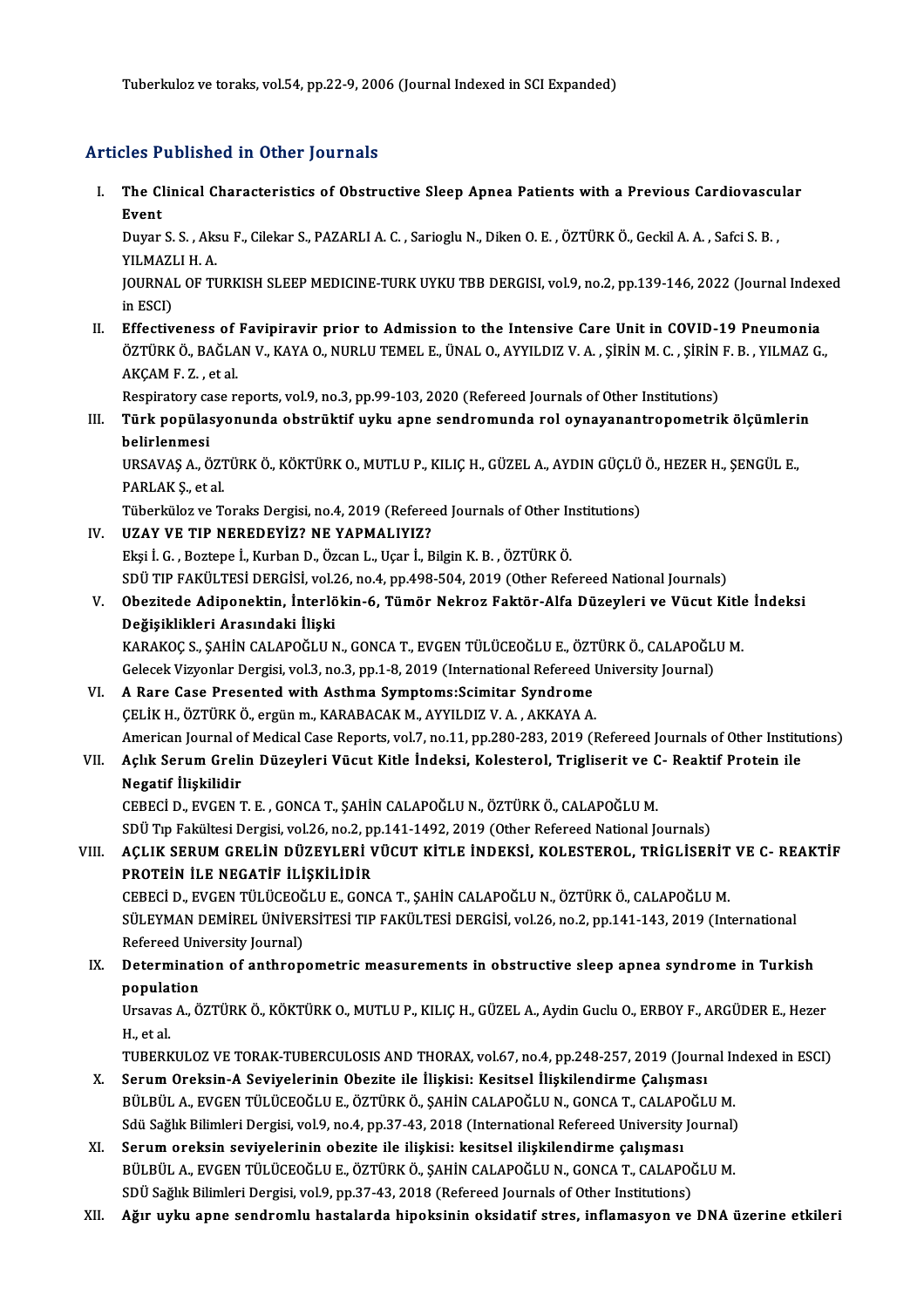TEPEBAŞIM.Y. ,ŞAHİNCALAPOĞLUN.,ÖZTÜRKÖ.,SANCERO.,GoncaT.,BÜYÜKBAYRAMH. İ. TEPEBAŞI M. Y. , ŞAHİN CALAPOĞLU N., ÖZTÜRK Ö., SANCER O., Gonca T., BÜYÜKBAYRAM H. İ<br>SDÜ Tıp Fakültesi Dergisi, vol.25, no.4, pp.456-461, 2018 (Other Refereed National Journals)<br>The effects of bunovis en evidative stress, XIII. The effects of hypoxia on oxidative stress, inflammation, and DNA in patients with severe sleep apnea syndrome SDÜ Tıp Fakültesi D<br>The effects of hy<sub>l</sub><br>apnea syndrome<br><del>TEDEPASI M X - S</del>A The effects of hypoxia on oxidative stress, inflammation, and DNA in patients with s<br>apnea syndrome<br>TEPEBAŞI M.Y., ŞAHİN CALAPOĞLU N., SANCER O., ÖZTÜRK Ö., GONCA T., BÜYÜKBAYRAM H. İ.<br>SDÜ Tın Fakültesi Dersisi vel 25. no. apnea syndrome<br>TEPEBAŞI M. Y. , ŞAHİN CALAPOĞLU N., SANCER O., ÖZTÜRK Ö., GONCA T., BÜYÜKBAYRAM H. İ.<br>SDÜ Tıp Fakültesi Dergisi, vol.25, no.4, pp.456-461, 2018 (National Refreed University Journal)<br>Melasular senetise of lu TEPEBAȘI M. Y., ȘAHİN CALAPOĞLU N<br>SDÜ Tıp Fakültesi Dergisi, vol.25, no.4,<br>XIV. Molecular genetics of lung cancer SDÜ Tıp Fakültesi Dergisi, vol.25,<br>Molecular genetics of lung ca<br>ÇİÇEK Y., Kosar P. A. , ÖZTÜRK Ö.<br>FURASIAN JOURNAL OF PULMON Molecular genetics of lung cancer<br>ÇİÇEK Y., Kosar P. A. , ÖZTÜRK Ö.<br>EURASIAN JOURNAL OF PULMONOLOGY, vol.20, no.3, pp.111-117, 2018 (Journal Indexed in ESCI)<br>Obegitanin Delasumdaki Calanin ve C. reaktif Brotein Dügevleri Ü ÇİÇEK Y., Kosar P. A. , ÖZTÜRK Ö.<br>EURASIAN JOURNAL OF PULMONOLOGY, vol.20, no.3, pp.111-117, 2018 (Journal Indexed in ESCI)<br>XV. Obezitenin Dolaşımdaki Galanin ve C-reaktif Protein Düzeyleri Üzerine Etkileri: Kesitsel Ç EURASIAN<br>Obezitenii<br>Sonuçları<br>CETİNTÜRI Obezitenin Dolaşımdaki Galanin ve C-reaktif Protein Düzeyleri Üzerine Etkileri: Kesitsel Ça<br>Sonuçları<br>ÇETİNTÜRK T., EVGEN TÜLÜCEOĞLU E., BÜLBÜL A., ŞAHİN CALAPOĞLU N., ÖZTÜRK Ö., CALAPOĞLU M.<br>Celesek Vizyonlar Dersisi vel Sonuçları<br>ÇETİNTÜRK T., EVGEN TÜLÜCEOĞLU E., BÜLBÜL A., ŞAHİN CALAPOĞLU N., ÖZTÜRK Ö., CALAPOĞLU M.<br>Gelecek Vizyonlar Dergisi, vol.2, no.2, pp.1-6, 2018 (International Refereed University Journal)<br>KOAH'ta eozinofili. CETİNTÜRK T., EVGEN<br>Gelecek Vizyonlar De:<br>XVI. KOAH'ta eozinofili.<br>ÖZTÜPK Ö Gelecek Viz<br>KOAH'ta e<br>ÖZTÜRK Ö.<br>KOAH PÜLI KOAH'ta eozinofili.<br>ÖZTÜRK Ö.<br>KOAH BÜLTENİ, vol.1, pp.7-19, 2018 (Other Refereed National Journals)<br>Oberitenin Delesumdaki Galanin ve G. neaktif Buetein Düzeyleri Ü ÖZTÜRK Ö.<br>KOAH BÜLTENİ, vol.1, pp.7-19, 2018 (Other Refereed National Journals)<br>XVII. Obezitenin Dolaşımdaki Galanin ve C-reaktif Protein Düzeyleri Üzerine Etkileri: Kesitsel Çalışma<br>Sonusları KOAH BÜL'<br>Obezitenii<br>Sonuçları<br>CETİNTÜDI Obezitenin Dolaşımdaki Galanin ve C-reaktif Protein Düzeyleri Üzerine Etkileri: Kesitsel Ça<br>Sonuçları<br>ÇETİNTÜRK T., EVGEN TÜLÜCEOĞLU E., BÜLBÜL A., ŞAHİN CALAPOĞLU N., ÖZTÜRK Ö., CALAPOĞLU M.<br>Future Vicione Journal val 2. Sonuçları<br>ÇETİNTÜRK T., EVGEN TÜLÜCEOĞLU E., BÜLBÜL A., ŞAHİN CALAPOĞLU N., ÖZTÜRK Ö., CA<br>Future Visions Journal, vol.2, no.3, pp.1-6, 2018 (Refereed Journals of Other Institutions)<br>Te investisate the effects of sin pollut CETINTÜRK T., EVGEN TÜLÜCEOĞLU E., BÜLBÜL A., ŞAHIN CALAPOĞLU N., ÖZTÜRK Ö., CALAPOĞLU M.<br>Future Visions Journal, vol.2, no.3, pp.1-6, 2018 (Refereed Journals of Other Institutions)<br>XVIII. To investigate the effects of air Future Visions Journal, vol.2, no.3, pp.1-6, 20<br>To investigate the effects of air pollutio<br>chronic obstructive pulmonary disease<br>SAVCIN M. CONCA T. ÖZTÜRKÖ, HAS M. Co To investigate the effects of air pollution (PM10 and SO2) on the r<br>chronic obstructive pulmonary disease<br>SAYGIN M., GONCA T., ÖZTÜRK Ö., HAS M., Çalışkan S., HAS Z. G. , AKKAYA A.<br>Turkich Therasis Journal vol 18, no 2, np chronic obstructive pulmonary disease<br>SAYGIN M., GONCA T., ÖZTÜRK Ö., HAS M., Çalışkan S., HAS Z. G. , AKKAYA A.<br>Turkish Thoracic Journal, vol.18, no.2, pp.33-39, 2017 (Journal Indexed in ESCI)<br>Soluble Urokinase Plesminase SAYGIN M., GONCA T., ÖZTÜRK Ö., HAS M., Çalışkan S., HAS Z. G. , AKKAYA A.<br>Turkish Thoracic Journal, vol.18, no.2, pp.33-39, 2017 (Journal Indexed in ESCI)<br>XIX. Soluble Urokinase Plasminogen Activator Receptor (suPAR) in t Turkish Thoracic Journal, vol.18, no.2, pp.33-39, 2017 (Journal Indexed in ESCI)<br>Soluble Urokinase Plasminogen Activator Receptor (suPAR) in the Diagno<br>DIRICAN N., AYNALI A., ÇAKIR M., ATALAY S., BİRCAN H. A. , ÖZTÜRK Ö., Soluble Urokinase Plasminogen Activator Receptor (suPAR) in the Diagnosis of Pulmonary I<br>DIRICAN N., AYNALI A., ÇAKIR M., ATALAY S., BİRCAN H. A. , ÖZTÜRK Ö., AKKAYA A.<br>JOURNAL OF CLINICAL AND ANALYTICAL MEDICINE, vol.8, n DIRICAN N., AYNALI A., ÇAKIR M., ATALAY S., BİRCAN H. A. , ÖZTÜRK Ö., AKKAYA A.<br>JOURNAL OF CLINICAL AND ANALYTICAL MEDICINE, vol.8, no.1, pp.6-9, 2017 (Journal Indexed in ESCI)<br>XX. Investigation of Sleep Quality and Sl JOURNAL OF CLINICAL AND ANALYTICAL MEDICINE, vol.8, no.1, pp.6-9, 2017 (Journal Indexed in ESCI)<br>Investigation of Sleep Quality and Sleep Disorders in Students of Medicine<br>SAYGIN M., ÖZTÜRK Ö., Gonca T., Has M., Hayri U. B Investigation of Sleep Quality and Sleep Disorders in Students of Medicine<br>SAYGIN M., ÖZTÜRK Ö., Gonca T., Has M., Hayri U. B. , Kurt Y., Yagli M. A. , ÇALIŞKAN S., AK<br>TURKISH THORACIC JOURNAL, vol.17, no.4, pp.132-140, 20 SAYGIN M., ÖZTÜRK Ö., Gonca T., Has M., Hayri U. B. , Kurt Y., Yagli M. A. , ÇALIŞKAN S., AKKAYA A., Ozturk M.<br>TURKISH THORACIC JOURNAL, vol.17, no.4, pp.132-140, 2016 (Journal Indexed in ESCI)<br>XXI. Bvaluation of Heterozyg TURKISH THORACIC JOURNAL, vol.17, no.4, pp.132-140, 2016 (Journal Indexed in ESCI)<br>Evaluation of Heterozygous Deletion of TP53 Gene in Pleural Fluid Samples: A Case Series of 11<br>Patients DIRICANN.,BAGCIO.,UZ E.,ÖZTÜRKÖ.,BİRCANH.A. ,DiricanA. JOURNAL OF CLINICAL AND ANALYTICAL MEDICINE, vol.7, pp.165-167, 2016 (Journal Indexed in ESCI) DIRICAN N., BAGCI O., UZ E., ÖZTÜRK Ö., BİRCAN H. A., Dirican A.<br>JOURNAL OF CLINICAL AND ANALYTICAL MEDICINE, vol.7, pp.165-167, 2016 (Journal Indexed in 1<br>XXII. Effects on prognosis of hematologic parameters in patients w JOURNAL OF CLINICAL AND ANALYTICAL MEDICINE, vol.7, pp.165-167, 2016 (Jo<br>Effects on prognosis of hematologic parameters in patients with small c<br>DIRICAN N., ANAR C., ATALAY S., ÖZTÜRK Ö., BİRCAN H. A. , ÇAKIR M., AKKAYA A. Effects on prognosis of hematologic parameters in patients with small cell lung<br>DIRICAN N., ANAR C., ATALAY S., ÖZTÜRK Ö., BİRCAN H. A. , ÇAKIR M., AKKAYA A.<br>CUKUROVA MEDICAL JOURNAL, vol.41, no.2, pp.331-339, 2016 (Journa DIRICAN N., ANAR C., ATALAY S., ÖZTÜRK Ö., BİRCAN H. A. , ÇAKIR M., AKKAYA A.<br>CUKUROVA MEDICAL JOURNAL, vol.41, no.2, pp.331-339, 2016 (Journal Indexed in ESCI)<br>XXIII. MTB Tuberculosis Associated with Multiple Intracra CUKUROVA ME<mark>C</mark><br>MTB Tubercule<br>Brain Abscess<br>KAVAN M. ÖZTÜ MTB Tuberculosis Associated with Multiple Intracranial Tuberculomas in Tw<br>Brain Abscess<br>KAYAN M., ÖZTÜRK Ö., üstün E. D. , munduz m., BİRCAN H. A. , KAYAN F., YÜREKLİ V. A.<br>SDÜ Tın Fek Ders vel 22, no 1, np 20, 25, 2016 (O Brain Abscess<br>KAYAN M., ÖZTÜRK Ö., üstün E. D. , munduz m., BİRCAN H. A. , KAYAN F., YÜREKLİ V<br>SDÜ Tıp Fak.Derg, vol.23, no.1, pp.20-25, 2016 (Other Refereed National Journals)<br>Hamatalajik Paramatralarin Küçük Hüçreli Aksi KAYAN M., ÖZTÜRK Ö., üstün E. D. , munduz m., BİRCAN H. A. , KAYAN F., YÜREKLİ V. A.<br>SDÜ Tıp Fak.Derg, vol.23, no.1, pp.20-25, 2016 (Other Refereed National Journals)<br>XXIV. Hematolojik Parametrelerin Küçük Hücreli Akci SDÜ Tıp Fak.Derg, vol.23, no.1, pp.20-25, 2016 (Other Refereed National Journals)<br>Hematolojik Parametrelerin Küçük Hücreli Akciğer Kanserli Hastalarda<br>DİRİCAN N., ANAR C., ATALAY Ş., ÖZTÜRK Ö., BİRCAN H. A. , ÇAKIR M., AKK Hematolojik Parametrelerin Küçük Hücreli Akciğer Kanserli Hastalarda Progno<br>DİRİCAN N., ANAR C., ATALAY Ş., ÖZTÜRK Ö., BİRCAN H. A. , ÇAKIR M., AKKAYA A.<br>Çukurova Tıp Dergisi, vol.41, no.2, pp.333-341, 2016 (Other Refereed DİRİCAN N., ANAR C., ATALAY Ş., ÖZTÜRK Ö., BİRCAN H. A. , ÇAKIR M., AKKAYA A.<br>Çukurova Tıp Dergisi, vol.41, no.2, pp.333-341, 2016 (Other Refereed National Journals)<br>XXV. Pulmonary tuberculosis associated with multiple Cukurova Tip Dergisi, vol.41, no.2, pp.333-341, 2016 (Other Refereed National Journals) Pulmonary tuberculosis associated with multipleintracranial tuberculomas a<br>abscess<br>KAYAN M., ÖZTÜRK Ö., Üstün D. E. , Munduz M., BİRCAN H. A. , KAYAN F., YÜREKLİ V. A.<br>SDÜ Tın Fek Ders vel 33. no.1.nn 30.35. 3016 (Other Pe abscess<br>KAYAN M., ÖZTÜRK Ö., Üstün D. E. , Munduz M., BİRCAN H. A. , KAYAN F., YÜREKLİ V<br>SDÜ Tıp Fak Derg, vol.23, no.1, pp.20-25, 2016 (Other Refereed National Journals)<br>SDÜ Tıp Fakültesi Hestanesi Divet Balikliniğine Cel KAYAN M., ÖZTÜRK Ö., Üstün D. E. , Munduz M., BİRCAN H. A. , KAYAN F., YÜREKLİ V. A.<br>SDÜ Tıp Fak Derg, vol.23, no.1, pp.20-25, 2016 (Other Refereed National Journals)<br>XXVI. SDÜ Tıp Fakültesi Hastanesi Diyet Polikliniğine G SDÜ Tıp Fak Derg, vol.23, no.1, pp.20-25, 2016 (Other Refereed National Journals)<br>SDÜ Tıp Fakültesi Hastanesi Diyet Polikliniğine Gelen Hastalarda Obezite Sıklığı<br>SAYGIN M., ÖZTÜRK Ö., Akbulut S., Kılınç F., Saygın R. R. SDÜ Tıp Fakültesi Dergisi, vol.22, no.3, pp.53-59, 2015 (Other Refereed National Journals)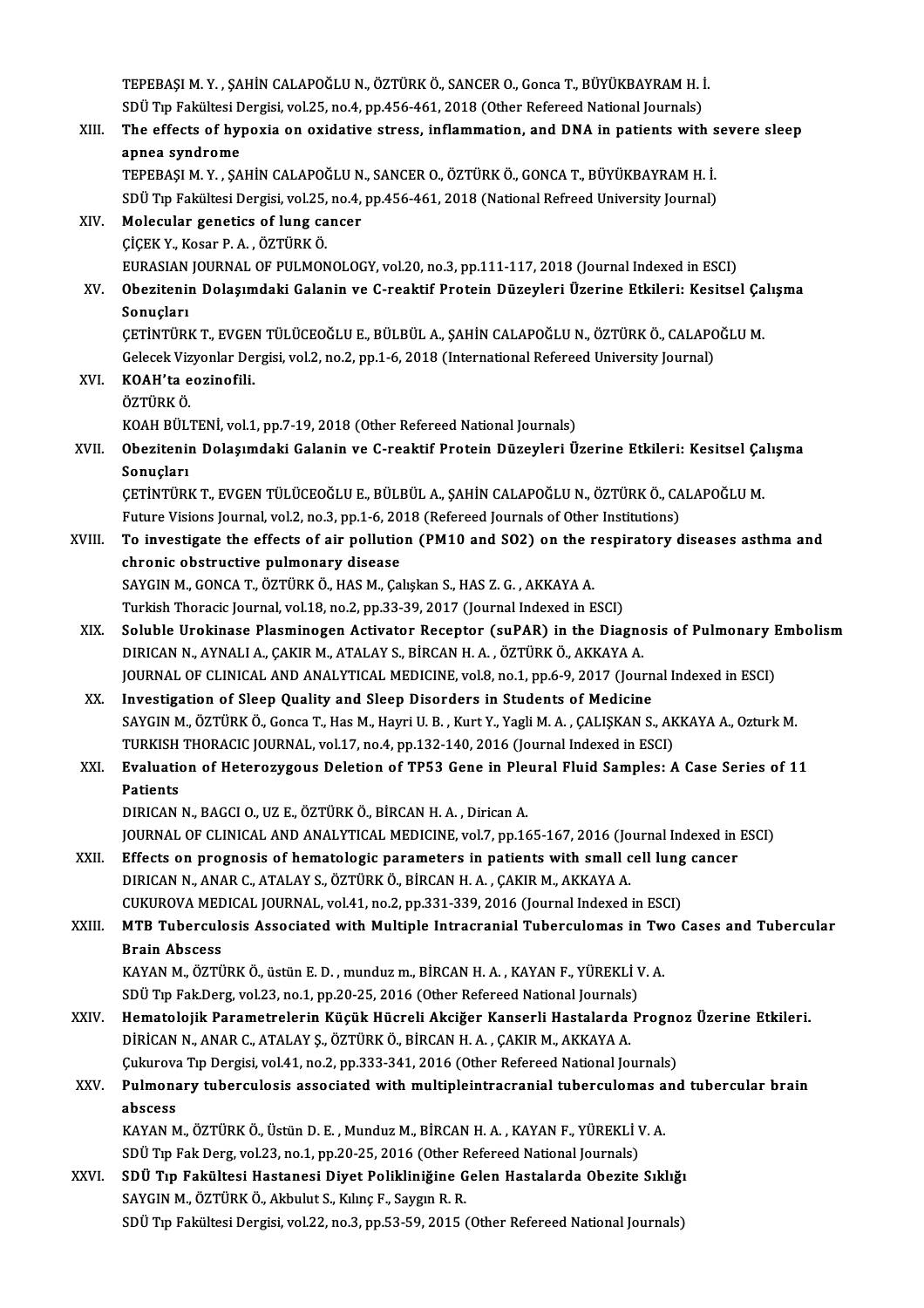| XXVII.       | Süleyman Demirel Üniversitesi Tıp Fakültesi Hastanesi diyet polikliniğine başvuran hastalarda                 |
|--------------|---------------------------------------------------------------------------------------------------------------|
|              | obezite prevelansı                                                                                            |
|              | SAYGIN M., ÖZTÜRK Ö., Semih A., Kılınç F., Saygın R. R.                                                       |
|              | SDÜ Tıp Fakültesi Dergisi, vol.22, no.3, pp.53-59, 2015 (Other Refereed National Journals)                    |
| XXVIII.      | Turkey asbestos control strategic plan final report                                                           |
|              | METİNTAŞ M., ÖZTÜRK Ö., GÜLTEKİN M., HÜSEYİN İ., EZGİ H., ŞEN N., SELÇUK Z. T. , AKÇAY M. Ş. , ULUBAY G.,     |
|              | YILMAZ Ü, et al.                                                                                              |
|              | TURKISH THORACIC JOURNAL, vol.16, pp.1-26, 2015 (Other Refereed National Journals)                            |
| XXIX.        | Tıp fakültesi öğrencilerinde uyku kalitesi ve uyku bozukluklarının araştırılması                              |
|              | SAYGIN M., ÖZTÜRK Ö., GONCA T., HAS M., KHAYRİ U. B., KURT Y., YAĞLI M. A., ÇALIŞKAN S., AKKAYA A., ÖZTÜRK    |
|              | M.                                                                                                            |
|              | TÜRK TORAKS DERGİSİ, 2015 (Other Refereed National Journals)                                                  |
| XXX.         | Yüksek oranda fruktoz içeren mısır şurubunun solunum sistemine etkisi                                         |
|              | ÖZTÜRK Ö., AKKAYA A., GÜLSÜM A., ÖZMEN Ö., OĞUZHAN K., ŞEYHMUZ K.                                             |
|              | SDÜ Tıp Fakültesi Dergisi, vol.22, no.1, pp.1-7, 2015 (Other Refereed National Journals)                      |
| XXXI.        | Turkish Clinical Guideline for Malignant Pleural Mesothelioma                                                 |
|              | METINTAŞ M., ÖZTÜRK Ö., ŞEN N., SELÇUK Z. T., AKÇAY M. Ş., ULUBAY G., YILMAZ DEMIRCI N., ÖZBUDAK Ö.,          |
|              | KARADAĞ M., MİRİCİ N. A., et al.                                                                              |
|              | Eurasian J Pulmonol, vol.17, pp.1-21, 2015 (Other Refereed National Journals)                                 |
| XXXII.       | Yetişkinlerde Obstrüktif Uyku Apne Sendromu OSAS Şiddeti ile Fiziksel Aktivite Düzeyi ve Vücut                |
|              | Profili Arasındaki İlişki<br>ŞEHYMUZ K., ERDOĞAN A., ÖZTÜRK Ö., ÇETİN C., AKKAYA A.                           |
|              | SDÜ Tıp Fakültesi Dergisi, vol.21, no.4, pp.118-126, 2014 (Other Refereed National Journals)                  |
| XXXIII.      | Kronik Obstrüktif Akciğer Hastalığı ve Uyku                                                                   |
|              | ÖZTÜRK Ö                                                                                                      |
|              | EURASIAN JOURNAL OF PULMONOLOGY, vol.13, no.2, pp.67-77, 2011 (Other Refereed National Journals)              |
| <b>XXXIV</b> | Isparta da doğal gaz                                                                                          |
|              | SAYGIN M., GONCA T., ÖZTÜRK Ö., HAS M., ÇALIŞKAN S., HAS Z. G., AKKAYA A.                                     |
|              | Gül Çevrem, vol.6, no.7, pp.6-9, 2011 (National Non-Refereed Journal)                                         |
| XXXV.        | Kronik obstrüktif akciğer hastalarınınradyolojik değerlendirilmesinde yeni yaklaşımlar                        |
|              | ÖZTÜRK Ö., KÖROĞLU M., ZORLU KARAYİĞİT D., gündüz m.                                                          |
|              | Süleyman Demirel Üniversitesi Tıp Fakültesi Dergisi, vol.17, no.4, pp.29-37, 2010 (Other Refereed National    |
|              | Journals)                                                                                                     |
| XXXVI.       | Yüzükoyun pozisyonda uyuyan hasta Olgu sunumu                                                                 |
|              | ÖZTÜRK Ö., HAS M., KIZTANIR S., AKKAYA A., SAYGIN M., GONCA T., KHAYRİ U. B.                                  |
|              | SDÜ Sağlık Bilimleri Enstitüsü Dergisi, vol.1, no.2, pp.101-107, 2010 (Other Refereed National Journals)      |
| XXXVII.      | Obstrüktif uyku apne sendromu periodontitisle ilişkili midir                                                  |
|              | ÖZTÜRK TONGUÇ M., ERDEK Y., ÖZTÜRK Ö., KIRZIOĞLU F.Y.                                                         |
|              | Selçuk Üniversitesi Dişhekimliği Fakültesi Dergisi, vol.19, no.3, pp.214-219, 2010 (Other Refereed National   |
|              | Journals)                                                                                                     |
| XXXVIII.     | Akut Perikardiyal Tamponad İle Başvuran Akciğer Adenokarsinom Olgusu.                                         |
|              | ÖZTÜRK Ö., ŞAHİN Ü., YILMAZER İ., KAPUCUOĞLU N., PEKER O., BİRCAN H. A. , ÇAKIR M., SONGÜR N., AKKAYA A.      |
|              | Türkiye Klinikleri Akciğer Arşivi, vol.11, no.2, pp.73-76, 2010 (Other Refereed National Journals)            |
| <b>XXXIX</b> | Toplum kökenli pnömoni hastalarında klinik stabilite zamanı, semptom rezolüsyonu ve C-reaktif                 |
|              | protein ilişkisi<br>Bircan H. A., Yılmazer İ., Gökırmak Çakır M., Songür N., Öztürk Ö., Şahin Ü., Akkaya A.   |
|              | Türk Toraks Dergisi, vol.10, no.2, pp.47-55, 2009 (Other Refereed National Journals)                          |
| XL.          | Pulmoner arteryal Hipertansiyon tanı ve tedavisi                                                              |
|              | ÖZTÜRK Ö., ŞAHİN Ü.                                                                                           |
|              | Süleyman Demirel Üniversitesi Tıp Fakültesi Dergisi, vol.16, no.1, pp.39-47, 2009 (Refereed Journals of Other |
|              | Institutions)                                                                                                 |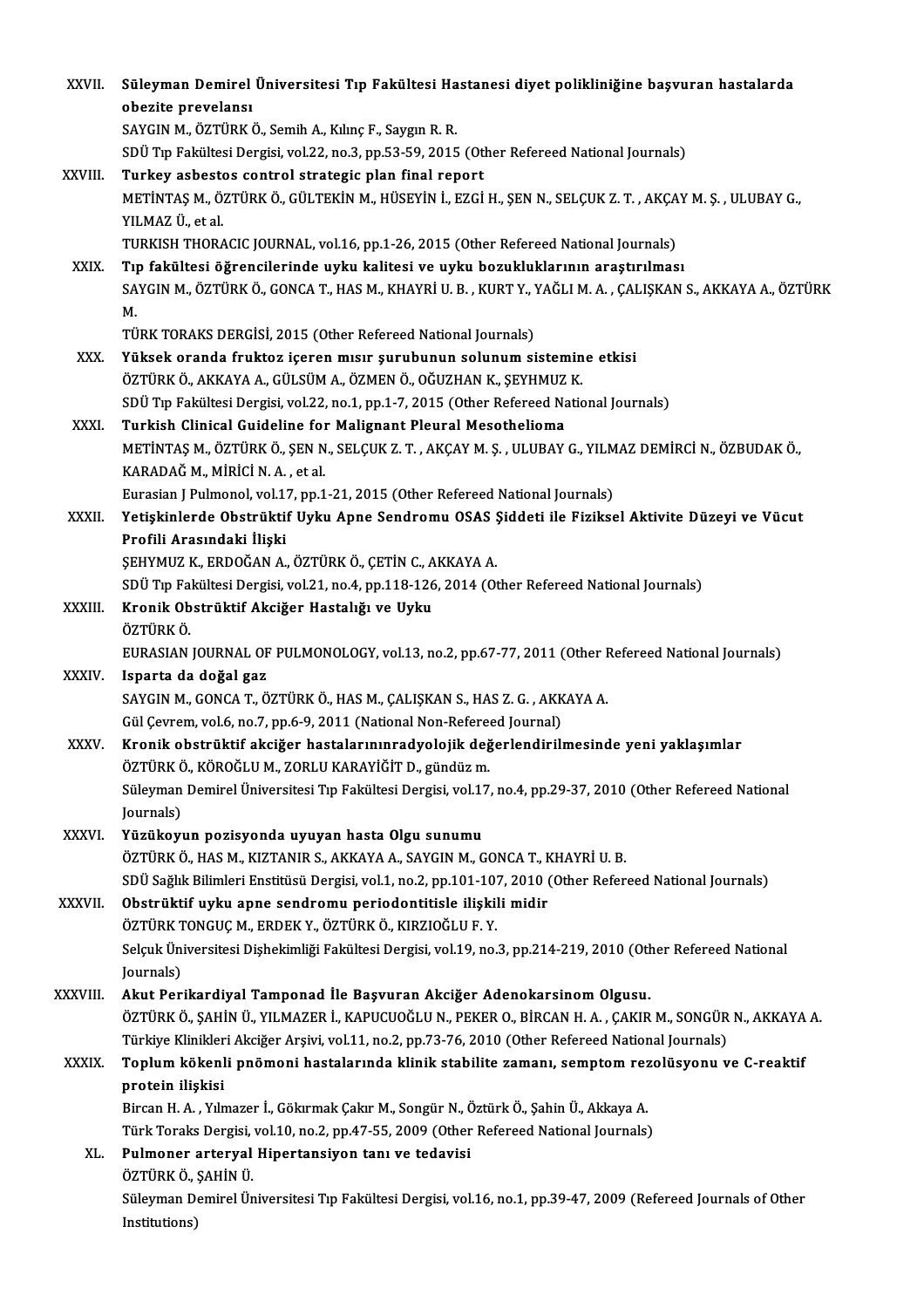| XLI.    | Toplum Kökenli Pnömoni Hastalarında Klinik Stabilite Zamanı, Semptom Rezolüsyonu ve Serum C-               |
|---------|------------------------------------------------------------------------------------------------------------|
|         | Reaktif Protein İlişkisi.                                                                                  |
|         | BİRCAN H. A., YILMAZER İ., GÖKIRMAK M., SONGÜR N., ÖZTÜRK Ö., ŞAHİN Ü., AKKAYA A.                          |
|         | Tüberküloz ve Toraks Dergisi, vol.10, pp.47-55, 2009 (Other Refereed National Journals)                    |
| XLII.   | Akciğer Adenokarsinolu Bir Olguda Tekrarlayan Tromboembolik Olaylar: Trousseau Sendromu.                   |
|         | BİRCAN H. A., HAS M., ÇAKIR M., BİRCAN S., SONGÜR N., ŞAHİN Ü., ÖZTÜRK Ö., AKKAYA A.                       |
|         | Türkiye Klinikleri Akciğer Arşivi, vol.10, no.2, pp.71-76, 2009 (Other Refereed National Journals)         |
| XLIII.  | Obstruktif uyku apne sendromu olgularında hipotroidi taraması yapılmalı mı                                 |
|         | ÖZIŞIK ÇİMEN N., YURTERİ G., TÜZÜN B., ÖZTÜRK Ö., ORUÇ Ö.                                                  |
|         | S.D.Ü. Týp Fak. Derg, vol.15, no.4, pp.18-22, 2008 (Other Refereed National Journals)                      |
| XLIV.   | Small Cell Carcinoma of the Lung with Mandible Metastasis                                                  |
|         | Bircan A., BAYKUL T., Kapucuoglu N., ÖZTÜRK Ö.                                                             |
|         | TURKISH THORACIC JOURNAL, vol.9, no.4, pp.185-187, 2008 (Journal Indexed in ESCI)                          |
| XLV.    | Small cell carcinoma of the lung with mandible metastasis Mandibula metastazli kucuk hucreli               |
|         | akciger karsinomu                                                                                          |
|         | BİRCAN H.A., BAYKUL T., nilgün k., ÖZTÜRK Ö.                                                               |
|         | Turkish Thoracic Journal., 2008 (Other Refereed National Journals)                                         |
| XLVI.   | mediastinal tuberculous lymphadenitis with anthracosis as cause of vocal cord paralysis                    |
|         | BİRCAN H. A., BİRCAN S., ÖZTÜRK Ö., ÖZYURT S., ŞAHİN Ü., AKKAYA A.                                         |
|         | tuberk toraks, vol.55, no.4, pp.409-413, 2007 (Other Refereed National Journals)                           |
| XLVII.  | Toplum kökenli pnömonilerin ağırlığının değerlendirilmesinde C-reaktif protein, lökosit sayısı ve          |
|         | eritrosit sedimentasyon hızının yeri                                                                       |
|         | Bircan H. A., Kaya Ö., Gökırmak Çakır M., Öztürk Ö., Şahin Ü., Akkaya A.                                   |
|         | Tüberküloz ve Toraks, vol.54, no.1, pp.22-29, 2006 (Other Refereed National Journals)                      |
| XLVIII. | Toplum Kökenli pnömonilerin ağırlığınındeğerlendirilmesinde C reaktif protein lökosit sayısı ve            |
|         | eritrosit sedimentasyon hızının yeri                                                                       |
|         | BİRCAN H. A., KAYA ö., GOKIRMAK m., ÖZTÜRK Ö., ŞAHİN Ü., AKKAYA A.                                         |
|         | Tüberküloz toraks, vol.54, no.1, pp.22-29, 2006 (Other Refereed National Journals)                         |
| XLIX.   | Toplum kökenli pnömonilerin ağırlığının değerlendirilmesinde C reaktif protein lökosit sayısı ve           |
|         | eritrosit sedimentasyon hizinin yeriC reactive protein leukocyte count and ESR in the assessment of        |
|         | severity of community acquiredpneumonia                                                                    |
|         | BİRCAN H. A., Kaya Ö., ÇAKIR M., ÖZTÜRK Ö., ŞAHİN Ü., AKKAYA A.                                            |
|         | Tüberküloz ve Toraks Dergisi, vol.54, no.1, pp.22-29, 2006 (Other Refereed National Journals)              |
| L.      | Göğüs Hastalıkları Konsültasyonu yapılan olguların değerlendirilmesi                                       |
|         | ÖZTÜRK Ö., Ünlü A., BİRCAN H. A., ŞAHİN Ü., AKKAYA A.                                                      |
|         | Süleyman Demirel Üniversitesi Tıp Fakültesi Dergisi, vol.12, no.1, pp.27-31, 2005 (Other Refereed National |
|         | Journals)                                                                                                  |
| LI.     | Akci er kanseri tan s alan olgular m z nRetrospektif de erlendirilmesi                                     |
|         | BİRCAN H. A., ÖZTÜRK Ö., ŞAHİN Ü., Özaydın N., AKKAYA A.                                                   |
|         | S.D.Ü. Týp Fak. Derg, vol.12, no.3, pp.1-6, 2005 (Other Refereed National Journals)                        |
|         |                                                                                                            |

### Books&Book Chapters

# Ooks & Book Chapters<br>I. SİGARANIN HALK SAĞLIĞIBOYUTU<br>VILDIDIM BAS E ÖZTÜRKÖ YAYA YERLETIMI<br>SİGARANIN HALK SAĞLIĞ<br>YILDIRIM BAŞ F., ÖZTÜRK Ö.

SİGARANIN HALK SAĞLIĞIBOYUTU<br>YILDIRIM BAŞ F., ÖZTÜRK Ö.<br>in: Solunum Okulu (Sigara ve KOAH) ve TUBİTAK 4004 Projesi Hazırlama Kitabı, Öztürk Önder , Saygın Mustafa,<br>Celikkal Ömer Editor, İstanbul Tın Kitanevleri, İstanbul, YILDIRIM BAŞ F., ÖZTÜRK Ö.<br>in: Solunum Okulu (Sigara ve KOAH) ve TUBİTAK 4004 Projesi Hazırlama<br>Çelikkol Ömer, Editor, İstanbul Tıp Kitapevleri, İstanbul, pp.97-102, 2019<br>SİCARA RAĞIMI II JĞINAYAKI ASIM in: Solunum Okulu (Sigara ve KOAH) ve<br>Çelikkol Ömer, Editor, İstanbul Tıp Kitap<br>II. SİGARA BAĞIMLILIĞINAYAKLAŞIM<br>VILDIPIM BAŞ E. ÖZTÜRKÖ

Çelikkol Ömer, Editor, İstanbı<br>SİGARA BAĞIMLILIĞINAY<br>YILDIRIM BAŞ F., ÖZTÜRK Ö.<br>in: Salunum Olulu (Sizara ya YILDIRIM BAŞ F., ÖZTÜRK Ö.<br>in: Solunum Okulu (Sigara ve KOAH) ve TUBİTAK 4004 Projesi Hazırlama Kitabı, Öztürk Önder, Saygın Mustafa,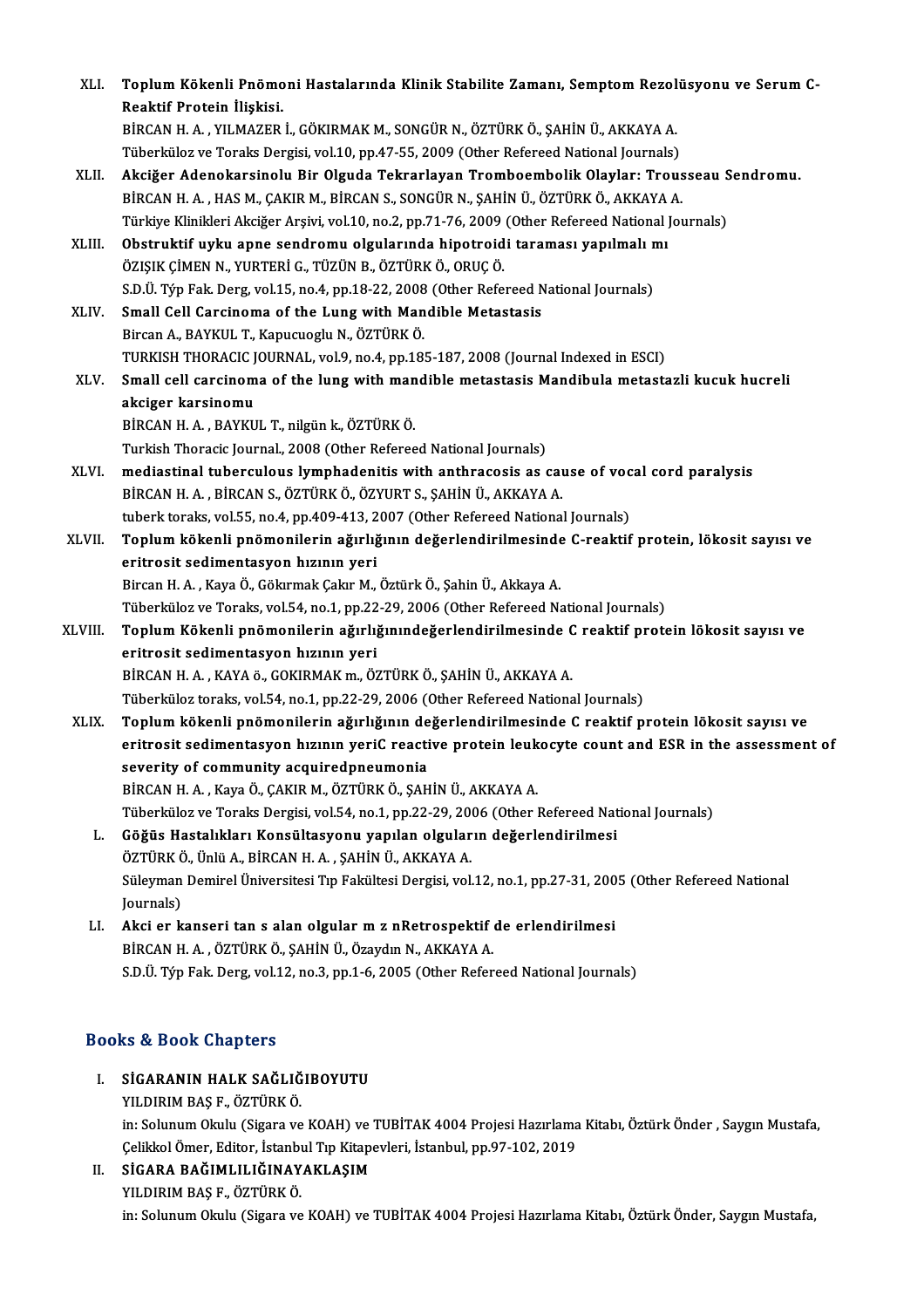## Çelikkol Ömer, Editor, İstanbul Tıp Kitapevleri, İstanbul, pp.73-78, 2019<br>ETKİNLİK KONULARLYE KARSAML III. ETKİNLİK KONULARI VE KAPSAMI<br>ÖZTÜRK Ö., SAYGIN M., CELİKKOL Ö. Çelikkol Ömer, Editor, İstanbul Tıp Ki<br>ETKİNLİK KONULARI VE KAPSAN<br>ÖZTÜRK Ö., SAYGIN M., ÇELİKKOL Ö.<br>in: Salunum Olulu (Sizara ve KOAH) ETKİNLİK KONULARI VE KAPSAMI<br>ÖZTÜRK Ö., SAYGIN M., ÇELİKKOL Ö.<br>in: Solunum Okulu (Sigara ve KOAH) ve TUBİTAK 4004 Projesi Hazırlama Kitabı, Öztürk Önder, Saygın Mustafa,<br>Celikkal Ömer, Editor, istanbul Tın Kitanevleri, İst ÖZTÜRK Ö., SAYGIN M., ÇELİKKOL Ö.<br>in: Solunum Okulu (Sigara ve KOAH) ve TUBİTAK 4004 Projesi Hazırlam<br>Çelikkol Ömer, Editor, istanbul Tıp Kitapevleri, İstanbul, pp.25-33, 2019<br>SOLUNUM OKULU (SİCARA VE KOAH) PROJESİ ÖNERİ F Çelikkol Ömer, Editor, istanbul Tıp Kitapevleri, İstanbul, pp.25-33, 2019<br>IV. SOLUNUM OKULU (SİGARA VE KOAH) PROJESİ ÖNERİ FORMU ÖZTÜRKÖ., SAYGIN M., ÇELİKKOLÖ. SOLUNUM OKULU (SİGARA VE KOAH) PROJESİ ÖNERİ FORMU<br>ÖZTÜRK Ö., SAYGIN M., ÇELİKKOL Ö.<br>in: Solunum Okulu (Sigara ve KOAH) ve TUBİTAK 4004 Projesi Hazırlama Kitabı, Öztürk Ö,Saygın M,Çelikkol Ö,<br>Editor, İstanbul Tın Kitapovla ÖZTÜRK Ö., SAYGIN M., ÇELİKKOL Ö.<br>in: Solunum Okulu (Sigara ve KOAH) ve TUBİTAK 4004<br>Editor, İstanbul Tıp Kitapevleri, İstanbul, pp.6-24, 2019<br>SİCARANIN SOLUNUM SİSTEMİ VE6 DİĞER SİSTE in: Solunum Okulu (Sigara ve KOAH) ve TUBİTAK 4004 Projesi Hazırlama Kitab<br>Editor, İstanbul Tıp Kitapevleri, İstanbul, pp.6-24, 2019<br>V. SİGARANIN SOLUNUM SİSTEMİ VE6 DİĞER SİSTEMLERE OLAN ETKİSİ<br>ÖZTÜPKÖ Editor, İstanbul Tıp Kitapevleri, İstanbul, pp.6-24, 2019<br>V. SİGARANIN SOLUNUM SİSTEMİ VE6 DİĞER SİSTEMLERE OLAN ETKİSİ<br>ÖZTÜRK Ö. SİGARANIN SOLUNUM SİSTEMİ VE6 DİĞER SİSTEMLERE OLAN ETKİSİ<br>ÖZTÜRK Ö.<br>in: Solunum Okulu (Sigara ve KOAH) ve TÜBİTAK 4004 PROJE HAZIRLAMA KİTABI, Öztürk Ö, Saygın M, Çelikkol Ö,<br>Editor, İstanbul Tın Kitanovlari, İstanbul np. ÖZTÜRK Ö.<br>in: Solunum Okulu (Sigara ve KOAH) ve TÜBİTAK 4004 P<br>Editor, İstanbul Tıp Kitapevleri, İstanbul, pp.58-70, 2019<br>Etkinlik Konulanı ve Kansamı Editor, İstanbul Tıp Kitapevleri, İstanbul, pp.58-70, 2019<br>VI. Etkinlik Konuları ve Kapsamı ÖZTÜRK Ö., SAYGIN M., ÇELİKKOL Ö. Etkinlik Konuları ve Kapsamı<br>ÖZTÜRK Ö., SAYGIN M., ÇELİKKOL Ö.<br>in: Solunum Okul (Sigara ve KOAH) ve Tübitak 4004 Projesi Hazırlama Kitabı, Önder Öztürk, Mustafa Saygın, Ömer<br>Celikkal, Editar, İstanbul Tın Kitabevleri, İsta ÖZTÜRK Ö., SAYGIN M., ÇELİKKOL Ö.<br>in: Solunum Okul (Sigara ve KOAH) ve Tübitak 4004 Projesi Hazır<br>Çelikkol, Editor, İstanbul Tıp Kitabevleri, İstanbul, pp.25-33, 2019<br>SİCARA RAĞIMI II IĞINDA MEDİKAL YAKLASIM VII. SİGARA BAĞIMLILIĞINDA MEDİKAL YAKLAŞIM<br>ÖZTÜRK Ö. Çelikkol, Editor, İstanbul Tıp Kitabevleri, İstanbul, pp.25-33, 2019 SİGARA BAĞIMLILIĞINDA MEDİKAL YAKLAŞIM<br>ÖZTÜRK Ö.<br>in: Solunum Okulu (Sigara ve KOAH) ve TUBİTAK 4004 Projesi Hazırlama Kitabı, Öztürk Önder, Saygın Mustafa,<br>Celikkal Ömer, Editor, İstanbul Tın Kitapevleri, İstanbul, np.96,9 ÖZTÜRK Ö.<br>in: Solunum Okulu (Sigara ve KOAH) ve TUBİTAK 4004 Projesi Hazırlam<br>Çelikkol Ömer, Editor, İstanbul Tıp Kitapevleri, İstanbul, pp.86-96, 2019<br>4004 Tübitak Doğa Eğitimi ve Bilim Okulları Projesi ve Kansamı in: Solunum Okulu (Sigara ve KOAH) ve TUBİTAK 4004 Projesi Hazırlamı<br>Çelikkol Ömer, Editor, İstanbul Tıp Kitapevleri, İstanbul, pp.86-96, 2019<br>VIII. 4004 Tübitak Doğa Eğitimi ve Bilim Okulları Projesi ve Kapsamı<br>ÖZTÜPKÖ SA Çelikkol Ömer, Editor, İstanbul Tıp Kitapevleri, İstanbul, pp.86-96, 2019<br>4004 Tübitak Doğa Eğitimi ve Bilim Okulları Projesi ve Kapsamı<br>ÖZTÜRK Ö., SAYGIN M., ÇELİKKOL Ö. 4004 Tübitak Doğa Eğitimi ve Bilim Okulları Projesi ve Kapsamı<br>ÖZTÜRK Ö., SAYGIN M., ÇELİKKOL Ö.<br>in: Solunum Okulu (Sigara ve KOAH) ve Tübitak 4004 Projesi Hazırlama Kitabı, Önder Öztürk, Mustafa Saygın, Ömer ÖZTÜRK Ö., SAYGIN M., ÇELİKKOL Ö.<br>in: Solunum Okulu (Sigara ve KOAH) ve Tübitak 4004 Projesi H<br>Çelikkol, Editor, İstanbul Tıp Kitapevleri, İstanbul, pp.1-5, 2019<br>4004 TÜRİTAK DOĞA EĞİTİMİ VE RİL İMOKULLARLPROL in: Solunum Okulu (Sigara ve KOAH) ve Tübitak 4004 Projesi Hazırlama Kitabı, Ön<br>Çelikkol, Editor, İstanbul Tıp Kitapevleri, İstanbul, pp.1-5, 2019<br>IX. 4004 TÜBİTAK DOĞA EĞİTİMİ VE BİLİMOKULLARI PROJESİ VE KAPSAMI<br>ÖZTÜPKÖ S Çelikkol, Editor, İstanbul Tıp Kitapevl<br>**4004 TÜBİTAK DOĞA EĞİTİMİ V**I<br>ÖZTÜRK Ö., SAYGIN M., ÇELİKKOL Ö.<br>in: Salunum Olulu *(Sigara ve K*OAH) 4004 TÜBİTAK DOĞA EĞİTİMİ VE BİLİMOKULLARI PROJESİ VE KAPSAMI<br>ÖZTÜRK Ö., SAYGIN M., ÇELİKKOL Ö.<br>in: Solunum Okulu (Sigara ve KOAH) ve TÜBİTAK 4004 PROJE HAZIRLAMA KİTABI, Öztürk Önder, Saygın Mustafa,<br>Celikkal Ömer Editer, ÖZTÜRK Ö., SAYGIN M., ÇELİKKOL Ö.<br>in: Solunum Okulu (Sigara ve KOAH) ve TÜBİTAK 4004 PROJE HAZIR<br>Çelikkol Ömer, Editor, İstanbul Tıp Kitapevleri, İstanbul, pp.1-5, 2019<br>Solunum Okul (Sigara ve KOAH) Projasi Öneri Formu in: Solunum Okulu (Sigara ve KOAH) ve TÜBİTAK 4004 PROJ<br>Çelikkol Ömer, Editor, İstanbul Tıp Kitapevleri, İstanbul, pp.1-<br>X. Solunum Okul (Sigara ve KOAH) Projesi Öneri Formu<br>ÖZTÜPKÖ SAVCIN M CELİKKOLÖ Çelikkol Ömer, Editor, İstanbul Tıp Kitapevleri, İstanbul, pp.1-5, 2019<br>X. Solunum Okul (Sigara ve KOAH) Projesi Öneri Formu<br>ÖZTÜRK Ö., SAYGIN M., ÇELİKKOL Ö. Solunum Okul (Sigara ve KOAH) Projesi Öneri Formu<br>ÖZTÜRK Ö., SAYGIN M., ÇELİKKOL Ö.<br>in: Solunum Okulu (Sigara ve KOAH) ve Tübitak 4004 Projesi Hazırlama Kitabı, Önder Öztürk, Mustafa Saygın, Ömer ÖZTÜRK Ö., SAYGIN M., ÇELİKKOL Ö.<br>in: Solunum Okulu (Sigara ve KOAH) ve Tübitak 4004 Projesi Ha<br>Çelikkol, Editor, İstanbul Tıp Kitabevleri, İstanbul, pp.6-24, 2019<br>Pelisemnesusfi nanenunun bazırlanması in: Solunum Okulu (Sigara ve KOAH) ve Tübit:<br>Çelikkol, Editor, İstanbul Tıp Kitabevleri, İstan<br>XI. Polisomnografi raporunun hazırlanması<br>ÖZTÜPKÖ Çelikkol, Editor, İstanbul Tıp Kitabevleri, İstanbul, pp.6-24, 2019<br>XI. Polisomnografi raporunun hazırlanması<br>ÖZTÜRK Ö. in: Uykuda solunum bozuklukları, Köktürk, O., Özol, D. Editor, Neyir Matbaacılık Tanıtım Hizmetleri,, pp.75-87, 2018 ÖZTÜRK Ö.<br>in: Uykuda solunum bozuklukları, Köktürk, O., Ö<br>XII. Obstrüktif uyku apne sendromu etyolojisi<br>ÖZTÜPK Ö in: Uykuda<br>**Obstrüktif**<br>ÖZTÜRK Ö.<br>in: Uykuda ÖZTÜRK Ö.<br>in: Uykuda solunum bozuklukları, Köktürk, O., Özol, D, Editor, Neyir Matbaacılık Tanıtım Hizmetleri,, pp.23-33, 2018 XIII. DİSPNEDE AYIRICI TANI ÖZTÜRKÖ. in: DİSPNE, MİRİCİ ARZU, ÇOSKUN FUNDA, Editor, CB MATBAACILIK, İstanbul, pp.35-49, 2018 XIV. Solunum Sisteminin Mekanik ve İmmün Korunma Özellikleri ÖZTÜRKÖ. Solunum Sisteminin Mekanik ve İmmün Korunma Özellikleri<br>ÖZTÜRK Ö.<br>in: Pnömoni, Şen N, Özhan HM, Editor, TÜSAD EĞİTİM KİTAPLARI SERİSİ, İstanbul, pp.11-44, 2017<br>KOAH ve Knonik Benel Yetmeslik. XV. KOAH ve Kronik Renal Yetmezlik. in: Pnömon<br>KOAH ve I<br>ÖZTÜRK Ö.<br>in: <sup>KOAH</sup> 3 KOAH ve Kronik Renal Yetmezlik.<br>ÖZTÜRK Ö.<br>in: KOAH a eşlik eden durumlar Güncel tanı ve tedavi yaklaşımları, Kartaloğlu Z, Okutan O., Editor, Deomed<br>Yaynalık, İstanbul an 137,150, 2016 ÖZTÜRK Ö.<br>in: KOAH a eşlik eden durumlar Güncel<br>Yayıncılık,, İstanbul, pp.137-150, 2016<br>Playna bestalıkları in: KOAH a eşlik eden<br>Yayıncılık,, İstanbul, p<br>XVI. Plevra hastalıkları<br>Öztüpk Ö Yayıncılık,,<br><mark>Plevra ha</mark>:<br>ÖZTÜRK Ö.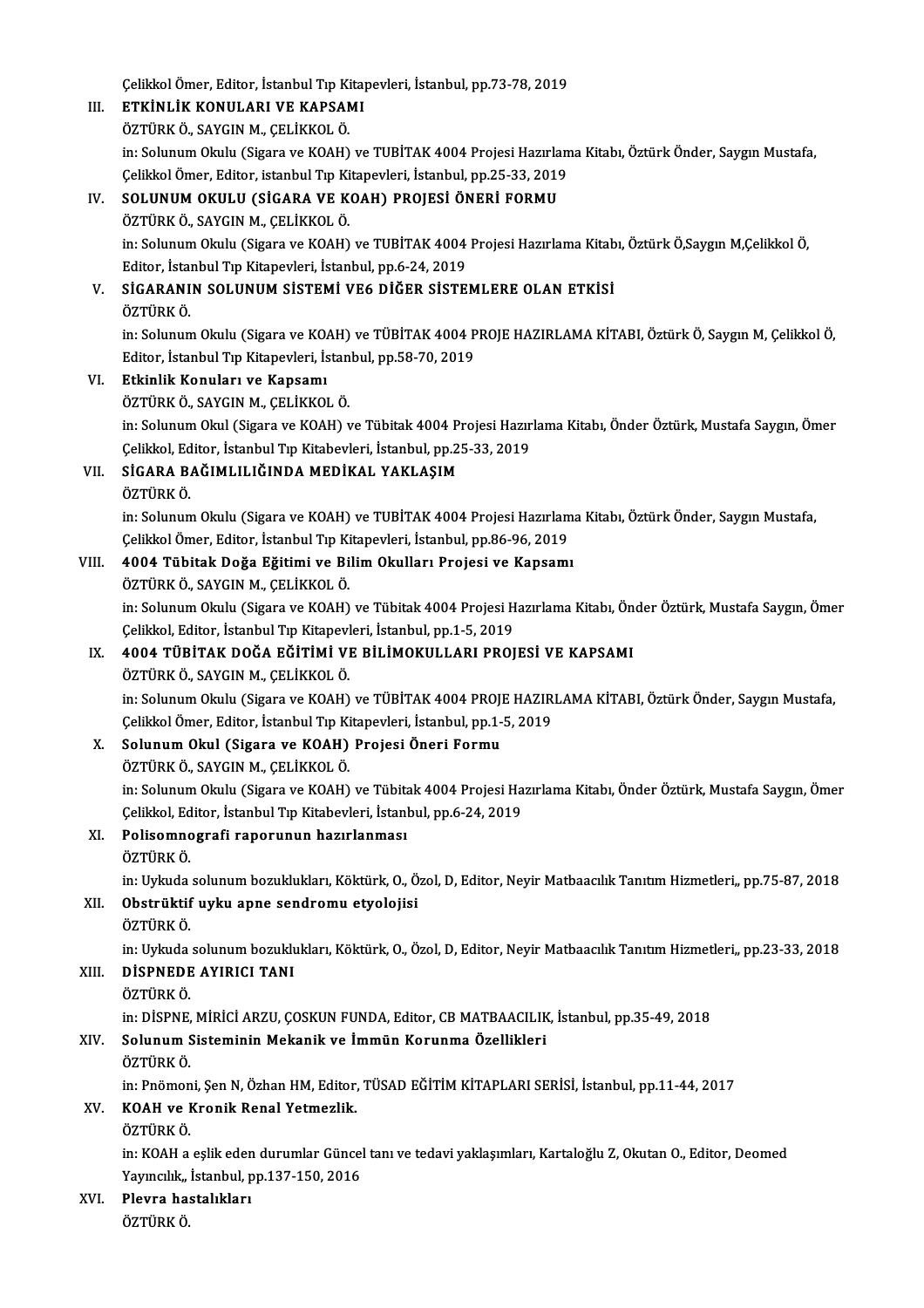in: Tıp Eğitiminde Göğüs Hastalıkları, Dalar L, Süerdem M, Öztürk C, Saygı A, Editor, İstanbul Medikal Sağlık ve<br>Yaynalık Hiz Tie Ltd. İstanbul an 313-320-3015 in: Tıp Eğitiminde Göğüs Hastalıkları, Dalar L, Süe<br>Yayıncılık Hiz.Tic.Ltd., İstanbul, pp.313-329, 2015<br>Tasınabilin kevyt sistemleri Yayıncılık Hiz Tic Ltd., İstanbul, pp 313-329, 2015

- XVII. Taşınabilir kayıt sistemleri<br>ÖZTÜRK Ö.
	-

Taşınabilir kayıt sistemleri<br>ÖZTÜRK Ö.<br>in: Uykuda solunum bozuklukları, İtil,O., Köktürk,O.,Ardıç,S.,Çuhadaroğlu,Ç.,Fırat,H, Editor, Miki Matbaacılık<br>San Tis Ltd Sti - Ankara, np 208-222-2015 ÖZTÜRK Ö.<br>in: Uykuda solunum bozuklukları, İtil,O., Kö<br>San.Tiç.Ltd.Şti.,, Ankara, pp.208-233, 2015<br>Malian Plovral Maratelyoma Türkiye İ in: Uykuda solunum bozuklukları, İtil,O., Köktürk,O.,Ardıç,S.,Çuhad:<br>San.Tiç.Ltd.Şti.,, Ankara, pp.208-233, 2015<br>XVIII. Malign Plevral Mezotelyoma Türkiye Standartlar Rehberi.<br>MEZATELYOMA CALISMA CRUBLLT, ÖZTÜRKÖ

- San.Tiç.Ltd.Şti.,, Ankara, pp.208-233, 2015<br>Malign Plevral Mezotelyoma Türkiye Stand<br>MEZATELYOMA ÇALIŞMA GRUBU T., ÖZTÜRK Ö.<br>ESOCÜ APKAM Eskişebir 2014 Malign Plevral Mezotelyoma<br>MEZATELYOMA ÇALIŞMA GRUB<br>ESOGÜ-APKAM, Eskişehir, 2014<br>Pronsival astım ve Obstrülti MEZATELYOMA ÇALIŞMA GRUBU T., ÖZTÜRK Ö.<br>ESOGÜ-APKAM, Eskişehir, 2014<br>XIX. Bronşiyal astım ve Obstrüktif uyku apne sendromu<br>AKKAYA A. ÖZTÜPK Ö.
- ESOGÜ-APKAM, Eskişeh<br>Bronşiyal astım ve O<br>AKKAYA A., ÖZTÜRK Ö.<br>in:Özel ve Eslik Eden D AKKAYA A., ÖZTÜRK Ö.<br>in: Özel ve Eşlik Eden Durumlarda Astım, Şener,O, Editor, Probiz Ltd.Şti., İstanbul, pp.45-52, 2014

# m: ozel ve eşlik eden Durumlarda Asum, şeher,0, edilor, Probiz Lid.şu., isi<br>Refereed Congress / Symposium Publications in Proceedings

- efereed Congress / Symposium Publications in Proceedi<br>I. Metotreksatın akciğer dokusuna etkisi ve astaksantinin rolü.<br>SAVCIN M ÖZTÜRKÖ ÖZMENÖ I. Metotreksatın akciğer dokusuna etkisi ve astaksantinin rolü.<br>SAYGIN M., ÖZTÜRKÖ., ÖZMENÖ. Metotreksatın akciğer dokusuna etkisi ve astaksantinin rolü.<br>SAYGIN M., ÖZTÜRK Ö., ÖZMEN Ö.<br>2. Uluslararası Sağlık Bilimleri ve Yaşam Kongresi, 24 April 2109 - 27 April 2019, pp.1782-1791<br>Be evaluation of Subtynes of Bosit 2. Uluslararası Sağlık Bilimleri ve Ya<br>Re-evaluation of Subtypes of Pe<br>KARAİBRAHİMOĞLU A., ÖZTÜRK Ö.<br>11th International Statistics Congre
- II. Re-evaluation of Subtypes of Positional OSAS by Clustering Algorithms<br>KARAİBRAHİMOĞLU A., ÖZTÜRK Ö. 11th International Statistics Congress, Bodrum/Muğla, Turkey, 4 - 08 October 2019 KARAİBRAHİMOĞLU A., ÖZTÜRK Ö.<br>11th International Statistics Congress, Bodrum/Muğla, Turkey, 4 - 08 October 2019<br>III. AILE HEKIMLERININ UYKU BOZUKLUKLARI HAKKINDAKI FARKINDALIKDÜZEYLERI<br>SAVCIN M. ÖZTÜRK Ö. SENEL E. A.,
- 11th International Statistics Congress, Bodrum.<br>AILE HEKIMLERININ UYKU BOZUKLUKLA.<br>SAYGIN M., ÖZTÜRK Ö., ŞENEL F.A., YALÇIN A. AILE HEKIMLERININ UYKU BOZUKLUKLARI HAKKINDAK<br>SAYGIN M., ÖZTÜRK Ö., ŞENEL F. A. , YALÇIN A.<br>TÜSAD 41. ULUSAL KKONGRESİ, Turkey, 26 - 29 October 2019<br>Aila bakimlerinin uyku bazuklukları bakkındaki farkında SAYGIN M., ÖZTÜRK Ö., ŞENEL F. A. , YALÇIN A.<br>TÜSAD 41. ULUSAL KKONGRESİ, Turkey, 26 - 29 October 2019<br>IV. Aile hekimlerinin uyku bozuklukları hakkındaki farkındalık düzeyleri<br>SAYGIN M., ÖZTÜRK Ö., ŞENEL F. A. , Yalçın
- TÜSAD 41. ULUSAL KKONGRESİ, Turkey, 26 -<br>Aile hekimlerinin uyku bozuklukları hak<br>SAYGIN M., ÖZTÜRK Ö., ŞENEL F. A. , Yalçın A.<br>Türkiye Solunum Arastırmaları Derneği 41. II Türkiye SolunumAraştırmalarıDerneği41.UlusalKongresi,26 -29October 2019,pp.7-12
- V. SOLUNUM OKULU (SIGARA VE KOAH).... Türkiye Solunum Araştırmaları Derneği 41. Ulusal Kongresi, 26 - 29 October 2019, pp.7-12<br>SOLUNUM OKULU (SIGARA VE KOAH)....<br>SAYGIN M., ÖZTÜRK Ö., ÇELİKKOL Ö., ÖZMEN Ö., GÜNYELİ İ., DOST S., YILDIRIM BAŞ F., KILIÇ F., ÖVEY SOLUNUM OKULU (SIGAR)<br>SAYGIN M., ÖZTÜRK Ö., ÇELİK<br>KARAİBRAHİMOĞLU A., et al.<br>Türkiye Solunum Arastrumala SAYGIN M., ÖZTÜRK Ö., ÇELİKKOL Ö., ÖZMEN Ö., GÜNYELİ İ., DOST S., YILDIRIM BAŞ F., KILIÇ F.,<br>KARAİBRAHİMOĞLU A., et al.<br>Türkiye Solunum Araştırmaları Derneği 41. Ulusal Kongresi, 26 - 29 October 2019, pp.172-179<br>Hastanada KARAİBRAHİMOĞLU A., et al.<br>179 Türkiye Solunum Araştırmaları Derneği 41. Ulusal Kongresi, 26 - 29 October 2019, pp.172-179<br>179 VI. Hastanede çalışan temizlik işçilerinde meslek ile ilişkili solunumsal semptom sıklığı

## Türkiye Solunum Araştırmaları Derneği 41. Ulusal Kongresi, 26 - 29 October 2019, pp.172-179<br>Hastanede çalışan temizlik işçilerinde meslek ile ilişkili solunumsal semptom sıklığı<br>ÇAPRAZ A., COŞKUN BEYAN A., MUTLU P., ÖZTÜRK Hastanede çalışan te<br>ÇAPRAZ A., COŞKUN B.<br>ÜZER F., EREL F., et al.<br>Türkiye Solunum Anas ÇAPRAZ A., COŞKUN BEYAN A., MUTLU P., ÖZTÜRK Ö., YILDIZ GÜLHAN P., Çeldir Emre J., O<br>ÜZER F., EREL F., et al.<br>Türkiye Solunum Araştırmaları Derneği 41.Ulusal Kongresi, Turkey, 26 - 29 October 2019<br>UZAK VERITARANI RAĞI ANTI

ÜZER F., EREL F., et al.<br>Türkiye Solunum Araştırmaları Derneği 41.Ulusal Kongresi, Turkey, 26 - 29 (<br>VII. UZAK VERITABANI BAĞLANTILI OSAS ÖN TARAMA TESTI YAZILIMI<br>SAVÇIN M. ÖZTÜRKÖ, SENEL E A Türkiye Solunum Araştırmaları Der<br>UZAK VERITABANI BAĞLANTIL<br>SAYGIN M., ÖZTÜRK Ö., ŞENEL F. A.<br>TÜSAD 41 HI HSAL KONGPESİ Muğ UZAK VERITABANI BAĞLANTILI OSAS ÖN TARAMA TESTI YAZILIMI<br>SAYGIN M., ÖZTÜRK Ö., ŞENEL F. A.<br>TÜSAD 41. ULUSAL KONGRESİ, Muğla, Turkey, 26 - 29 October 2019, pp.345-353<br>The Effect of Methotrovate on Lung Tissue and the Bole o

SAYGIN M., ÖZTÜRK Ö., ŞENEL F. A.<br>TÜSAD 41. ULUSAL KONGRESİ, Muğla, Turkey, 26 - 29 October 2019, pp.345-353<br>VIII. The Effect of Methotrexate on Lung Tissue and the Role of Astaxanthin-METOTREKSATIN AKCİĞER<br>DOKUSUNA ET TÜSAD 41. ULUSAL KONGRESİ, Muğla, Turkey, 26 - 2<br>The Effect of Methotrexate on Lung Tissue an<br>DOKUSUNA ETKİSİ VE ASTAKSANTİNİN ROLÜ<br>SAVCIN M ÖZTÜRKÖ ÖZMENÖ The Effect of Methotrexate on<br>DOKUSUNA ETKİSİ VE ASTAKS<br>SAYGIN M., ÖZTÜRK Ö., ÖZMEN Ö.<br>2nd International Health Sciences 2000)<br>2nd International Health Sciences and Life Congress24-27 April 2019 Burdur/TURKEY, Burdur, Turkey, 24 - 27<br>2nd International Health Sciences and Life Congress24-27 April 2019 Burdur/TURKEY, Burdur, Turkey, 24 - 27<br>Ap SAYGIN M., ÖZTÜRK Ö., ÖZMEN Ö.

IX. Nadir bir dispne nedeni: Scimitar Sendromu ÇelikTuğluH.,ÖZTÜRKÖ.,ErgünM.,KARABACAKM.,AYYILDIZV.A. ,AKKAYAA. Türk Toraks Derneği 22. YILLIK KONGRESİ, Turkey, 10 - 14 April 2019, pp.409-410

## X. NADİR BİR DİSPNE NEDENİ: SCİMİTAR SENDROMU Türk Toraks Derneği 22. YILLIK KONGRESİ, Turkey, 10 - 14 April 2019, pp.409-4<br><mark>NADİR BİR DİSPNE NEDENİ: SCİMİTAR SENDROMU</mark><br>TÜĞLU H. Ç. , ÖZTÜRK Ö., ERGÜN M., KARABACAK M., AYYILDIZ V. A. , AKKAYA A.<br>Türk Toraka Darnaği 22. Türk Toraks Derneği 22. Yıllık Uluslararası Katılımlı Bilimsel Toplantısı, Antalya, Turkey, 10 - 14 April 2019, pp.409-<br>410 TUĞ<br>Tür<br>410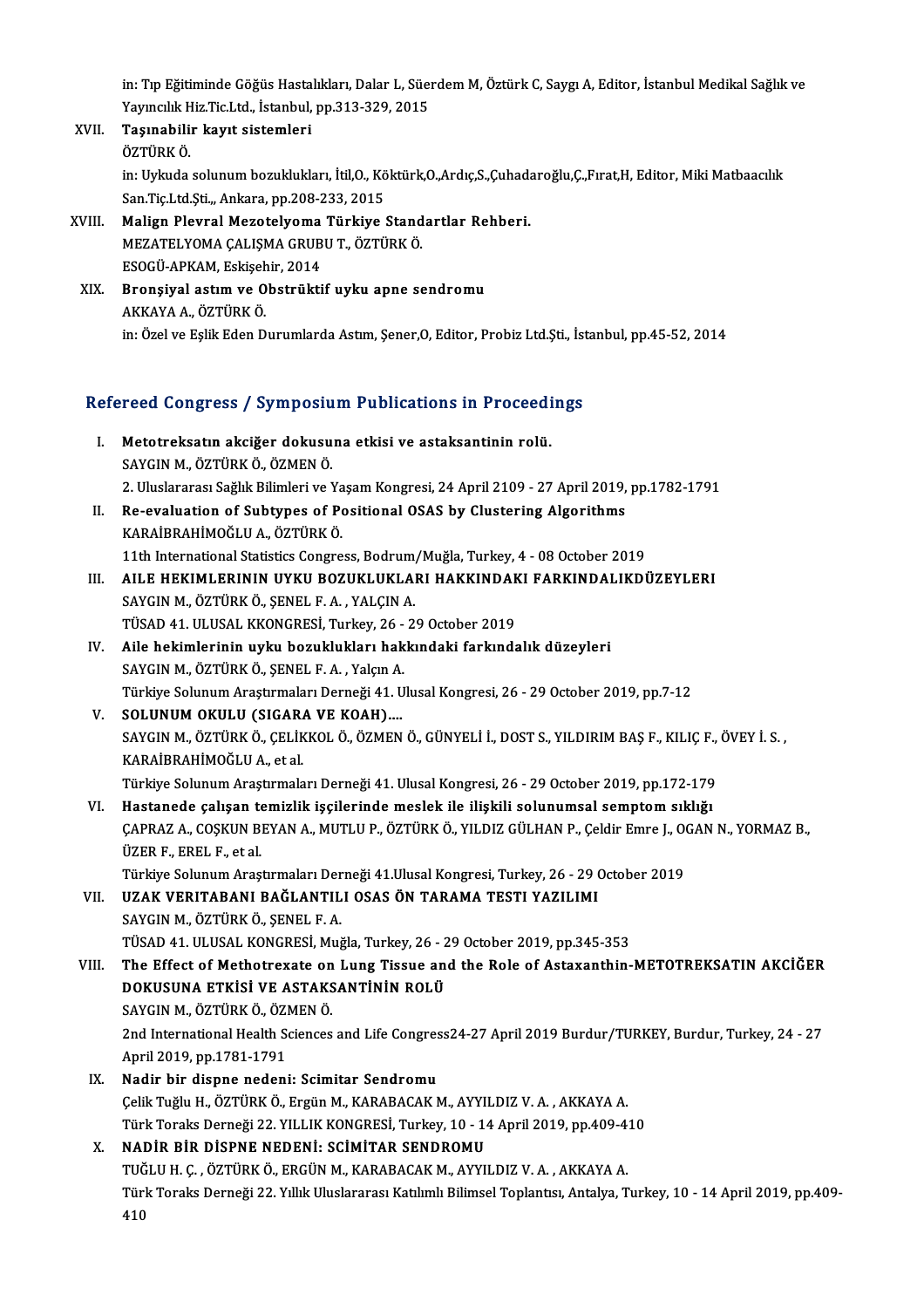| XI.    | Obstrüktif Uyku Apne Sendromu (OSAS) Hastalarında İrisin Düzeyinin Araştırılması.                                                     |
|--------|---------------------------------------------------------------------------------------------------------------------------------------|
|        | ONAT F., SAYGIN M., ÖZTÜRK Ö., GONCA T., YALÇIN A.                                                                                    |
|        | TÜSAD 40. Ulusal Kongresi 13-16 Ekim 2018, Antalya., Turkey, 13 - 16 October 2018                                                     |
| XII.   | Aile Hekimleri İçin OSAS Ön Tarama Testi Yazılımı.                                                                                    |
|        | SAYGIN M., ÖZTÜRK Ö., ŞENEL F. A.                                                                                                     |
|        | TÜSAD 40. Ulusal Kongresi 13-16 Ekim 2018, Antalya, Turkey, 13 - 16 October 2018                                                      |
| XIII.  | Astım Hastalarının Mizaçları Ve Kişilikleri Astım Tedavisinin Kontrolünde Etkili Midir?                                               |
|        | ÖZTÜRK Ö., KUZUGÜDENLİOĞLU D., ULUBEY H., KAHYA B., AKKAYA A.                                                                         |
|        | TÜSAD 40. Ulusal Kongresi 13-16 Ekim 2018, Antalya., Turkey, 13 - 16 October 2018                                                     |
| XIV.   | Metotreksatın Akciğer Dokusuna Etkisi Ve Agomelatinin Rolü.                                                                           |
|        | SAYGIN M., ÖZTÜRK Ö., ÖZMEN Ö.                                                                                                        |
|        | TÜSAD 40. Ulusal Kongresi 13-16 Ekim 2018, Antalya, Turkey, 13 - 16 October 2018                                                      |
| XV.    | Malondialdehyde and myeloperoxidase levels inpatients with obstructive sleep apnea syndrome                                           |
|        | TEPEBAŞI M.Y., SANCER O., ASLAN KOŞAR P., ŞAHİN CALAPOĞLU N., ÖZTÜRK Ö., GONCA T.                                                     |
|        | 7thWorld Congress ofOxidative Stress, Calcium Signaling and TRP Channels, 20 - 23 April 2018, vol.10                                  |
| XVI.   | Sepsisin Akciğer Dokusuna Etkisi ve Lakozamidin Rolü                                                                                  |
|        | ÖZTÜRK Ö., SAYGIN M., ÖZMEN Ö.                                                                                                        |
|        | 1st International Health Sciences and Life Congress, 2 - 05 May 2018                                                                  |
| XVII.  | Sepsisin Akciğer Dokusuna Etkisi Ve Pregabalinin Rolü<br>SAYGIN M., ÖZTÜRK Ö., ÖZMEN Ö.                                               |
|        | 1st International Health Sciences and Life Congress, 2 - 05 May 2018                                                                  |
| XVIII. | Pulmoner Alveolar Proteinozisde mekanik ventilasyon uygulamasında yüksek PEEP in etkisi                                               |
|        | GÜLSOY K.Y., ORHAN S., KOÇMAN A., EROĞLU F., ÖZTÜRK Ö.                                                                                |
|        | 2018, ANTALYA ,19. ULUSAL YOĞUN BAKIM KONGRESİ, Turkey, 19 - 22 April 2018                                                            |
| XIX.   | . Nadır Ptozis Nedeni: Santral Horner Sendromu.                                                                                       |
|        | ÖZTÜRK Ö., ÇELİK H., Acun Pınar M., BİRCAN S., MERD N., AKKAYA A.                                                                     |
|        | Türk Toraks Derneği 21. Yıllık Kongresi, 11-15 Nisan 2018, Turkey, 11 - 15 April 2018                                                 |
| XX.    | Vücut Analızı Ile Osas Tanısına Yenı Bır Yaklaşım Yapay Sınır Ağı.                                                                    |
|        | SAYGIN M. ÖZTÜRK Ö. SENEL F. A.                                                                                                       |
|        | Türk Toraks Derneği 21. Yıllık Kongresi, 11-15 Nisan 2018, Turkey, 11 - 15 April 2018                                                 |
| XXI.   | Eyvah Poliklinikteyim! Astimli Hastam Insomnia Tanımlıyor, Ne Yapmalıyım?                                                             |
|        | ÖZTÜRK Ö                                                                                                                              |
|        | Türk Toraks Derneği 21. Yıllık Kongresi, 11-15 Nisan 2018, Turkey, 11 - 15 April 2018                                                 |
| XXII.  | Stridora Neden Olan Hava Yolu Darlığı: Omega Epiglot?                                                                                 |
|        | ÖZTÜRK Ö., ERTÜRK G. S., DİLEK D., AKKAYA A.<br>Türk Toraks Derneği 21. Yıllık Kongresi, 11-15 Nisan 2018, Turkey, 11 - 15 April 2018 |
| XXIII. | OSAS Ön Tarama Testı Epworth Içın Yazılım Geliştirme.                                                                                 |
|        | SAYGIN M., ÖZTÜRK Ö., ŞENEL F. A.                                                                                                     |
|        | Türk Toraks Derneği 21. Yıllık Kongresi, 11-15 Nisan 2018, Turkey, 11 - 15 April 2018                                                 |
| XXIV.  | Kimyasal ajan maruziyeti ve otoimmünitenin birlikte görüldüğü alveolar proteinozis olgusu                                             |
|        | ÖZTÜRK Ö., ALTINIŞIK G., PINAR M., UĞURLU E., ÇELİK H., KULA Z., AKKAYA A.                                                            |
|        | TÜSAD 39. Ulusal Kongres, İzmir, Turkey, 14 - 17 October 2017                                                                         |
| XXV.   | TÜRK POPÜLASYONUNDA OBSTRÜKTİF UYKU APNE SENDROMU KLİNİK TİPLERİNİNDAĞILIMI                                                           |
|        | KÖKTÜRK O., KILIÇ H., URSAVAŞ A., ÖZTÜRK Ö., SEVİMLİ N., DİKMEN N., ERBOY F., PINAR M., GÜZEL A., GÜÇLÜ                               |
|        | AYDIN Ö., et al.                                                                                                                      |
|        | 39. TUSAD KONGRESİ, ÇEŞME, Turkey, 14 - 17 October 2017                                                                               |
| XXVI.  | TÜRK POPÜLASYONUNDA OBSTRÜKTİF UYKU APNE SENDROMUNDA ROL OYNAYANANTROPOMETRİK                                                         |
|        | ÖLÇÜMLERİN BELİRLENMESİ                                                                                                               |
|        | URSAVAŞ A., ÖZTÜRK Ö., KÖKTÜRK O., KILIÇ H., GÜZEL A., GÜÇLÜ Ö., ERBOY F., ARGÜDER E., HEZER H., ŞENGÜL E.,                           |
|        | et al.                                                                                                                                |
|        | 39. TÜSAD SOLUNUM KONGRESİ, Turkey, 14 - 17 October 2017                                                                              |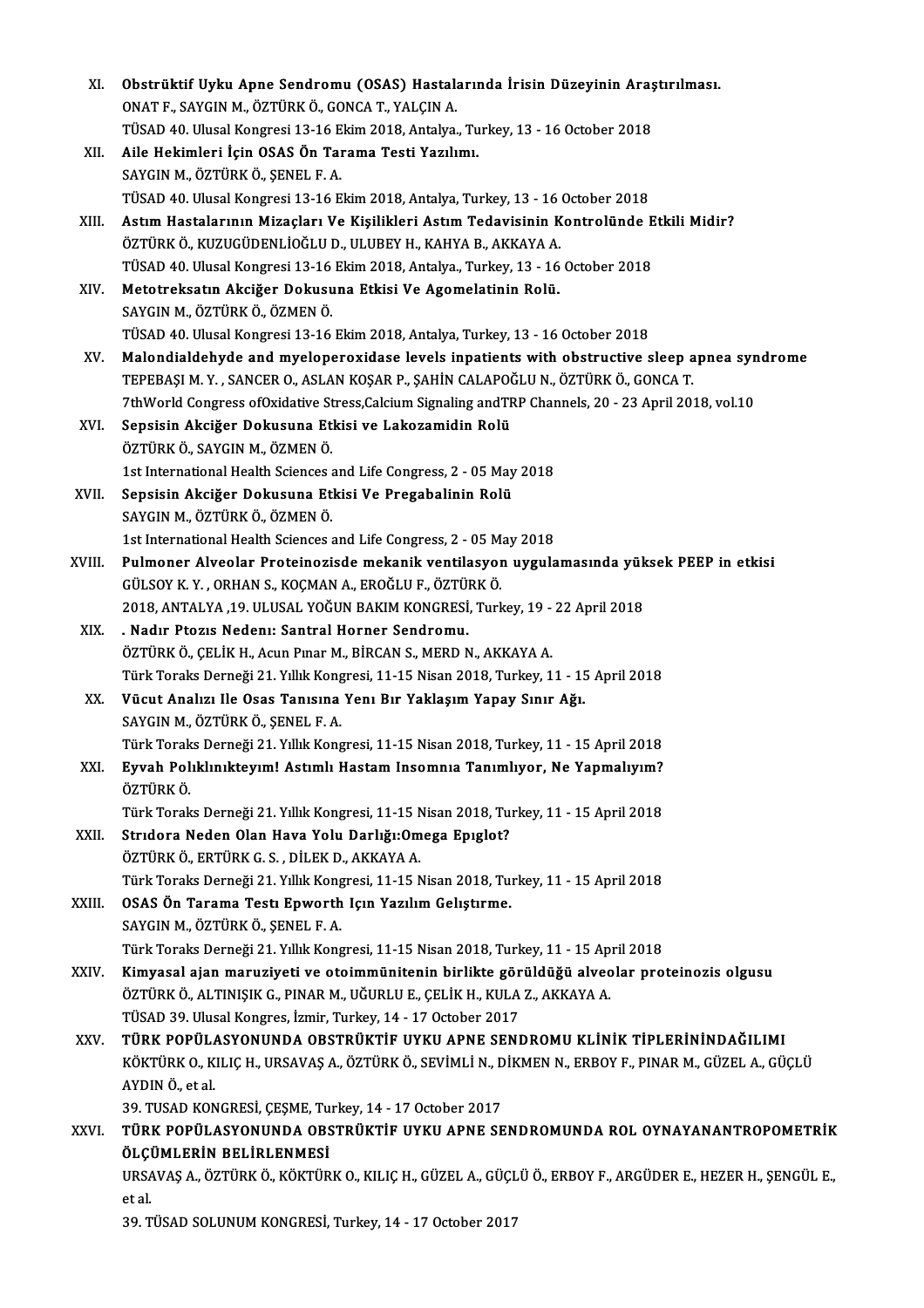| <b>XXVII</b> | OSAS TANISINA YENİ BİR YAKLAŞIM YAPAY SİNİR AĞI                                                                           |
|--------------|---------------------------------------------------------------------------------------------------------------------------|
|              | ÖZTÜRK Ö., SAYGIN M., ŞENEL F. A.                                                                                         |
|              | TÜSAD 39. Ulusal Kongresi - SOLUNUM 2017, İzmir, Turkey, 14 - 17 October 2017, pp.707                                     |
| XXVIII.      | Trakeostomi Sonrası Trakeal Stenoz Cerrahisi                                                                              |
|              | DÖNGEL İ., CAMAŞ H. E., YILDIRIM M. K., ÖZTÜRK Ö.                                                                         |
|              | 9. Ulusal Göğüs Cerrahisi Kongresi, Antalya, Turkey, 4 - 07 May 2017                                                      |
| XXIX.        | Bronkoplevral fistülün n butiyl 2 cyanoacrylate GLUBRAN 2 ile bronkoskopi eşliğinde mikrokatater                          |
|              | embolizasyonu                                                                                                             |
|              | ÖZTÜRK Ö., AKTAŞ A. R., YAZKAN R., ALKAYA SOLMAZ F.                                                                       |
|              | 38. TÜSAD ULUSAL KONGRESİ, İzmir, Turkey, 15 - 19 October 2016                                                            |
| XXX.         | OLGULARLA OSAS TEDAVISINDE DOĞRU SEÇIM SORUNLAR VE ÇÖZÜMLERİ OLGU SUNUMU                                                  |
|              | ÖZTÜRK Ö                                                                                                                  |
|              | TÜSAD 38 KONGRESİ, Turkey, 15 - 19 October 2016                                                                           |
| XXXI.        | Invitro fertilizasyon sonrasında gelişen pulmoner tromboemboli olgusu                                                     |
|              | ÖZTÜRK Ö., ERTÜRK G. S., AKKAYA A.                                                                                        |
|              | TÜSAD 38. Ulusal Kongresi, İstanbul, Turkey, 15 - 19 October 2016                                                         |
| <b>XXXII</b> | Bronkoplevral fistülün N BUTYL 2 CYANOACRYLATE GLUBRAN 2 ile bronkoskopi eşliğinde                                        |
|              | mikrokatater embolizasyonu                                                                                                |
|              | ÖZTÜRK Ö., AKTAŞ A. R., YAZKAN R., ALKAYA SOLMAZ F.                                                                       |
|              | TÜSAD 38. Ulusal Kongresi, Turkey, 15 - 19 October 2016                                                                   |
| XXXIII.      | Kronik obstrüktif akciğer hastalığı tanısı almış ICD10 J44 hastalardaki kronik renal yetmezlik oranı                      |
|              | Bir ön çalışma                                                                                                            |
|              | ÖZTÜRK Ö., ERTÜRK G. S., KULA Z., ÇELİK H., AKKAYA A.                                                                     |
|              | TÜSAD 38. Ulusal Kongresİ, İstanbul, Turkey, 15 - 19 October 2016                                                         |
| <b>XXXIV</b> | GUT hastalarında solunum fonksiyon testi Prospektif klinik çalışma Türk Toraks Derneği 19 Yıllık                          |
|              | Kongresi Antalya 2016 poster PS 36 s 125                                                                                  |
|              | SAYGIN M., ÖZTÜRK Ö., YILDIRIM BAŞ F., ŞAHİN M., GONCA T.                                                                 |
|              | TÜRK TORAKS DERNEĞİ 19. YIILK KONGRE, Turkey, 6 - 10 April 2016, pp.125                                                   |
| <b>XXXV</b>  | Metotreksatın akciğerdeki enflamasyon ve apoptotik yolak biomarkırları üzerine etkisi gallik asidin                       |
|              | rolü                                                                                                                      |
|              | SAYGIN M., ÖZTÜRK Ö., ÖZMEN Ö., İLHAN İ., GONCA T., GÜMRAL N., ORHAN H.                                                   |
|              | TÜRK TORAKS DERNEĞİ 19. YILLIK KONGRESİ, Turkey, 6 - 10 April 2016, pp.154                                                |
| <b>XXXVI</b> | Pulmoner alveoler mikrolitiyazis                                                                                          |
|              | AKKAYA A., ÖZTÜRK Ö., ÇELİK H., DEMİRTAŞ H., BİRCAN S., İLHAN A. A.                                                       |
|              | Türk Toraks Derneği 19.Yıllık Kongresi, Turkey, 6 - 10 April 2016                                                         |
| XXXVII.      | Gut Hastalarında solunum fonksiyon testi prospektif klinik çalışma                                                        |
|              | SAYGIN M., ÖZTÜRK Ö., Baş F., ŞAHİN M., Gonca T.                                                                          |
|              | Toraks Derneği 19.Yıllık Kongresi, Turkey, 6 - 10 April 2016, pp.125                                                      |
| XXXVIII.     | C reaktiF protein Nötrofil lenfosit oranı ve serum albüminden oluşan yeni birinflamatuvar                                 |
|              | prognostik indeks KHDAK da prognozu tahmin etmek için yararlı mıdır                                                       |
|              | DIRICAN N., DIRICAN A., ANAR C., ATALAY Ş., ÖZTÜRK Ö., BIRCAN H. A., ÇAKIR M., AKKAYA A.                                  |
|              | Toraks Derneği 19 Yıllık Kongresi, Turkey, 6 - 10 April 2016                                                              |
| <b>XXXIX</b> | Kronik obstrüktif akciğer hastalığı veya astım obstrüktif uyku apne sendromunun şiddetini etkiliyor                       |
|              | mu                                                                                                                        |
|              | ÖZTÜRK Ö., AKKAYA A., HAYRİ U., GONCA T., KEHYA B.                                                                        |
|              | Toraks Derneği 19 Yllık Kongresi, Turkey, 6 - 10 April 2016                                                               |
| XL.          | Metotreksatın Kullanımının Akciğer Dokusuna Etkisi Gallik Asidin Rolü                                                     |
|              | SAYGIN M., AŞCI H., ÖZTÜRK Ö., İLHAN İ.<br>TÜSAD 37. ULUSAL KONGRESİ - SOLUNUM 2015, Turkey, 17 - 21 October 2015, pp.103 |
| XLI.         | Metotreksatın akciğer dokusuna etkisi gallik asidin rolü Türkiye Solunum Araştırmaları Derneği 37                         |
|              | Ulusal Kongresi İzmir 17 21 Ekim 2015 Sözlü Sunum                                                                         |
|              |                                                                                                                           |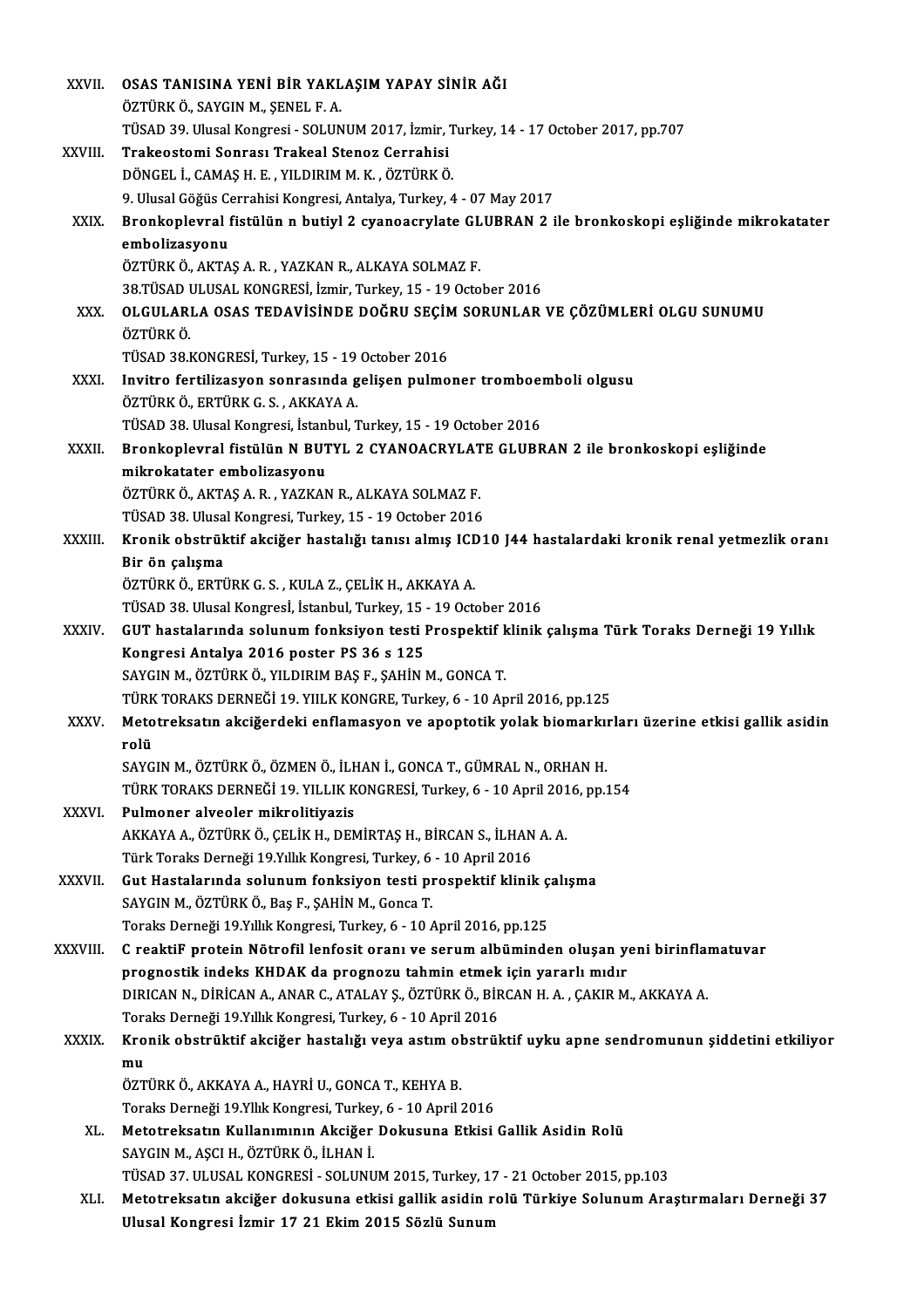SAYGINM.,AŞCIH.,ÖZTÜRKÖ., İLHANİ.

- ürkiye SolunumAraştırmalarıDerneği37.UlusalKongresi, İzmir,17-21Ekim,Turkey,17 -21October 2015 XLI . Omuz Ağrısı ile Başvuran Kriptojenik Organize Pnömoni Olgusu
	- ürkiye Solunum Araşt<br>**Omuz Ağrısı ile Baş**<br>KAYAN F., ÖZTÜRK Ö.<br>TÜSAD 27 JUJISAL *VI* KAYAN F., ÖZTÜRK Ö.<br>TÜSAD 37. ULUSAL KONGRESİ, Turkey, 17 - 21 October 2015, pp.389
- XLIII. Endobronşiyal Ultrason Transbronşiyal İğne Aspirasyonu TÜSAD 37. ULUSAL KONGRESİ, Turkey, 17 - 21 October 20.<br><mark>Endobronşiyal Ultrason Transbronşiyal İğne Aspira</mark>.<br>ÖZTÜRK Ö., SONGUR N., AKKAYA A., DÖNGEL İ., YAZKAN R.<br>TÜSAD 27. ULUSAL KONGRESİ Turkov. 17 - 21 Ostober 20. Endobronşiyal Ultrason Transbronşiyal İğne Aspirasyonu<br>ÖZTÜRK Ö., SONGUR N., AKKAYA A., DÖNGEL İ., YAZKAN R.<br>TÜSAD 37. ULUSAL KONGRESİ, Turkey, 17 - 21 October 2015, pp.287<br>Endobronsiyal Ultrason Transbronsiyal İğne Aspira
- XLIV. Endobronşiyal Ultrason Transbronşiyal İğne Aspirasyonu 2010 2015 Dönemi ÖZTÜRK Ö., Songur N., AKKAYA A., KULA Z., DÖNGEL İ., YAZKAN R. Endobronşiyal Ultrason Transbronşiyal İğne Aspirasyonu 2010 2015 Dönemi<br>ÖZTÜRK Ö., Songur N., AKKAYA A., KULA Z., DÖNGEL İ., YAZKAN R.<br>TÜSAD 37. ULUSAL KONGRESİ - SOLUNUM 2015, Turkey, 17 - 21 October 2015, pp.287<br>Pulmanar
- XLV. Pulmoner Emboli Olgularındaki Genetik Mutasyonlar<br>ÖZTÜRK Ö., ERTÜRK G. S., YİĞİT B., YİĞİT A., KURTGÖZ S., AKKAYA A. TÜSAD 37. ULUSAL KONGRESİ - SOLUNUM 2015, Turkey, 17 - 21 Octorial Pulmoner Emboli Olgularındaki Genetik Mutasyonlar<br>ÖZTÜRK Ö., ERTÜRK G. S. , YİĞİT B., YİĞİT A., KURTGÖZ S., AKKAYA A.<br>TÜSAD 27. ULUSAL KONGRESİ Turkov. 17. Pulmoner Emboli Olgularındaki Genetik Mutasyonlar<br>ÖZTÜRK Ö., ERTÜRK G. S. , YİĞİT B., YİĞİT A., KURTGÖZ S., AKKAYA A.<br>TÜSAD 37. ULUSAL KONGRESİ, Turkey, 17 - 21 October 2015, pp.377<br>Yesli ve İmmünitesi Baskılanmamıs Olan İ ÖZTÜRK Ö., ERTÜRK G. S. , YİĞİT B., YİĞİT A., KURTGÖZ S., AKKAYA A.<br>TÜSAD 37. ULUSAL KONGRESİ, Turkey, 17 - 21 October 2015, pp.377<br>XLVI. Yaşlı ve İmmünitesi Baskılanmamış Olan İlginç Bir Mycobacterium Simiae Olgusu
- TÜSAD 37. ULUSAL KONGRESİ, Turkey, 17 21 October 2<br>Yaşlı ve İmmünitesi Baskılanmamış Olan İlginç Bir<br>AKKAYA A., KEHYA B., KULA Z., ERTÜRK G. S. , ÖZTÜRK Ö.<br>TÜSAD 27. ULUSAL KONGRESİ Turkey 17 21 Ostabar 2. Yaşlı ve İmmünitesi Baskılanmamış Olan İlginç Bir Mycobacteı<br>AKKAYA A., KEHYA B., KULA Z., ERTÜRK G. S. , ÖZTÜRK Ö.<br>TÜSAD 37. ULUSAL KONGRESİ, Turkey, 17 - 21 October 2015, pp.828<br>Bulmanar Embali Atakları ilə Sayından Taka AKKAYA A., KEHYA B., KULA Z., ERTÜRK G. S. , ÖZTÜRK Ö.<br>TÜSAD 37. ULUSAL KONGRESİ, Turkey, 17 - 21 October 2015, pp.828<br>XLVII. Pulmoner Emboli Atakları ile Seyreden Takayasu Arteriti Olgusu<br>ÖZTÜRK Ö., ERTÜRK G. S. , KEH TÜSAD 37. ULUSAL KONGRESİ, Turkey, 17 - 21 October 2015, pp.828
- Pulmoner Emboli Atakları ile Seyreden Takayasu Arteriti Olgu<br>ÖZTÜRK Ö., ERTÜRK G. S. , KEHYA B., KULA Z., AKKAYA A.<br>TÜSAD 37. ULUSAL KONGRESİ, Turkey, 17 21 October 2015, pp.397<br>The phenotunis and nolusemnographis fostun
- XLVIII. The phenotypic and polysomnographic features of positional obstructive sleep apnea syndrome<br>patients TÜSAD 37<br>The phen<br>patients<br>KARAKUS patients<br>KARAKUS S., ÖZTÜRK Ö., AKKAYA A.<br>ERS International Congress, Amsterdam, 26 - 30 September 2015, vol.46, pp.2364<br>The phenotunis and polysempegraphic features of PEM related obstructi

KARAKUS S.,ÖZTÜRKÖ.,AKKAYAA.

KARAKUS S., ÖZTÜRK Ö., AKKAYA A.<br>ERS International Congress, Amsterdam, 26 - 30 September 2015, vol.46, pp.2364<br>XLIX. The phenotypic and polysomnographic features of REM related obstructive sleep apnea syndrome<br>nationt ERS Inter<br>The phen<br>patients<br>CELIK O The phenotypic and polysom<br>patients<br>CELIK O., ÖZTÜRK Ö., AKKAYA A.<br>EPS International Congress, Ame patients<br>CELIK O., ÖZTÜRK Ö., AKKAYA A.<br>ERS International Congress, Amsterdam, 26 - 30 September 2015, vol.46, pp.2362

CELIK O., ÖZTÜRK Ö., AKKAYA A.<br>ERS International Congress, Amsterdam, 26 - 30 September 2015, vol.46, pp.2362<br>L. TUSPA Study Group Results of Turkish smoking cessation polyclinics data s analysis<br>ÖZLÜT, ÖZTUNA E. ER M. VU ÖZLÜ T., ÖZTUNA F., ER M., YILMAZ AYDIN L., UYSAL A., ŞENGEZER T., ÇETİNKAYA P. D. , YAŞAR Z., SARIOĞLU N.,<br>ÖZTÜRK Ö. <mark>TUSPA Stu</mark><br>ÖZLÜ T., ÖZ<br>ÖZTÜRK Ö.<br>EPS Interne ÖZLÜ T., ÖZTUNA F., ER M., YILMAZ AYDIN L., UYSAL A., ŞENGEZER T., ÇETİNKAYA<br>ÖZTÜRK Ö.<br>ERS International Congress Amsterdam, 26 - 30 September 2015, vol.46, pp.5126<br>Matatrakastın aksiğan dakusuna atkisi gallik asidin ralı.

LI. Metotreksatın akciğer dokusuna etkisi gallik asidin rolü<br>SAYGIN M., AŞCI H., ÖZTÜRK Ö., İLHAN İ.

ERS International Congress Amsterdam,<br>Metotreksatın akciğer dokusuna etk<br>SAYGIN M., AŞCI H., ÖZTÜRK Ö., İLHAN İ.<br>TEPD 41, Ulusel Eirveleji Kensusci Turk Metotreksatın akciğer dokusuna etkisi gallik asidin rolü<br>SAYGIN M., AŞCI H., ÖZTÜRK Ö., İLHAN İ.<br>TFBD 41. Ulusal Fizyoloji Kongresi, Turkey, 9 - 13 September 2015<br>Knonik Sizona Manuriyatinin DNA Hasanı ve Oksidan Sistema

LII. Kronik Sigara Maruziyetinin DNA Hasarı ve Oksidan Sisteme Etkisi Alfa Lipoik Asidin Rolü<br>SAYGIN M., AŞCI H., ÖZTÜRK Ö., İLHAN İ. TFBD 41. Ulusal Fizyoloji Kongresi, Turk<br><mark>Kronik Sigara Maruziyetinin DNA H</mark>:<br>SAYGIN M., AŞCI H., ÖZTÜRK Ö., İLHAN İ.<br>TEPD 41. Ulusal Fizyoloji Kongresi, Turk Kronik Sigara Maruziyetinin DNA Hasarı ve Oksidan Sisteme<br>SAYGIN M., AŞCI H., ÖZTÜRK Ö., İLHAN İ.<br>TFBD 41. Ulusal Fizyoloji Kongresi, Turkey, 9 - 13 September 2015<br>2.45 GHz Elektromanyatik Alanın Aksiğer Dokusu Üzerindel

- LIII. 245 GHz Elektromanyetik Alanın Akciğer Dokusu Üzerindeki Etkileri Ve Gallik Asitin Sirtuin 1 Yolağı<br>Aracılığıyla Bu Etkiler Üzerindeki Rolü TFBD 41. Ulusal Fizyoloji Kongresi, Turkey, ?<br>2 45 GHz Elektromanyetik Alanın Akciğ<br>Aracılığıyla Bu Etkiler Üzerindeki Rolü<br>CANKARA E N. SAYCIN M. İLHAN İ. ÖZMEL CANKARAF.N. ,SAYGINM., İLHANİ.,ÖZMENÖ.,ÖZTÜRKÖ.,ÇİÇEKE. TürkFarmakolojiDerneği23.UlusalFarmakolojiKongresi,Turkey,7 -10 September 2015
- LIV. Mesothelioma risk in Turkey Türk Farmakoloji Derneği 23. Ulusal Farmakoloji Kongresi, Turkey, 7 - 10 September 2015<br><mark>Mesothelioma risk in Turkey</mark><br>METİNTAŞ M., ÖZTÜRK Ö., ŞEN N., SELÇUK Z. T. , AKÇAY M. Ş. , ULUBAY G., YILMAZ DEMİRCİ N., ÖZBUDAK Ö.,<br>K Mesothelioma risk in Turkey<br>METİNTAŞ M., ÖZTÜRK Ö., ŞEN N<br>KARADAĞ M., MİRİCİ N. A. , et al.<br>14SLC 2015 Denyer 6, .00 Sente METİNTAŞ M., ÖZTÜRK Ö., ŞEN N., SELÇUK Z. T. , AKÇAY M. Ş<br>KARADAĞ M., MİRİCİ N. A. , et al.<br>IASLC 2015,Denver, 6 - 09 September 2015, vol.10, pp.348<br>Effects of shranis smaking aynosuna DNA damage ar KARADAĞ M., MİRİCİ N. A. , et al.<br>IASLC 2015,Denver, 6 - 09 September 2015, vol.10, pp.348<br>LV. Effects of chronic smoking exposure DNA damage and oxidative system the role of alpha lipoic acid
- IASLC 2015, Denver, 6 09 September 2015, vol.10, pp.348<br>Effects of chronic smoking exposure DNA damage an<br>ALA<br>SAYGIN M., ASCI H., ÖZTÜRK Ö., İLHAN İ. Effects of chronic smoking exposure<br>ALA<br>SAYGIN M., AŞCI H., ÖZTÜRK Ö., İLHAN İ.<br>41th National Physiology Congress, Syre

41th National Physiology Congress, Sweden, 9 - 13 September 2015, vol.215, pp.15-31

LVI. Toraks duvarında tüberküloz dışımikobakteri absesi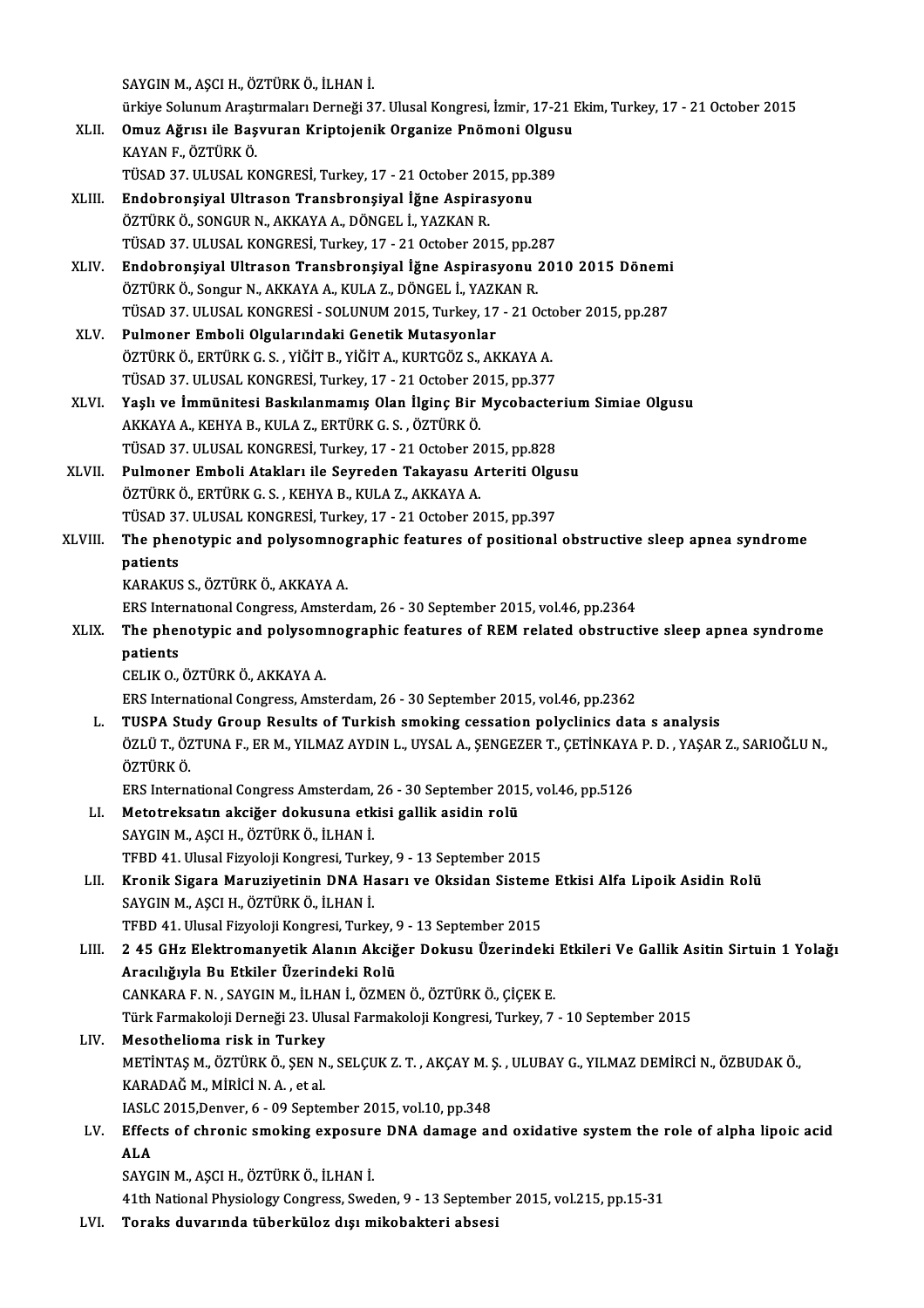|         | DÖNGEL İ., DEMİRTAŞ H., ÇAMAŞ H. E., GÖNEN İ., ÖZTÜRK Ö.                                                             |
|---------|----------------------------------------------------------------------------------------------------------------------|
|         | 8. Ulusal Göğüs Cerrahisi Kongresi, Turkey, 23 - 26 April 2015                                                       |
| LVII.   | SDÜ Tıp Fakültesi Hastanesi Diyet Polikliniğine gelen hastalarda obezite sıklığı                                     |
|         | SAYGIN M., ÖZTÜRK Ö., AKBULUT S., KILINÇ F., SAYGIN R. R.                                                            |
|         | Türk Toraks Derneği 18 yıllık kongresi, Turkey, 9 - 12 September 2015                                                |
| LVIII.  | Vücut analizi ve OSAS arasındaki ilişki                                                                              |
|         | ÖZTÜRK Ö., SAYGIN M., AKBULUT S., AKKAYA A.                                                                          |
|         | Türk Toraks Derneği 18. yıllık kongresi, Turkey, 15 - 19 October 2011                                                |
| LIX.    | Sıradışı ekstrapulmoner tüberküloz olgusu                                                                            |
|         | ÖZTÜRK Ö., ERTÜRK G. S., DÖNGEL İ., ÇİRİŞ İ. M., AKKAYA A.                                                           |
|         | Türk Toraks Derneği 18 Yıllık Kongresi, Turkey, 1 - 05 April 2015                                                    |
| LX.     | Vücut Analizi ve OSAS arasındaki ilişkinin araştırılması                                                             |
|         | ÖZTÜRK Ö., SAYGIN M., AKBULUT S., AKKAYA A.                                                                          |
|         | Türk Toraks Derneği 18 Yıllık Kongresi, Turkey, 1 - 05 April 2015                                                    |
| LXI.    | Tiyol/disülfid Homeostazis: İleri Evre Küçük Hücreli Dışı Akciğer Kanserli Hastalar İçin Prognostik                  |
|         | Marker Midir?                                                                                                        |
|         | DIRICAN N., DIRICAN A., SEN O., AYNALI A., ATALAY S., BİRCAN H. A., ÖZTÜRK Ö., ERDOGAN S., ÇAKIR M., AKKAYA          |
|         | А.                                                                                                                   |
|         | Türk Toraks Derneği 18. Yıllık Kongresi, Antalya, Turkey, 1 - 05 April 2015                                          |
| LXII.   | Sıradışı ekstrapulmoner tüberküloz olgusu Türk Toraks Derneği 18 Yıllık KOngresi 1 5 Nisan 2015                      |
|         | ÖZTÜRK Ö., ERTÜRK G. S. , DÖNGEL İ., ÇİRİŞ İ. M. , AKKAYA A.                                                         |
|         | Türk Toraks Derneği 18.Yıllık KOngresi,1-5 Nisan 2015, Turkey, 1 - 05 April 2015                                     |
| LXIII.  | Tiyol disülfid homeostazis İleri evre Küçük Hücreli Dışı Akciğer Kanserli hastalar için prognostik                   |
|         | biomarker mıdır                                                                                                      |
|         | DİRİCAN N., DİRİCAN A., Şen O., Aynalı A., Atalay Ş., BİRCAN H. A., ÖZTÜRK Ö., Erdoğan S., ÇAKIR S., AKKAYA A.       |
|         | Türk Toraks Derneği 18. Yıllık Kongresi, Turkey, 1 - 05 April 2015                                                   |
| LXIV.   | Sarkoidoz ve Kanser Birlikteliği İki Olgu Sunumu 2 6 Nisan 2014 Antalya 329                                          |
|         | ÖZTÜRK Ö., KARAKUŞ S., ÇİRİŞ İ. M. , BOZKURT K. K. , ÇERÇİ S., YILDIZ M., ÇETİN M., EROĞLU E., AKKAYA A.             |
|         | Türk Toraks Derneği 17. Yıllık Kongresi, Turkey, 2 - 06 April 2014                                                   |
| LXV.    | Plevradan köken alan bir hemitoraksı dolduran dev inflamatuar myofibroblastik tümör ve nuchal<br>fibrom birlikteliği |
|         | DÖNGEL İ., YAZKAN R., DUMAN L., ÖZTÜRK Ö., KAPUCUOĞLU F. N.                                                          |
|         | 7. Ulusal Göğüs Cerrahisi Kongresi, Turkey, 25 - 28 April 2013                                                       |
| LXVI.   | Sıçanlarda uyku bozukluklarının hipokampüs aracılı öğrenme ve hafıza işlevleri üzerine etkisinin                     |
|         | araştırılması                                                                                                        |
|         | SAYGIN M., ÖZGÜNER M. F., ÖZTÜRK Ö., KUMBUL DOĞUÇ D., İLHAN İ.                                                       |
|         | TFBD 39. Ulusal Fizyoloji Kongresi. Uluslararası katılımlı., 10 September 2013, vol.69                               |
| LXVII.  | Plevradan Köken Alan Bir Hemitoraksı Dolduran Dev İnflamatuar myofibroblastik Tümör ve Nuchal                        |
|         | Fibrom Birlikteliği                                                                                                  |
|         | DÖNGEL İ., YAZKAN R., DUMAN L., ÖZTÜRK Ö., Kapucuoğlu N.                                                             |
|         | 7. Ulusal Göğüs Cerrahisi Kongresi, Antalya, Turkey, 25 - 28 April 2013, vol.21, pp.119                              |
| LXVIII. | Yabancı Uyruklu Öğrencilerde Uyku Kalitesi ve Etkileyen Faktörler                                                    |
|         | SAYGIN M., ÖZTÜRK Ö., ÖZGÜNER M. F. , GENÇ ÖZDAMAR N., KAYAN S., KAVRIK O.                                           |
|         | TÜSAD 35. Ulusal Kongresi, Turkey, 9 - 12 September 2015, vol.202                                                    |
| LXIX.   | Deneysel Astım modelinde Aquaporin 5 seviyelerine H89 un etkinliği                                                   |
|         | KURT Y., SAYGIN M., ÖZTÜRK Ö., AŞCI H., BAYRAM D.                                                                    |
|         | Türk Toraks Derneği 17. yıllık kongre, Turkey, 15 - 19 October 2011, vol.39                                          |
| LXX.    | Sıçanlarda deneysel uyku yoksunluğunun kardiyovasküler sisteme etkilerinin araştırılması                             |
|         | SAYGIN M., ÖZGÜNER M. F., ÖZTÜRK Ö., KUMBUL DOĞUÇ D., İLHAN İ., CANDAN İ. A.                                         |
|         | TÜSAD 34. ulusal Kongresi, Turkey, 15 June 2012, vol.90                                                              |
| LXXI.   | Tıp Fakültesi öğrencilerinde uyku kalitesi ve uyku bozuklarının araştırılması                                        |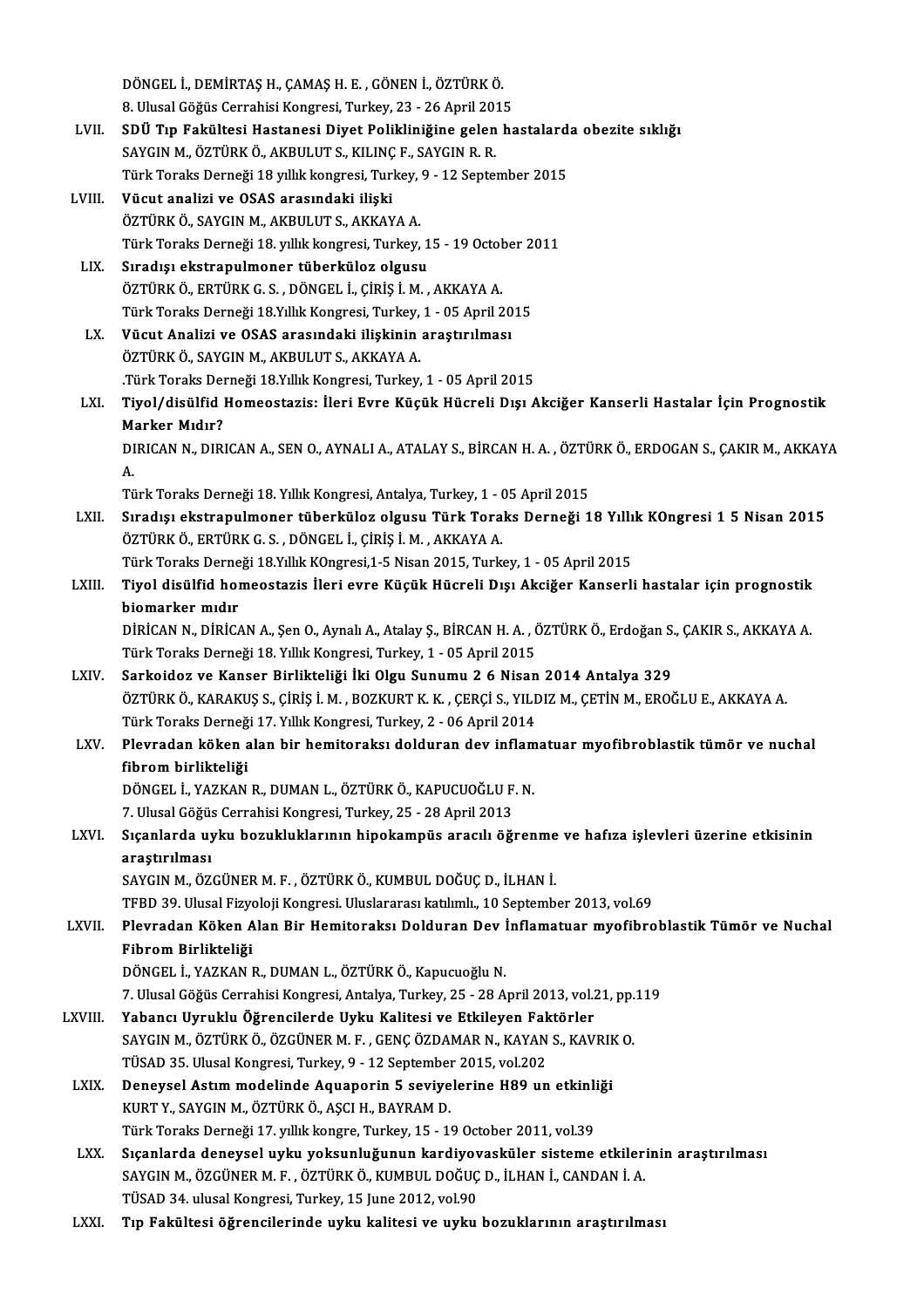SAYGIN M., ÖZTÜRK Ö., GONCA T., HAS M., KHAYRİ U. B. , KURT Y., YAĞLI M. A. , ÇALIŞKAN S., AKKAYA A., ÖZTÜRK<br>M SA<br>M<br>ייד SAYGIN M., ÖZTÜRK Ö., GONCA T., HAS M., KHAYRİ U. B. , KURT Y., '<br>M.<br>TÜSAD 33.Ulusal Kongresi, Turkey, 15 - 19 October 2011, vol.167<br>Yüzükonun posisyonda uyuyan basta Olsu sunumu

- M.<br>167 . TÜSAD 33.Ulusal Kongresi, Turkey, 15 19 October 2011, vol.167<br>167 . LXXII. Yüzükoyun pozisyonda uyuyan hasta Olgu sunumu TÜSAD 33.Ulusal Kongresi, Turkey, 15 - 19 October 2011, vol.167<br>Yüzükoyun pozisyonda uyuyan hasta Olgu sunumu<br>ÖZTÜRK Ö., HAS M., KIZTANIR S., AKKAYA A., SAYGIN M., GONCA T., KHAYRİ U. B.<br>Türk Toraks Derneği 14 Ulusal Kongr Yüzükoyun pozisyonda uyuyan hasta Olgu sunumu<br>ÖZTÜRK Ö., HAS M., KIZTANIR S., AKKAYA A., SAYGIN M., GONCA 7<br>. Türk Toraks Derneği 14. Ulusal Kongresi, Turkey, 15 June 2012<br>Obstrüktif uyku anna sandramu alan kadınlarda saru ÖZTÜRK Ö., HAS M., KIZTANIR S., AKKAYA A., SAYGIN M., GONCA T., KHAYRİ U. B.<br>Türk Toraks Derneği 14. Ulusal Kongresi, Turkey, 15 June 2012.<br>LXXIII. Obstrüktif uyku apne sendromu olan kadınlarda serum ürik asit düzeyler
- . Türk Toraks Derneği 14. Ulusal Kongresi, Turkey, 15 June 2<br>Obstrüktif uyku apne sendromu olan kadınlarda seru<br>ÖZTÜRK Ö., AKKAYA A., KHAYRİ U. B. , SAYGIN M., GONCA T.<br>Türk Toraks Derneği 15. yıllık kongre Turkey, 15., 19 Obstrüktif uyku apne sendromu olan kadınlarda serum ürik<br>ÖZTÜRK Ö., AKKAYA A., KHAYRİ U. B. , SAYGIN M., GONCA T.<br>Türk Toraks Derneği 15. yıllık kongre, Turkey, 15 - 19 October 2011<br>Lataralita ve ebstrüktif uyku annesi ara ÖZTÜRK Ö., AKKAYA A., KHAYRİ U. B. , SAYGIN M., GONCA T.<br>Türk Toraks Derneği 15. yıllık kongre, Turkey, 15 - 19 October 2011<br>LXXIV. Lateralite ve obstrüktif uyku apnesi arasındaki ilişkinin araştırılması<br>SAVCIN M. ÖZTÜNE Ö
- Türk Toraks Derneği 15. yıllık kongre, Turkey, 15 19 October 201<br>Lateralite ve obstrüktif uyku apnesi arasındaki ilişkinin ar<br>SAYGIN M., ÖZTÜRK Ö., KHAYRİ U. B. , ÖZGÜNER M. F. , AKKAYA A.<br>TÜSAD 24. Ulusel Kongresi Turke Lateralite ve obstrüktif uyku apnesi arasındaki ilişkinin al<br>SAYGIN M., ÖZTÜRK Ö., KHAYRİ U. B. , ÖZGÜNER M. F. , AKKAYA A<br>TÜSAD 34. Ulusal Kongresi, Turkey, 20 - 24 October 2010, vol.54<br>Blaural Efüzyenle Souredon Akut Eoz SAYGIN M., ÖZTÜRK Ö., KHAYRİ U. B. , ÖZGÜNER M. F. , AKKAYA A.<br>TÜSAD 34. Ulusal Kongresi, Turkey, 20 - 24 October 2010, vol.54<br>LXXV. Plevral Efüzyonla Seyreden Akut Eozinofilik Pnömoni Olgu sunumu
- TÜSAD 34. Ulusal Kongresi, Turkey, 20 24 October 2010, vol.54<br>Plevral Efüzyonla Seyreden Akut Eozinofilik Pnömoni Olgu s<br>KHAYRİ U. B. , HAS M., SAYGIN M., GONCA T., ÖZTÜRK Ö., AKKAYA A.<br>Türk Toreks Derneği 15. yıllık kon Plevral Efüzyonla Seyreden Akut Eozinofilik Pnömoni<br>KHAYRİ U. B. , HAS M., SAYGIN M., GONCA T., ÖZTÜRK Ö., AKK<br>Türk Toraks Derneği 15. yıllık kongre, Turkey, 15 June 2012<br>Japarta da dağal gaz kullanımının abetrülttif have
- KHAYRİ U. B. , HAS M., SAYGIN M., GONCA T., ÖZTÜRK Ö., AKKAYA A.<br>Türk Toraks Derneği 15. yıllık kongre, Turkey, 15 June 2012<br>LXXVI. Isparta da doğal gaz kullanımının obstrüktif hava yolu hastalarının acil servis başvur Türk Toraks Derneği 15. yıllık kongre, Turkey, 15 June 2012<br>Isparta da doğal gaz kullanımının obstrüktif hava yolu hastalarının a<br>olan etkisi<br>SAYGIN M., GONCA T., ÖZTÜRK Ö., HAS M., CALISKAN S., HAS Z. G. , AKKAYA A. Isparta da doğal gaz kullanımının obstrüktif hava yolu hastalarının a<br>olan etkisi<br>SAYGIN M., GONCA T., ÖZTÜRK Ö., HAS M., ÇALIŞKAN S., HAS Z. G. , AKKAYA A.<br>Türkiye Solunum Arestumaları Derneği 32 Ulusel Konspesi Turkey 30

Türkiye SolunumAraştırmalarıDerneği32.UlusalKongresi,Turkey,20 -24October 2010,vol.27

- SAYGIN M., GONCA T., ÖZTÜRK Ö., HAS M., ÇALIŞKAN S., HAS Z. G. , AKKAYA A.<br>Türkiye Solunum Araştırmaları Derneği 32. Ulusal Kongresi, Turkey, 20 24 October 2010, vol.27<br>LXXVII. Pulmoner Hemorajiye Bağlı Lober Konsolidasy Türkiye Solunum Araştırmaları Derneği 32. Ulusal Kongresi, Turkey, 20 - 2<br>Pulmoner Hemorajiye Bağlı Lober Konsolidasyon: Warfarin Teda<br>ÇAKIR M., KOPARAN G., ÖZTÜRK Ö., BİRCAN H. A. , SONGÜR N., AKKAYA A.<br>TÜSAD 32. Ulusal K Pulmoner Hemorajiye Bağlı Lober Konsolidasyon: Warfarin Tedavisin<br>ÇAKIR M., KOPARAN G., ÖZTÜRK Ö., BİRCAN H. A. , SONGÜR N., AKKAYA A.<br>TÜSAD 32. Ulusal Kongresi, Antalya, Turkey, 20 - 24 October 2010, pp.162-163<br>Aksiğer Ad
	-
- CAKIR M., KOPARAN G., ÖZTÜRK Ö., BİRCAN H. A. , SONGÜR N., AKKAYA A.<br>TÜSAD 32. Ulusal Kongresi, Antalya, Turkey, 20 24 October 2010, pp.162-163<br>LXXVIII. Akciğer Adenokarsinomlu Bir Olguda Tekrarlayan Tromb TÜSAD 32. Ulusal Kongresi, Antalya, Turkey, 20 - 24 October 2010, pp.162-163<br><mark>Akciğer Adenokarsinomlu Bir Olguda Tekrarlayan Tromboembolik Olaylar: Trousse</mark><br>BİRCAN H. A. , HAS M., GÖKIRMAK M., BİRCAN S., SONGÜR N., ŞAHİN Ü Akciğer Adenokarsinomlu Bir Olguda Tekrarlayan Tromboembolik Olayl<br>BİRCAN H. A. , HAS M., GÖKIRMAK M., BİRCAN S., SONGÜR N., ŞAHİN Ü., ÖZTÜRK Ö<br>Türk Toraks Derneği 12. Yıllık Kongresi, Antalya, Turkey, 8 - 12 April 2009, p BİRCAN H. A. , HAS M., GÖKIRMAK M., BİRCAN S., SONGÜR N., ŞAHİN Ü., ÖZTÜRK Ö., AKKAYA A.<br>Türk Toraks Derneği 12. Yıllık Kongresi, Antalya, Turkey, 8 - 12 April 2009, pp.67<br>LXXIX. Toplum Kökenli Pnömoni Hastalarında Kli Türk Toraks Derneği 12. Yıllık Kongresi, Antalya, Turkey, 8 - 12 April 2009, pp.67
- Toplum Kökenli Pnömoni Hastalarında Klinik Stabilite Zamanı, Semptom Rezol<br>Reaktif Protein İlişkisi<br>BİRCAN H.A., YILMAZER İ., GÖKIRMAK M., SONGÜR N., ÖZTÜRK Ö., ŞAHİN Ü., AKKAYA A.<br>TÜSAD 20 Ulusel Kongresi Muğla Turkey, 26

Reaktif Protein İlişkisi<br>BİRCAN H. A. , YILMAZER İ., GÖKIRMAK M., SONGÜR N., ÖZTÜRK Ö., ŞAHİ<br>TÜSAD 30. Ulusal Kongresi, Muğla, Turkey, 26 - 30 October 2008, pp.17<br>Tetel Antioxident Conegity and G. Beastive Pretein Levele i TÜSAD 30. Ulusal Kongresi, Muğla, Turkey, 26 - 30 October 2008, pp.17

LXXX. Total Antioxidant Capacity and C-Reactive Protein Levels in Patients with Community-Acquired Total Antioxidant Capacity and C-Reactive Protein Levels in Patients<br>Pneumonia<br>BİRCAN H.A., SÜTÇÜ R., GÖKIRMAK M., HİÇYILMAZ H., AKKAYA A., ÖZTÜRK Ö.<br>18th European Bespiratory Sosisty Annual Consuess, Berlin Cormany 4, 08

18th European Respiratory Society Annual Congress, Berlin, Germany, 4 - 08 October 2008, pp.384<br>Hipokalsemi ve Overlap Sendrom Birlikteliği

- BİRCAN H. A., SÜTÇÜ R., GÖKIRMAK M., HİÇYILMA<br>18th European Respiratory Society Annual Congre<br>LXXXI. Hipokalsemi ve Overlap Sendrom Birlikteliği<br>AKKAYA A. ÖZTÜRKÖ, KARADENİZ N. SAHALİ Ü. L 18th European Respiratory Society Annual Congress, Berlin, Germany, 4 - 08 October 2008<br>Hipokalsemi ve Overlap Sendrom Birlikteliği<br>AKKAYA A., ÖZTÜRK Ö., KARADENİZ N., ŞAHİN Ü., BİRCAN H. A. , GÖKIRMAK M., SONGÜR N.<br>1. Hyl Hipokalsemi ve Overlap Sendrom Birlikteliği<br>AKKAYA A., ÖZTÜRK Ö., KARADENİZ N., ŞAHİN Ü., BİRCAN H. A. , GÖKIRMA<br>1. Uyku Bozuklukları Kongresi, Antalya, Turkey, 21 - 25 May 2008, pp.221<br>Sarkaidarun Nadir Bir Tutulumu, Masi AKKAYA A., ÖZTÜRK Ö., KARADENİZ N., ŞAHİN Ü., BİRCAN H.<br>1. Uyku Bozuklukları Kongresi, Antalya, Turkey, 21 - 25 May<br>1. LXXXII. Sarkoidozun Nadir Bir Tutulumu: Masif Splenomegali
- 1. Uyku Bozuklukları Kongresi, Antalya, Turkey, 21 25 May 20<br>Sarkoidozun Nadir Bir Tutulumu: Masif Splenomegali<br>BİRCAN H. A. , KILIC O., GÖKIRMAK M., ÖZTÜRK Ö., AKKAYA A.<br>Terekç Derneği 11. Vilik Kongresi, Antalya, Turke Sarkoidozun Nadir Bir Tutulumu: Masif Splenomegali<br>BİRCAN H. A. , KILIC O., GÖKIRMAK M., ÖZTÜRK Ö., AKKAYA A.<br>Toraks Derneği 11. Yıllık Kongresi, Antalya, Turkey, 23 - 27 April 2008<br>Fastars Affesting G. Beastive Bratain Le
- Toraks Derneği 11. Yıllık Kongresi, Antalya, Turkey, 23 27 April 2008<br>LXXXIII. Factors Affecting C-Reactive Protein Levels in Patients with Chronic Obstructive Pulmonary Disease Toraks Derneği 11. Yıllık Kongresi, Antalya, Turkey, 23 - 27 Ap<br>Factors Affecting C-Reactive Protein Levels in Patients<br>BİRCAN H. A. , GÖKIRMAK M., KILIC O., ÖZTÜRK Ö., AKKAYA A.<br>17th European Bespiratory Secisty Annual Co Factors Affecting C-Reactive Protein Levels in Patients with Chronic Obstructive Pulmonary Disease<br>BİRCAN H. A. , GÖKIRMAK M., KILIC O., ÖZTÜRK Ö., AKKAYA A.<br>17th European Respiratory Society Annual Congress, Stockholm, Sw BİRCAN<br>17th Eu<br>pp.227<br>KOAH 17th European Respiratory Society Annual Congress, Stockholm, Sweden, 15 - 19 September 2007, vol.30, no.51,<br>pp.227<br>LXXXIV. KOAH Akut Atağında Uygulanan Farklı Steroid Dozlarının Solunum Fonksiyonları, Arter Kan Gazları,<br>D
- pp.227<br>KOAH Akut Atağında Uygulanan Farklı Steroid Dozlarının Solunum Fonksiyonları, Arter Kan Gazları,<br>Dispne Skoru, Efor Kapasitesi ve Yaşam Kalitesi Üzerine Etkileri ÖZAYDIN N., GÖKIRMAK M., BİRCAN H. A., ÖZTÜRKÖ., AKKAYA A. Dispne Skoru, Efor Kapasitesi ve Yaşam Kalitesi Üzerine Etkileri<br>ÖZAYDIN N., GÖKIRMAK M., BİRCAN H. A. , ÖZTÜRK Ö., AKKAYA A.<br>Toraks Derneği 10. Yıllık Kongresi, Antalya, Turkey, 25 - 29 April 2007, pp.169-170<br>KOAH Alut Al LXXXV. KOAH Akut Alevlenme Olgularında C-reaktif Protein Düzeyini Etkileyen Faktörler
- Toraks Derneği 10. Yıllık Kongresi, Antalya, Turkey, 25 29 Ap<br>**KOAH Akut Alevlenme Olgularında C-reaktif Protein Dü**<br>BİRCAN H. A. , GÖKIRMAK M., KILIC O., ÖZTÜRK Ö., AKKAYA A.<br>Tereka Derneği 10. Yıllık Kongresi, Antalya, KOAH Akut Alevlenme Olgularında C-reaktif Protein Düzeyini Etkileye<br>BİRCAN H. A. , GÖKIRMAK M., KILIC O., ÖZTÜRK Ö., AKKAYA A.<br>Toraks Derneği 10. Yıllık Kongresi, Antalya, Turkey, 25 - 29 April 2007, pp.184<br>Pratisyon Hokim BİRCAN H. A. , GÖKIRMAK M., KILIC O., ÖZTÜRK Ö., AKKAYA A.<br>Toraks Derneği 10. Yıllık Kongresi, Antalya, Turkey, 25 - 29 April 2007, pp.184<br>LXXXVI. Pratisyen Hekimlerin Sigara Bırakma ile İlgili Bilgi ve Tutumları
-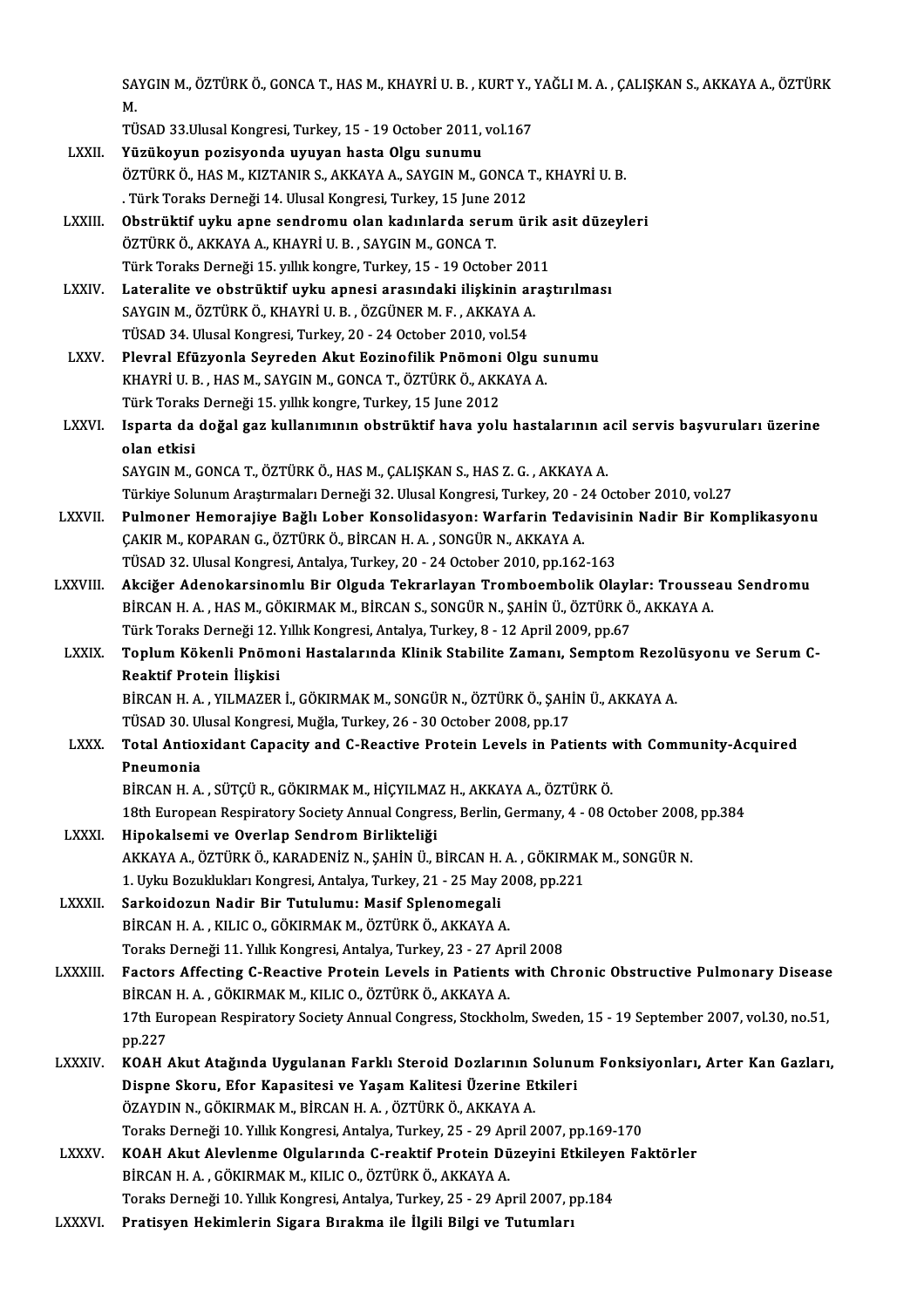GÖKIRMAKM.,ÖZTÜRKÖ.,BİRCANH.A. ,AKKAYAA.

GÖKIRMAK M., ÖZTÜRK Ö., BİRCAN H. A. , AKKAYA A.<br>Toraks Derneği 10. Yıllık Kongresi, Antalya, Turkey, 25 - 29 April 2007, pp.17<br>İdiyanatik Edinesl Diyafnasına Evantrasyonu, Olsu Sunumu

- GÖKIRMAK M., ÖZTÜRK Ö., BİRCAN H. A. , AKKAYA A.<br>Toraks Derneği 10. Yıllık Kongresi, Antalya, Turkey, 25 29 April 20<br>LXXXVII. İdiyopatik Edinsel Diyafragma Evantrasyonu: Olgu Sunumu<br>PİRCAN H. A., ÖZTÜRK Ö. GÖKIRMAK M Toraks Derneği 10. Yıllık Kongresi, Antaly<br>İdiyopatik Edinsel Diyafragma Evant<br>BİRCAN H. A. , ÖZTÜRK Ö., GÖKIRMAK M.<br>Taraka Darnaği 10. Yıllık Kongresi, Artak İdiyopatik Edinsel Diyafragma Evantrasyonu: Olgu Sunumu<br>BİRCAN H. A. , ÖZTÜRK Ö., GÖKIRMAK M.<br>Toraks Derneği 10. Yıllık Kongresi, Antalya, Turkey, 25 - 29 April 2007, pp.123<br>Suhakut Hinorsonsitiyita Pnömoniti: Olgu Sunumu BİRCAN H. A. , ÖZTÜRK Ö., GÖKIRMAK M.<br>Toraks Derneği 10. Yıllık Kongresi, Antalya, Turkey, 25 - 2<br>LXXXVIII. Subakut Hipersensitivite Pnömoniti: Olgu Sunumu<br>ZOBLU D. ÖZTÜRK Ö. CÖKIRMAK M. CİRİS M. SONCÜR N
- Toraks Derneği 10. Yıllık Kongresi, Antalya, Turkey, 25 29 April 2007, pp.123<br>Subakut Hipersensitivite Pnömoniti: Olgu Sunumu<br>ZORLU D., ÖZTÜRK Ö., GÖKIRMAK M., ÇİRİŞ M., SONGÜR N., ŞAHİN Ü., BİRCAN H. A. , AKKAYA A.<br>Tera Subakut Hipersensitivite Pnömoniti: Olgu Sunumu<br>ZORLU D., ÖZTÜRK Ö., GÖKIRMAK M., ÇİRİŞ M., SONGÜR N., ŞAHİN Ü., BİRCAN H<br>Toraks Derneği 10. Yıllık Kongresi, Antalya, Turkey, 25 - 29 April 2007, pp.172<br>Kavitasyon Gösteren ZORLU D., ÖZTÜRK Ö., GÖKIRMAK M., ÇİRİŞ M., SONGÜR N., ŞAHİN Ü., BİRCA<br>Toraks Derneği 10. Yıllık Kongresi, Antalya, Turkey, 25 - 29 April 2007, pp.1<br>LXXXIX. Kavitasyon Gösteren Multipl Pumoner Nodüller: Hodgkin Hastalığı
- Toraks Derneği 10. Yıllık Kongresi, Antalya, Turkey, 25 29 April 2007, pp.172<br>**Kavitasyon Gösteren Multipl Pumoner Nodüller: Hodgkin Hastalığı**<br>AKKAYA A., KAYA S., ÖZTÜRK Ö., BİRCAN H. A. , ŞAHİN Ü., GÖKIRMAK M., SONGÜR Kavitasyon Gösteren Multipl Pumoner Nodüller: Hodgkin Hastalığı<br>AKKAYA A., KAYA S., ÖZTÜRK Ö., BİRCAN H. A. , ŞAHİN Ü., GÖKIRMAK M., SON<br>TÜSAD 28. Ulusal Kongresi, Antalya, Turkey, 20 - 23 September 2006, pp.67<br>KOAH ve Ten TÜSAD 28. Ulusal Kongresi, Antalya, Turkey, 20 - 23 September 2006, pp.67
	- XC. KOAH ve Toplum Kökenli Pnömoni Olgularında Serum Neopterin ve IL-8 Düzeyleri ve Hastalık<br>Ağırlığı ile İlişkisi KOAH ve Toplum Kökenli Pnömoni Olgularında Serum Neopterin ve IL-8 Düzeyleri ve<br>Ağırlığı ile İlişkisi<br>ÖZYURT S., ÖZTÜRK Ö., AKKAYA A., SÜTÇÜ R., BİRCAN H. A. , ŞAHİN Ü., GÖKIRMAK M., SONGÜR N.<br>TÜSAD 28 Ulucal Kongresi, Ant Ağırlığı ile İlişkisi<br>ÖZYURT S., ÖZTÜRK Ö., AKKAYA A., SÜTÇÜ R., BİRCAN H. A. , ŞAHİN Ü., GÖKIR<br>TÜSAD 28. Ulusal Kongresi, Antalya, Turkey, 20 - 23 September 2006, pp.20<br>Ankilegen Spendilitin Nedir Görülen, Aksižer Tutulum
		-
	- ÖZYURT S., ÖZTÜRK Ö., AKKAYA A., SÜTÇÜ R., BİRCAN H. A. , ŞA<br>TÜSAD 28. Ulusal Kongresi, Antalya, Turkey, 20 23 September<br>XCI. Ankilozan Spondilitin Nadir Görülen Akciğer Tutulumu<br>ÖZTÜDK Ö. VILMAZER İ. AKKAYA A. SAHİN Ü. TÜSAD 28. Ulusal Kongresi, Antalya, Turkey, 20 - 23 September 2006, pp.20<br><mark>Ankilozan Spondilitin Nadir Görülen Akciğer Tutulumu</mark><br>ÖZTÜRK Ö., YILMAZER İ., AKKAYA A., ŞAHİN Ü., GÖKIRMAK M., SONGÜR N., ÖZAYDIN N.<br>TÜSAD 28. Ulu Ankilozan Spondilitin Nadir Görülen Akciğer Tutulumu<br>ÖZTÜRK Ö., YILMAZER İ., AKKAYA A., ŞAHİN Ü., GÖKIRMAK M., SONGÜR N., Ö<br>TÜSAD 28. Ulusal Kongresi, Antalya, Turkey, 20 - 23 September 2006, pp.36<br>Akut Barikandiyal Tamnan ÖZTÜRK Ö., YILMAZER İ., AKKAYA A., ŞAHİN Ü., GÖKIRMAK M., SONGÜR N., ÖZAYDIN<br>TÜSAD 28. Ulusal Kongresi, Antalya, Turkey, 20 - 23 September 2006, pp.36<br>XCII. Akut Perikardiyal Tamponad İle Başvuran Akciğer Adenokarsinom Olg
	- TÜSAD 28. Ulusal Kongresi, Antalya, Turkey, 20 23 September 2006, pp.36<br><mark>Akut Perikardiyal Tamponad İle Başvuran Akciğer Adenokarsinom Olgusu</mark><br>ÖZTÜRK Ö., ŞAHİN Ü., YILMAZER İ., KAPUCUOGLU N., BİRCAN H. A. , GÖKIRMAK M., Akut Perikardiyal Tamponad İle Başvuran Akciğer Adenokarsinom<br>ÖZTÜRK Ö., ŞAHİN Ü., YILMAZER İ., KAPUCUOGLU N., BİRCAN H. A. , GÖKIRM<br>TÜSAD 28. Ulusal Kongresi, Antalya, Turkey, 20 - 23 September 2006, pp.66<br>The investigati ÖZTÜRK Ö., ŞAHİN Ü., YILMAZER İ., KAPUCUOGLU N., BİRCAN H. A. , GÖKIRMAK M., SONGÜR N., AKKAYA A.<br>TÜSAD 28. Ulusal Kongresi, Antalya, Turkey, 20 - 23 September 2006, pp.66<br>XCIII. The investigation of infectious agents and
	- TÜSAD 28. Ulusal Kongresi, Antalya, Turkey, 20 23 September 2006, pp.66<br>The investigation of infectious agents and their antibiotic sensitivities in COPD exacerbations<br>SİMSEK S., ÖZTÜRK Ö., BİRCAN H. A. , KAYA Ö., SAHİN The investigation of infectious agents and their antibiotic sensitivities in COPD exacerbations<br>SIMSEK S., ÖZTÜRK Ö., BİRCAN H. A. , KAYA Ö., ŞAHİN Ü., GÖKIRMAK M., AKKAYA A.<br>16th European respiratory Society Annual Congre SIMSEK S., ÖZTÜRK Ö., BIRCAN H. A., KAYA Ö., SAHIN Ü., GÖKIRMAK M., AKKAYA A.<br>16th European respiratory Society Annual Congress, Munich, Germany, 2 - 06 September 200<br>XCIV. The efficacies of exposure to passive smoke in ch
	- 16th European respiratory Society Annual Congress, Munich, Germany, 2 06 Septem<br>The efficacies of exposure to passive smoke in childhood on bone mineral<br>ÖZTÜRK Ö., AKKAYA A., YILDIZ M., ÖZYURT S., BİRCAN H. A. , ŞAHİN Ü. The efficacies of exposure to passive smoke in childhood on bone mineral density<br>ÖZTÜRK Ö., AKKAYA A., YILDIZ M., ÖZYURT S., BİRCAN H. A. , ŞAHİN Ü., GÖKIRMAK M.<br>16th European respiratory Society Annual Congress, Munich, G ÖZTÜRK Ö., AKKAYA A., YILDIZ M., ÖZYURT S., BİRCAN H. A., ŞAHİN Ü., GÖKIRMAK M. 16th European respiratory Society Annual Congress, Munich, Germany, 2 - 06 September 2006, vo<br>pp.470<br>XCV. The knowledge and attitude of Turkish general practitioners about smoking cessation<br>COVIDMAV M. ÖZTÜDY Ö. PIDCAN H.A
	- pp.470<br>The knowledge and attitude of Turkish general<br>GÖKIRMAK M., ÖZTÜRK Ö., BİRCAN H. A. , AKKAYA A.<br>16th Euronean respiratory Society Annual Congress. The knowledge and attitude of Turkish general practitioners about smoking cessation<br>GÖKIRMAK M., ÖZTÜRK Ö., BİRCAN H. A. , AKKAYA A.<br>16th European respiratory Society Annual Congress, Munich, Germany, 2 - 06 September 2006 GÖKIRMAK M., ÖZTÜRK Ö., BİRCAN H. A. , AKKAYA A.<br>16th European respiratory Society Annual Congress, Munich, Germany, 2 - 06 September 2006, vol.28, no.50,<br>pp.475 16th European respiratory Society Annual Congress, Munich, Germany, 2 - 06 September 2006, vol.28<br>pp.475<br>XCVI. Miliyer Tüberkülozlu Bir Olguda Antitüberküloz Tedavinin Neden Olduğu Deri Döküntüsü<br>ÖZTÜDKÖ GÖKURMAK M. SONCÜR
	- pp.475<br>Miliyer Tüberkülozlu Bir Olguda Antitüberküloz Tedavinin Neden Olduğu I<br>ÖZTÜRK Ö., GÖKIRMAK M., SONGÜR N., BİRCAN H. A. , KILIC O., ŞAHİN Ü., AKKAYA A.<br>Taraka Darnaği Q. Vilik Kongresi, Antakya Turkey, 19., 22 Anril Miliyer Tüberkülozlu Bir Olguda Antitüberküloz Tedavinin Neden O<br>ÖZTÜRK Ö., GÖKIRMAK M., SONGÜR N., BİRCAN H. A. , KILIC O., ŞAHİN Ü., AKI<br>Toraks Derneği 9. Yıllık Kongresi, Antalya, Turkey, 19 - 23 April 2006, pp.63<br>Cosuk ÖZTÜRK Ö., GÖKIRMAK M., SONGÜR N., BİRCAN H. A. , KILIC O., ŞAHİN Ü., AKKAYA A.<br>Toraks Derneği 9. Yıllık Kongresi, Antalya, Turkey, 19 - 23 April 2006, pp.63<br>XCVII. Gocukluk Çağında Pasif Sigara Dumanı Maruziyetinin Kemik
- Toraks Derneği 9. Yıllık Kongresi, Antalya, Turkey, 19 23 April 2006, pp.63<br>Çocukluk Çağında Pasif Sigara Dumanı Maruziyetinin Kemik Mineral Yoğunl<br>ÖZTÜRK Ö., AKKAYA A., YILDIZ M., ÖZYURT S., BİRCAN H. A. , ŞAHİN Ü., GÖK Çocukluk Çağında Pasif Sigara Dumanı Maruziyetinin Kemik Mineral<br>ÖZTÜRK Ö., AKKAYA A., YILDIZ M., ÖZYURT S., BİRCAN H. A. , ŞAHİN Ü., GÖKIR<br>Toraks Derneği 9. Yıllık Kongresi, Antalya, Turkey, 19 - 23 April 2006, pp.128<br>Bil ÖZTÜRK Ö., AKKAYA A., YILDIZ M., ÖZYURT S., BİRCAN H. A.<br>Toraks Derneği 9. Yıllık Kongresi, Antalya, Turkey, 19 - 23 A<br>XCVIII. Bilateral Endobronşiyal Schwannoma: Olgu Sunumu<br>PROAN H.A., KABUCHOCLU N. ÖZTÜPK Ö. CİPİS M. GÖ
- Toraks Derneği 9. Yıllık Kongresi, Antalya, Turkey, 19 23 April 2006, pp.128<br>Bilateral Endobronşiyal Schwannoma: Olgu Sunumu<br>BİRCAN H. A. , KAPUCUOGLU N., ÖZTÜRK Ö., ÇİRİŞ M., GÖKIRMAK M., AKKAYA A.<br>Teraks Derneği 9. Yıl Bilateral Endobronşiyal Schwannoma: Olgu Sunumu<br>BİRCAN H. A. , KAPUCUOGLU N., ÖZTÜRK Ö., ÇİRİŞ M., GÖKIRMAK M., AKKAYA A.<br>Toraks Derneği 9. Yıllık Kongresi, Antalya, Turkey, 19 - 23 April 2006, pp.93 BİRCAN H. A. , KAPUCUOGLU N., ÖZTÜRK Ö., ÇİRİŞ M., GÖKIRMAK M., AKKAYA A.<br>Toraks Derneği 9. Yıllık Kongresi, Antalya, Turkey, 19 - 23 April 2006, pp.93<br>XCIX. KOAH Akut Ataktaki Enfeksiyon Etkenleri ve Antibiyotik Duyarlılı
- Toraks Derneği 9. Yıllık Kongresi, Antalya, Turkey, 19 23 April 2006, pp.93<br>KOAH Akut Ataktaki Enfeksiyon Etkenleri ve Antibiyotik Duyarlılıklarının<br>ŞİMŞEK Ş., ÖZTÜRK Ö., BİRCAN H. A. , KAYA O., ŞAHİN Ü., GÖKIRMAK M., AK KOAH Akut Ataktaki Enfeksiyon Etkenleri ve Antibiyotik Duyarlılıkla<br>ŞİMŞEK Ş., ÖZTÜRK Ö., BİRCAN H. A. , KAYA O., ŞAHİN Ü., GÖKIRMAK M., AKK<br>Toraks Derneği 9. Yıllık Kongresi, Antalya, Turkey, 19 - 23 April 2006, pp.41<br>San ŞİMŞEK Ş., ÖZTÜRK Ö., BİRCAN H. A. , KAYA O., ŞAHİN Ü., GÖKIRMAK M., AKKAYA A.<br>Toraks Derneği 9. Yıllık Kongresi, Antalya, Turkey, 19 - 23 April 2006, pp.41<br>C. Senkron Tümör: Küçük Hücreli Dışı Akciğer Kanseri ve Malig Toraks Derneği 9. Yıllık Kongresi, Antalya, Turkey, 19 - 23 April 2006, pp.41

# Senkron Tümör: Küçük Hücreli Dışı Akciğer Kanseri ve Malign Plevral Mezotelyomaı<br>Birlikteliği<br>ÖZTÜRK Ö., KAYA O., ÇİRİŞ M., BİRCAN H. A. , BAŞPINAR Ş., ŞAHİN Ü., GÖKIRMAK M., AKKAYA A.<br>20 Yıl Aksiğar Gürleri Konsresi Burse

Birlikteliği<br>ÖZTÜRK Ö., KAYA O., ÇİRİŞ M., BİRCAN H. A. , BAŞPINAR Ş., ŞAHİN Ü., GÖKIRMAK<br>30. Yıl Akciğer Günleri Kongresi, Bursa, Turkey, 10 - 13 November 2005, pp.20<br>Knonik Ölmünükle Celen Hastalanda Etyalajik İnsalama v ÖZTÜRK Ö., KAYA O., ÇİRİŞ M., BİRCAN H. A. , BAŞPINAR Ş., ŞAHİN Ü., GÖKIRMAK M., AKKAYA A.<br>30. Yıl Akciğer Günleri Kongresi, Bursa, Turkey, 10 - 13 November 2005, pp.20<br>CI. Kronik Öksürükle Gelen Hastalarda Etyolojik İncel

30. Yıl Akciğer Günleri Kongresi, Bursa, Turkey, 10 - 13 November 2005, pp.20<br>Kronik Öksürükle Gelen Hastalarda Etyolojik İnceleme ve Gastroözofageal Sintigra<br>ÖZTÜRK Ö., KAYA O., BİRCAN H. A. , YILDIZ M., GÖREN İ., ŞAHİN Ü Kronik Öksürükle Gelen Hastalarda Etyolojik İnceleme ve Gastroözofageal Sintigrafi<br>ÖZTÜRK Ö., KAYA O., BİRCAN H. A. , YILDIZ M., GÖREN İ., ŞAHİN Ü., GÖKIRMAK M., AKKAYA A.<br>30. Yıl Akciğer Günleri Kongresi, Bursa, Turkey, 1